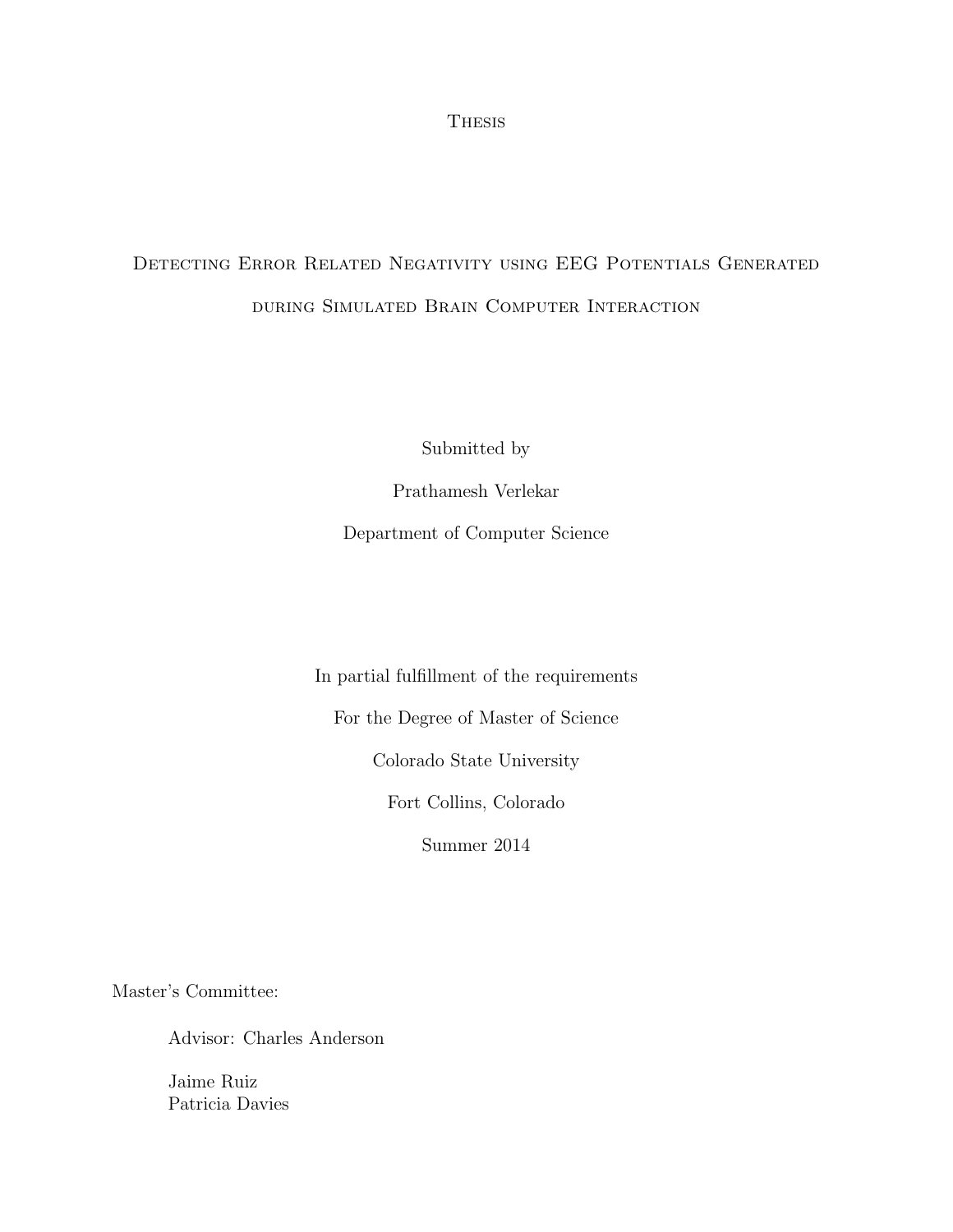Copyright by Prathamesh Verlekar 2014

All Rights Reserved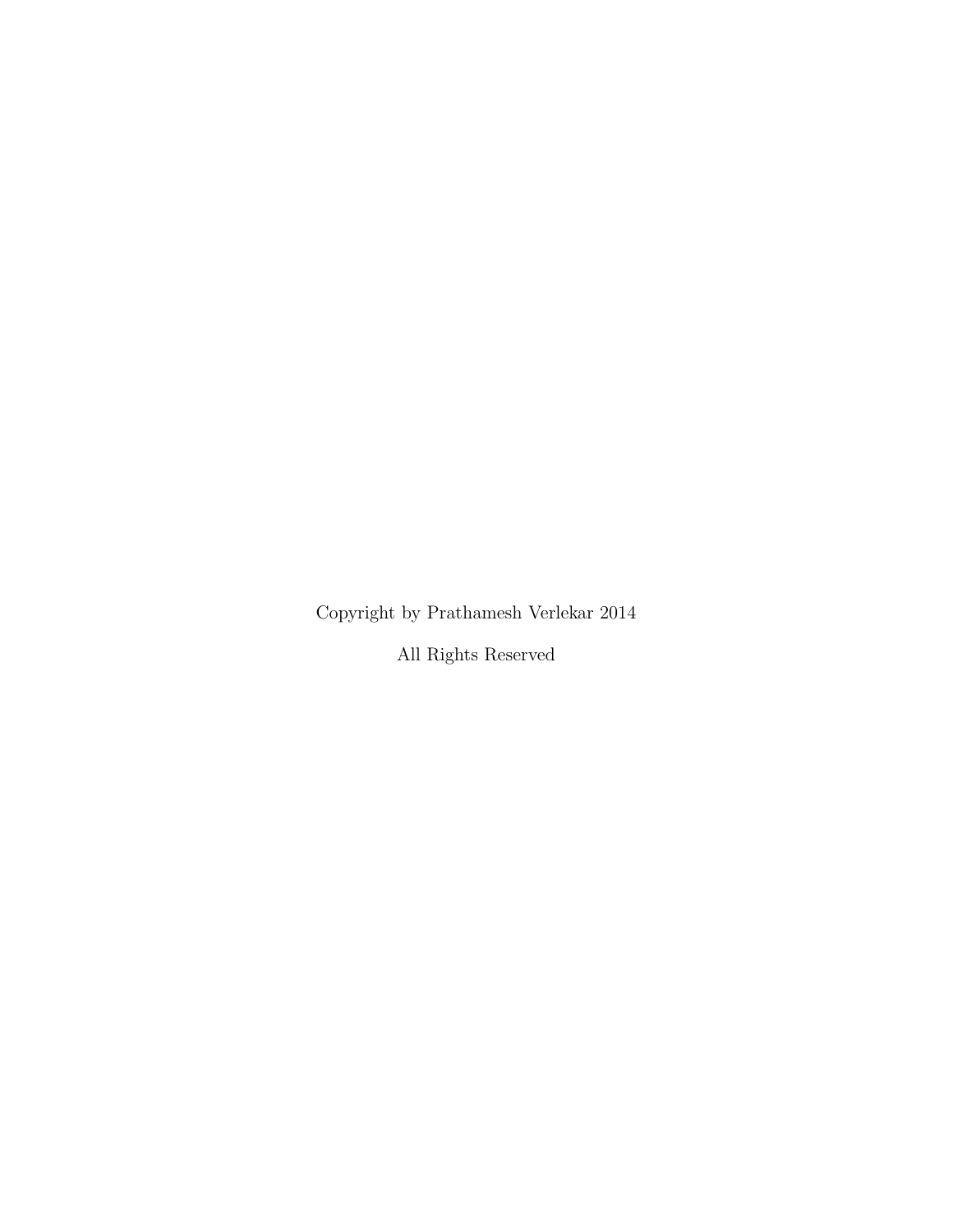#### **ABSTRACT**

# Detecting Error Related Negativity using EEG Potentials Generated during Simulated Brain Computer Interaction

Error related negativity (ERN) is one of the components of the Event-Related Potential (ERP) observed during stimulus based tasks. In order to improve the performance of a brain computing interface (BCI) system, it is important to capture the ERN, classify the trials as correct or incorrect and feed this information back to the system. The objective of this study was to investigate techniques to detect presence of ERN in trials. In this thesis, features based on averaged ERP recordings were used to classify incorrect from correct actions. One feature selection technique coupled with four classification methods were used and compared in this work. Data were obtained from healthy subjects who performed an interaction experiment and the presence of ERN indicating incorrect responses was studied. Using suitable classifiers trained on data recorded earlier, the average recognition rate of correct and erroneous trials was reported and analyzed. The significance of selecting a subset of features to reduce the data dimensionality and to improve the classification performance was explored and discussed. We obtained success rates as high as 72% using a highly compact feature subset.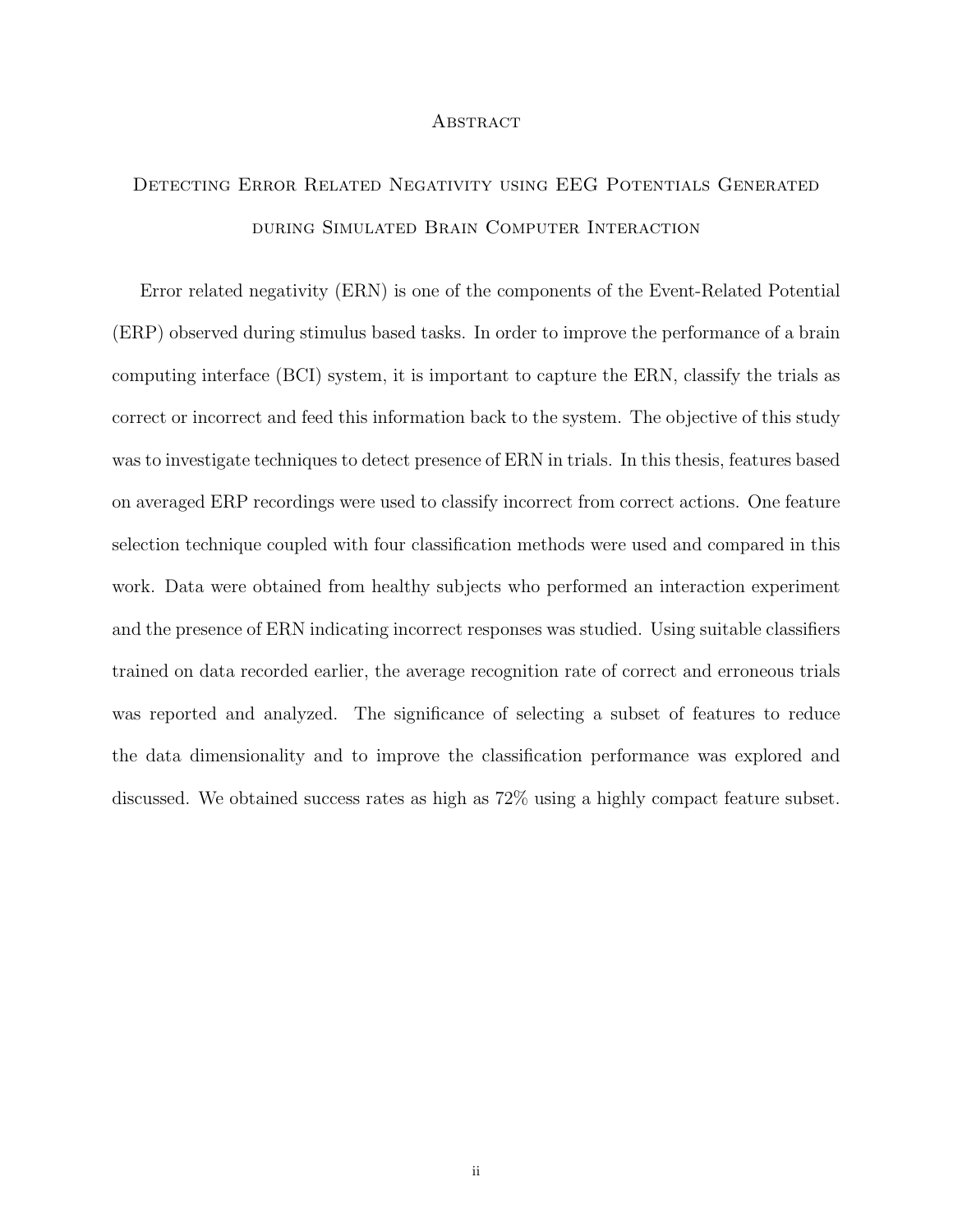#### Acknowledgements

I would like to express my appreciation and thanks to my advisor Dr. Anderson for being a great mentor and for the several insightful conversations during the development of the ideas in this thesis and for providing constructive feedback on the text. I would also like to thank my committee members Dr. Ruiz and Dr. Davies for reviewing this document and serving on the defense committee. I would also like to thank the members of the BCI group for recording the data and the volunteers who spared their valuable time to provide their recordings. I am grateful to my family and friends for being a constant source of support, encouragement and backing. Finally, special thanks to the developers who created and now maintain tools like LaTeX, Python and Linux.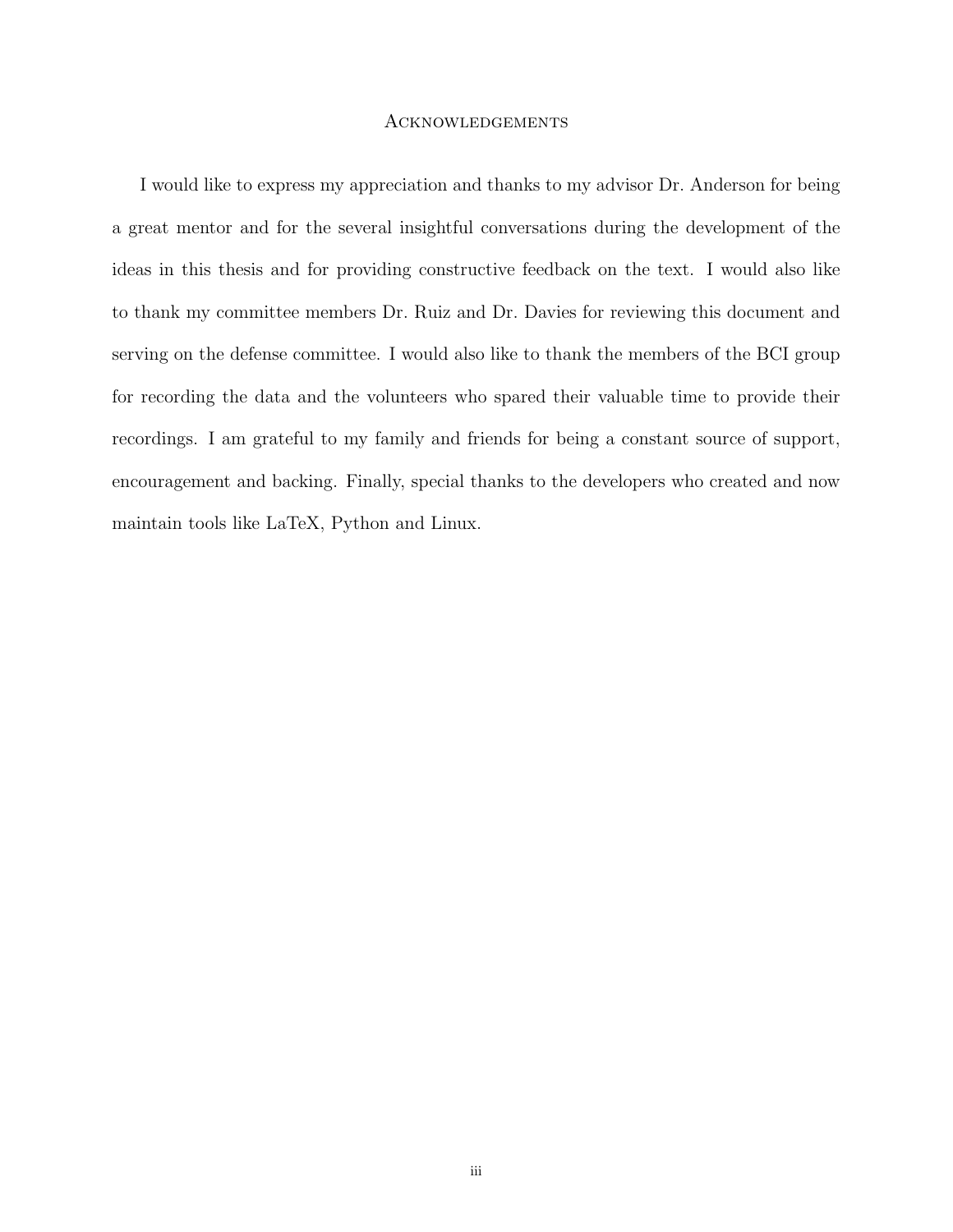### TABLE OF CONTENTS

|      | iii            |
|------|----------------|
|      |                |
|      |                |
|      |                |
| 1.1. |                |
| 1.2. | 3              |
| 1.3. | $\overline{5}$ |
| 1.4. | 6              |
|      | $\overline{7}$ |
| 2.1. | $\overline{7}$ |
| 2.2. |                |
| 2.3. | 13             |
|      | 15             |
| 3.1. | 15             |
| 3.2. | 19             |
|      | 25             |
| 4.1. | 25             |
| 4.2. | 27             |
| 4.3. | 30             |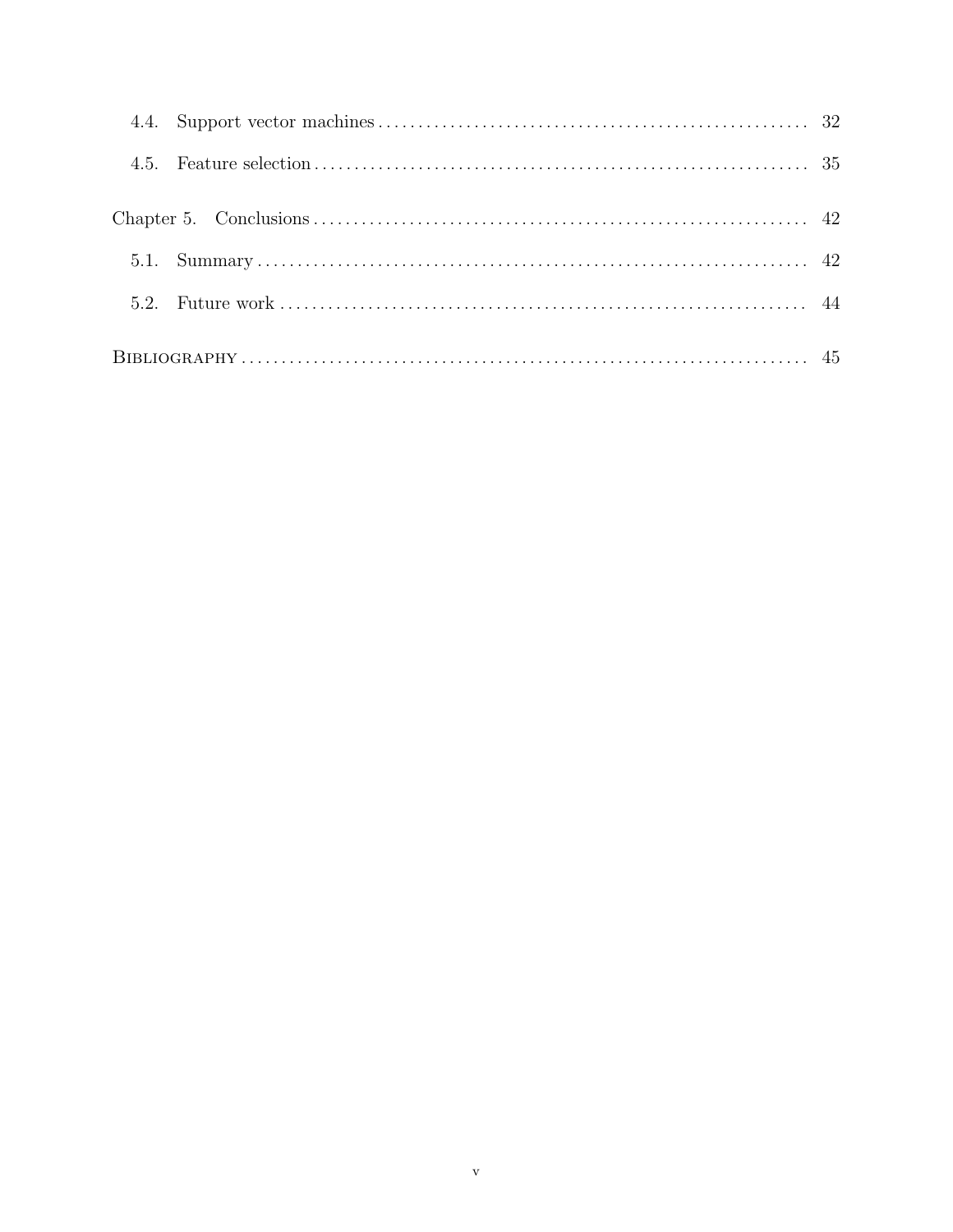### LIST OF TABLES

| 3.1 |  |
|-----|--|
| 4.1 |  |
| 4.2 |  |
| 4.3 |  |
| 4.4 |  |
| 4.5 |  |
| 4.6 |  |
| 4.7 |  |
| 4.8 |  |
| 4.9 |  |
|     |  |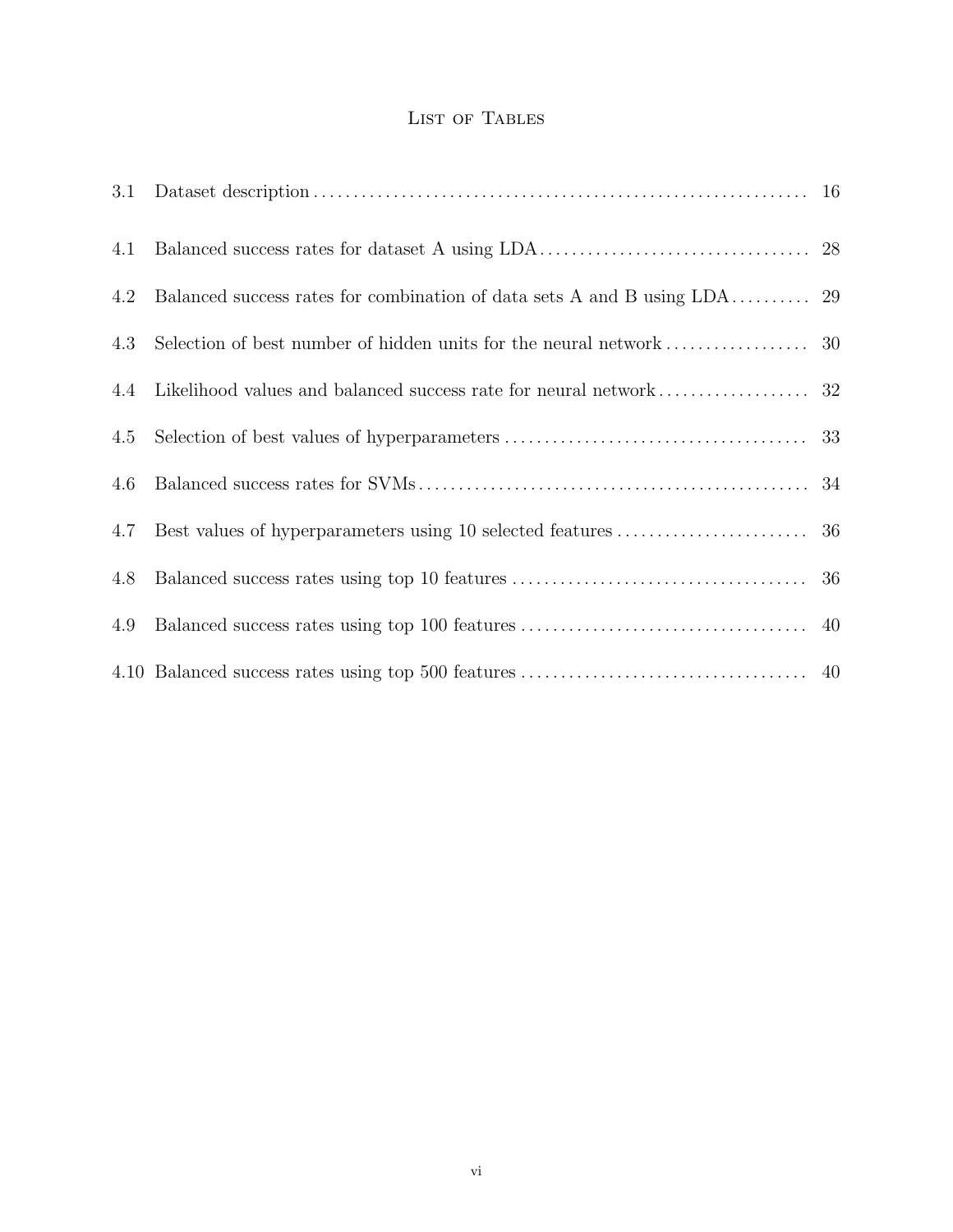### LIST OF FIGURES

| 1.1 |                                                                              | $\overline{2}$ |
|-----|------------------------------------------------------------------------------|----------------|
| 1.2 |                                                                              |                |
| 2.1 |                                                                              |                |
| 2.2 |                                                                              |                |
| 3.1 |                                                                              |                |
| 3.2 |                                                                              |                |
| 4.1 | Plot to determine optimum number of hidden units for the 3 subjects using Cz |                |
|     |                                                                              |                |
| 4.2 |                                                                              |                |
| 4.3 |                                                                              |                |
| 4.4 |                                                                              |                |
| 4.5 |                                                                              |                |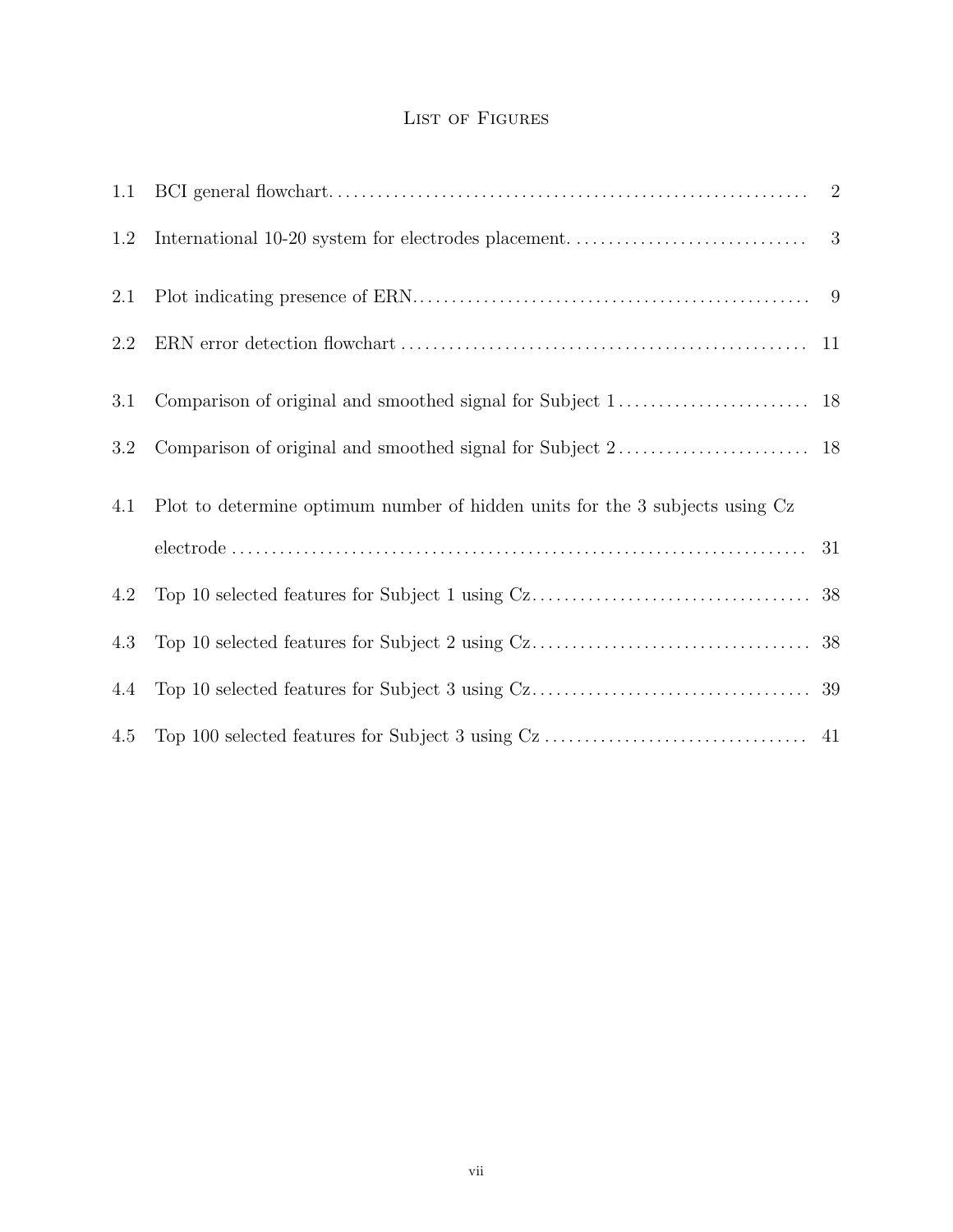#### CHAPTER 1

### **INTRODUCTION**

Advances in computer hardware and cognitive neuroscience have made possible the use of brain waves for communication between humans and computers. Researchers have used these technologies to build brain computer interfaces (BCIs) which are transmission systems that do not depend on the brain's normal output pathways of peripheral nerves and muscles. In these systems, subjects produce signals that can be used to control external devices. Patients incapable of producing any facial or limb movements now have a way to communicate with the outside world [1]. EEG is a medical imaging technique that reads electrical activity generated by brain structures by means of recording from the scalp surface using metal electrodes. But even with the latest techniques, these systems still suffer communication rates on the order of 2-3 symbols per minute [2]. One of the challenges is to accurately capture the complex neurological activity of the brain and to register error detection and response checking. In tasks which involve presentation of a stimulus or target discrimination, errors can be produced either by the subject or by the interface itself. Modern day BCI systems are prone to errors in the recognition of a subject's intent, and those errors can be frequent. Thus, it becomes important to identify the errors so as to improve the performance of these systems. This thesis focuses on identifying these error related potentials and by training classifiers on the recorded data, the accuracy of the BCI is measured.

#### 1.1. Brain Computer Interfaces

In the past century, EEG has gone through enormous developments. Starting from the discovery of electrical currents in the brain by Richard Caton in 1875 to the first recording of brain waves by Hans Berger in 1924 to verification of brain waves in humans by Adrian and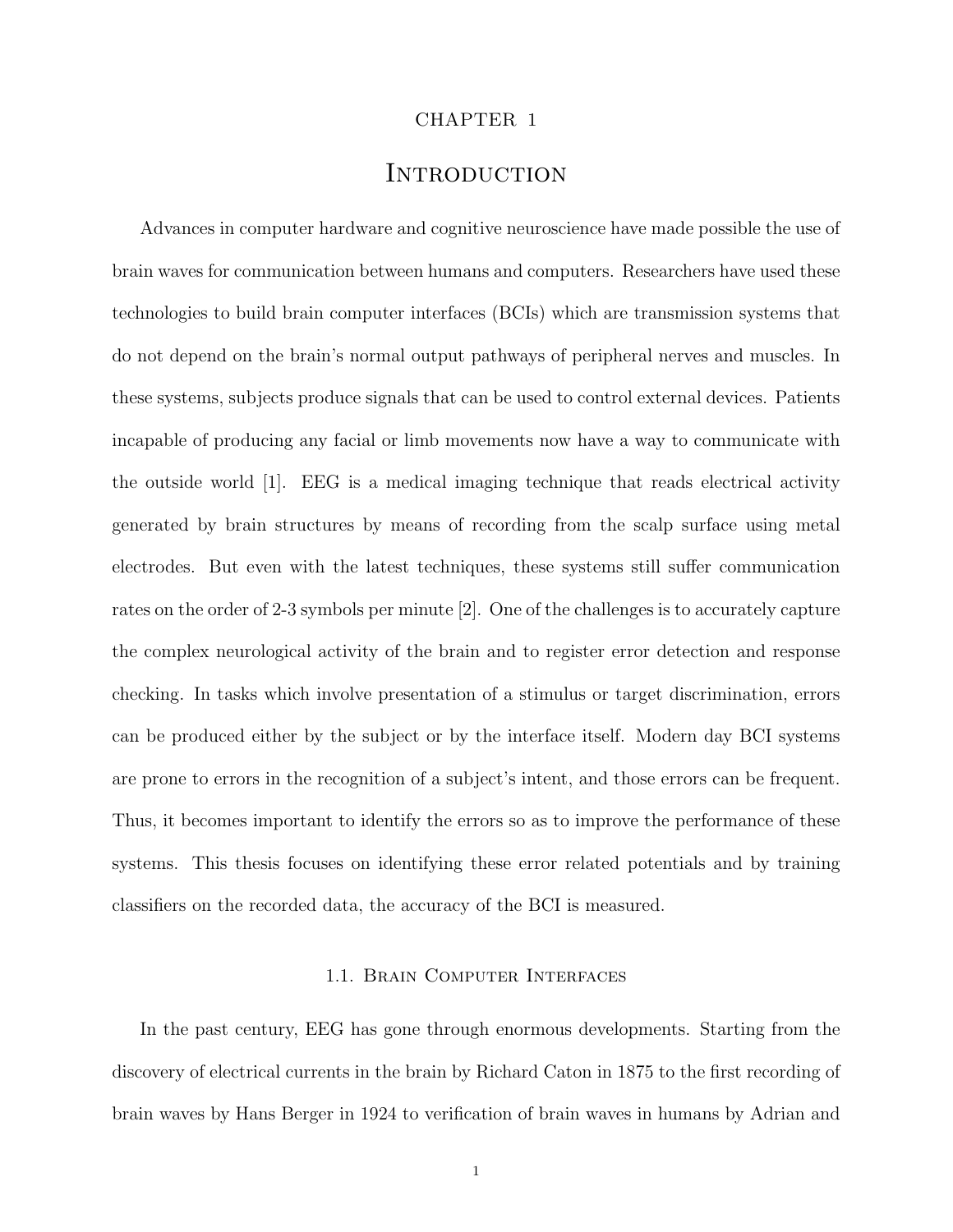Matthews in 1934, EEG's today can isolate the relative strengths and positions of electrical activity in different regions of the brain based on the state of the subject [3].



Figure 1.1. Common structure of a BCI system. The image is reproduced from  $[2]$ .

This has led to experts exploring ways to record brain waves and they have come up with two prominent methods of capturing this information: invasive and non-invasive techniques. Since the non-invasive methods such as EEG are preferred due to avoidance of surgery and reduced risk of creating scar tissue around the implant, BCI has become very popular [4]. BCI is a technology which provides a pathway to directly communicate with the brain using an external device and provides the brain with a new control channel [5]. As a part of a non-invasive BCI technique, EEG is used to measure the electrical activity in the brain. The international 10-20 system is a recognized standard used for placement of electrodes on the scalp. The electrodes are made of metal and contact between the scalp surface and the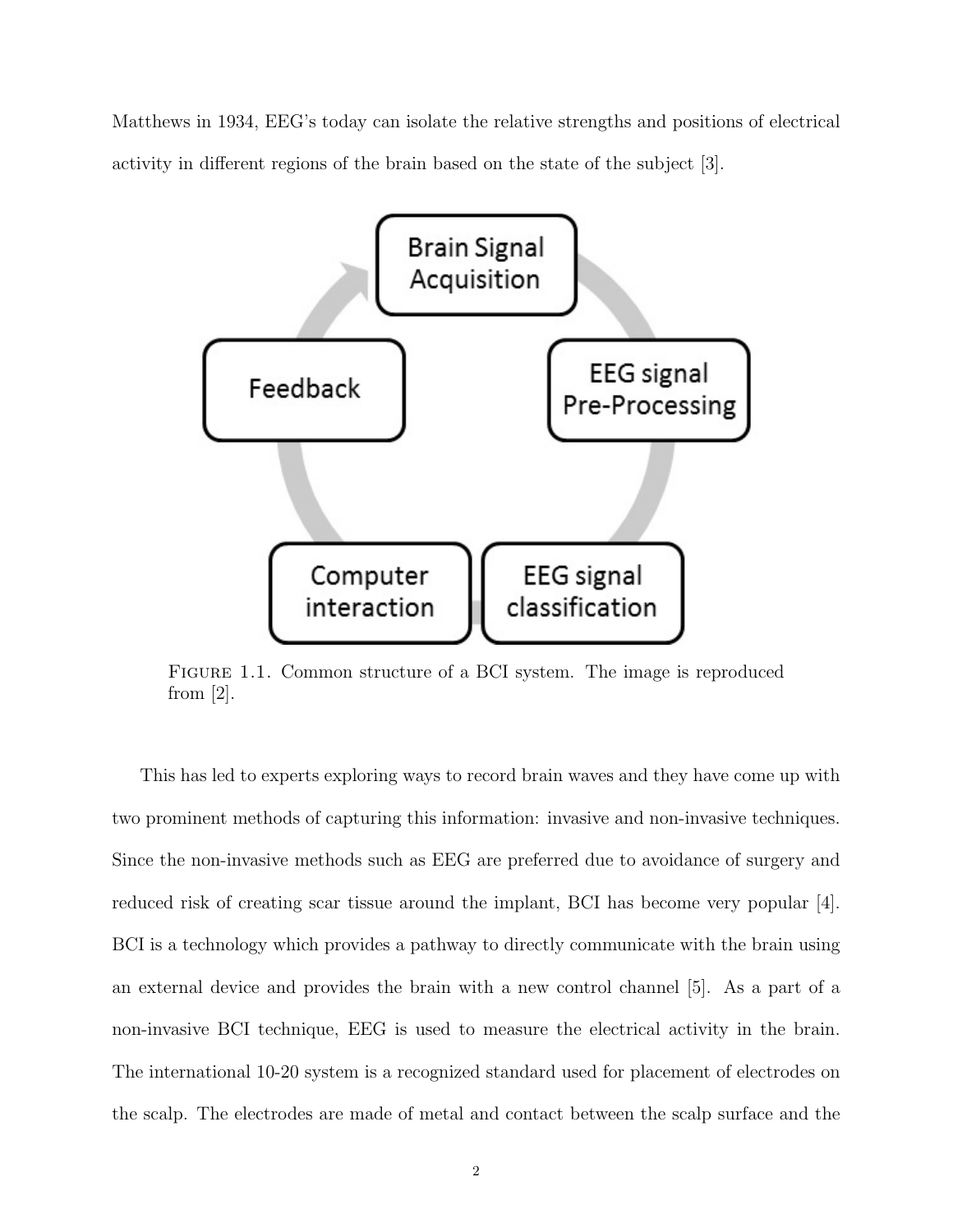electrodes is established by means of a conducting gel. Figure 1.2 shows a placement map of 64 electrodes.



Figure 1.2. International 10-20 system for electrodes placement. The image is taken from [6].

Since BCI provides non-muscular communication, it imparts assistance to people with severe motor disabilities such as amyotrophic lateral sclerosis (ALS) which renders the person incapable of performing any physical activities. In addition to applications in the medical domain, BCIs have also been validated in many different areas, including spelling devices, simple computer games, environmental control, navigation in virtual reality and generic cursor control application [7, 8].

#### 1.2. LIMITATIONS OF STATE-OF-THE-ART

Recording and analyzing EEG using BCI techniques is a challenge due to various reasons. EEG is meant to record cerebral activity but it also captures activities from other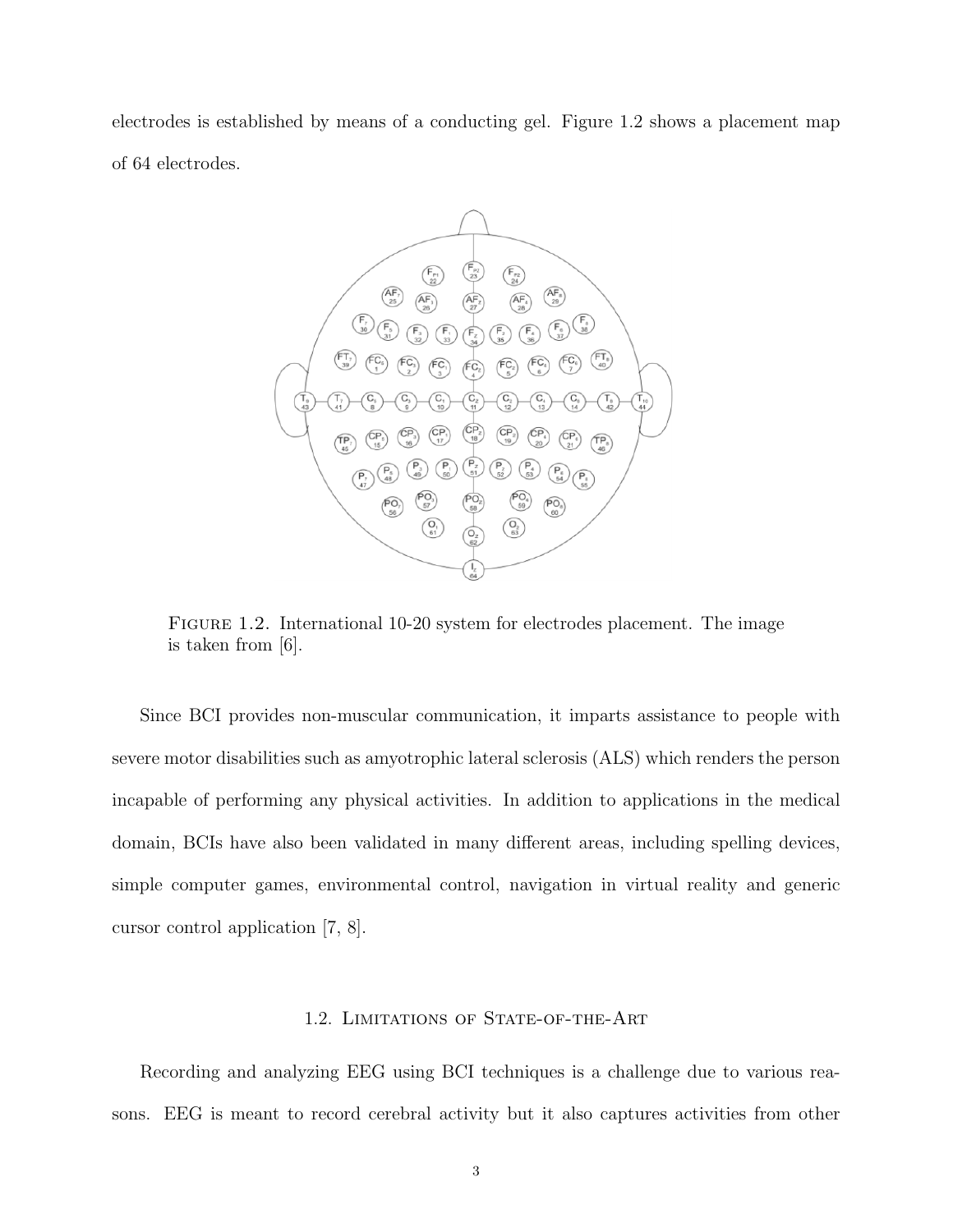unaccounted sources which are termed artifacts. These interference waveforms are electrical potentials not originating in the brain and they often cause serious misclassifications thus reducing the clinical usability of such automated analyzing systems [2]. Isolating and eliminating artifacts in real time EEG recordings is a complex but essential task to the development of practical systems. This includes physiologic artifacts arising from muscle activities like clenching of jaw muscles, eye blinks, eyeball movements, movement of tongue, respiration and heart beats to a certain extent. Extra-physiologic artifacts essentially arise from external sources like equipment or environment. Improper contact of electrode with the scalp, impedance of electrodes exceeding that of ground due to alternating current, interference between adjacent electrodes, movements of other people around the subject, presence of high frequency devices such as TV, cellphones around the recording equipment or photic stimulation cause severe degradation in the quality of the captured EEG [9]. EEG is also associated with poor spatial resolution. The scalp electrodes primarily detect currents originating from superficial layers of the cortex directly underlying the skull. Currents that are not oriented to the scalp are not picked up by the EEG. Thus, neurons buried within the deep brain structures have far less contribution to the EEG signal [10].

Interfering neuropsychological activities of the brain also make recording EEG a difficult proposition. BCI activity depends on two adaptive controllers: the subject who interprets the stimuli and generates brain waves which is provided as an input to the BCI, and the computer itself which processes this information. Different cortical areas of the brain are activated for different tasks and it becomes difficult to recognize the differences between these activities. Additionally, the human brain is a stateful unit, always correlating the current activity to the preceding one. Although the BCI correctly isolates and identifies a particular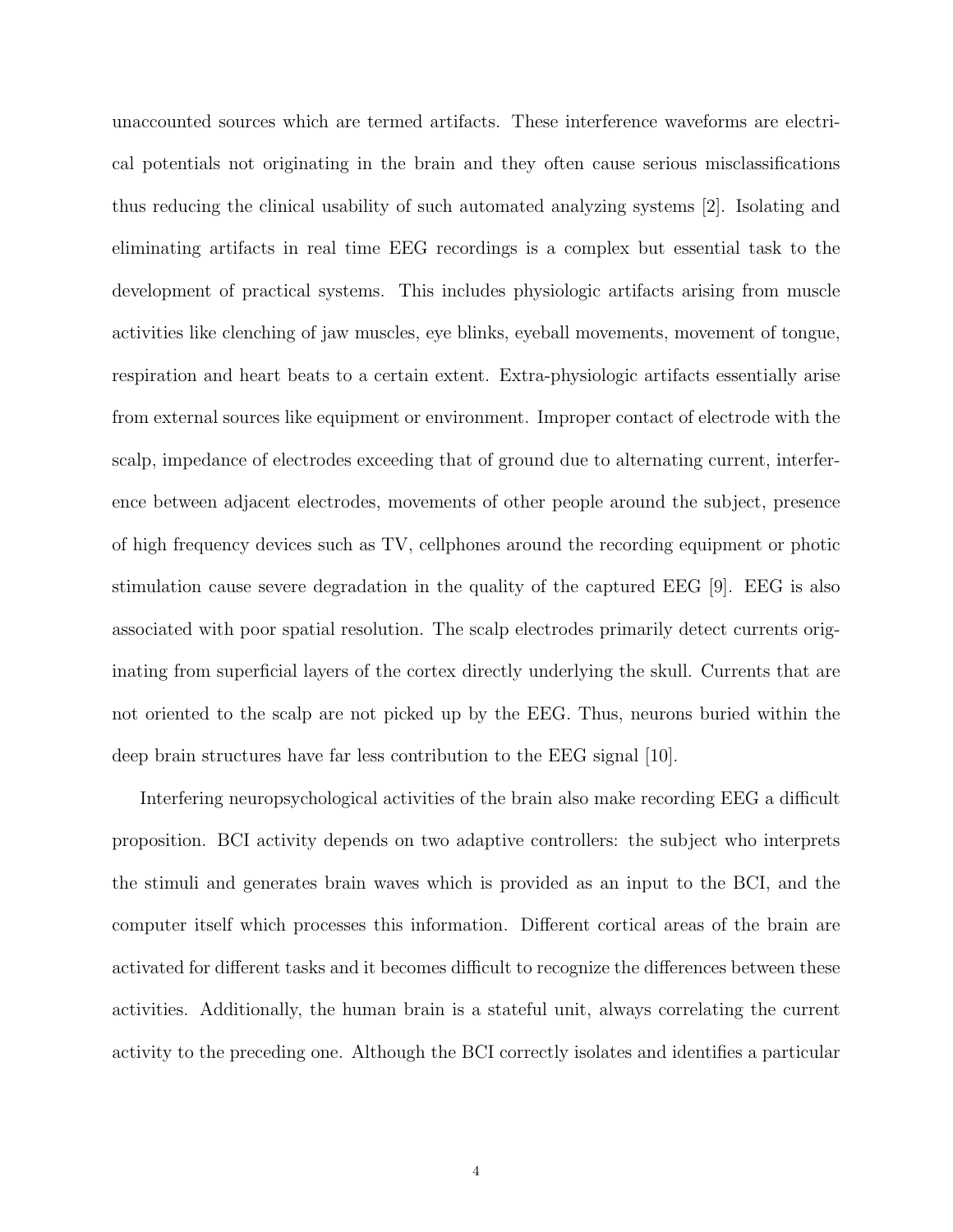kind of activity, its inability to differentiate between the actual task related response and the overall compounded signal still acts as a barrier to obtain optimal EEG recordings.

#### 1.3. Approach

Several studies have discussed boosting the performance of humans already functioning at a normal level using therapeutic BCI technology [5]. In visual stimulus based studies, it is very difficult to reach a level of 100% success even with well trained patients [11]. The human brain has a very distinctive property of behaving as a dual carrier of information pertaining to transmission of control signals to command a device or respond to stimuli and evaluation of cognitive states required for a meaningful interaction within a short span of a millisecond. This includes the state where the brain is aware of erroneous responses which in turn is used to improve the performance of a BCI system. The approach used in this thesis is primarily directed towards identifying the error related potentials generated by the brain and then classifying the incorrect and correct trials using suitable machine learning algorithms. This information can then be used as feedback to train the BCI system to better predict the future instances of error signals. Data are obtained from visual stimulus based experiments specifically designed to capture the erroneous behavior of the brain; it is then pre-processed to eliminate any artifacts and smoothed to remove noisy waveforms. Data are segmented based on the onset of the stimulus to construct a matrix of trials consisting of features represented by individual time points. After obtaining the processed data, various machine learning algorithms are used to fit a model on the training data and using an optimal combination of tuning parameters for these algorithms, classifiers are trained to make an attempt to successfully predict the number of incorrect trails which will help us isolate the occurrences of these error related potentials.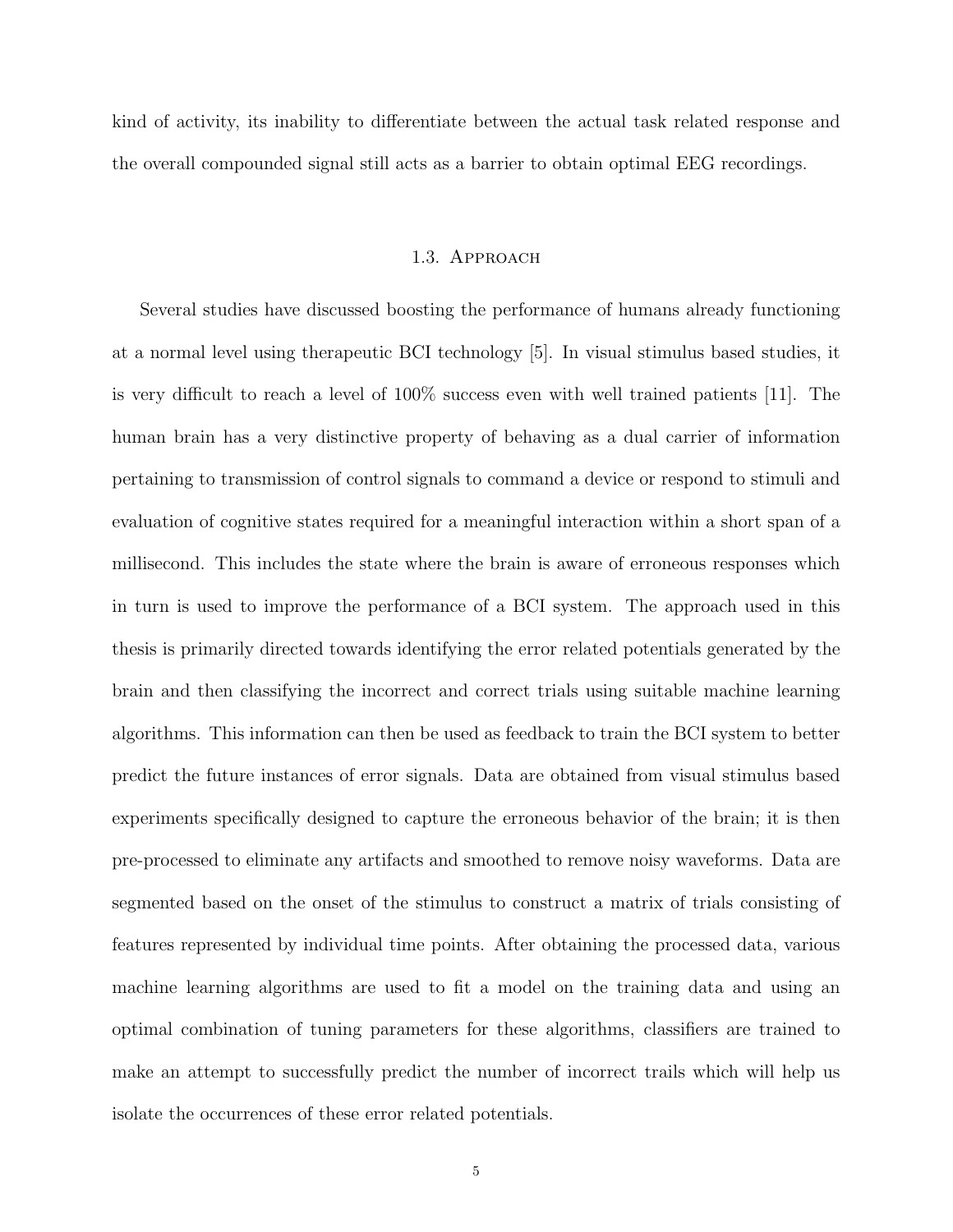#### 1.4. Overview of Thesis

In Chapter 2, we talk about Error Related Negativity (ERN) as a component associated with recognition of incorrect responses and how it can be used as a degree of correctness in a stimulus based task. It also includes other related work done in analyzing ERN for automatic detection of errors. In Chapter 3, we begin by describing the data used for the thesis along with the protocols used to capture this data. This section also covers the algorithms used for classification of ERN data and their significance. In Chapter 4, we study the outcome of the classification techniques on the data for various subjects. We analyze the results and discuss the importance of capturing the ERN information to improve the accuracy of the BCI system. Chapter 5 summarizes all the results and explores any opportunities for further improvements and considerations.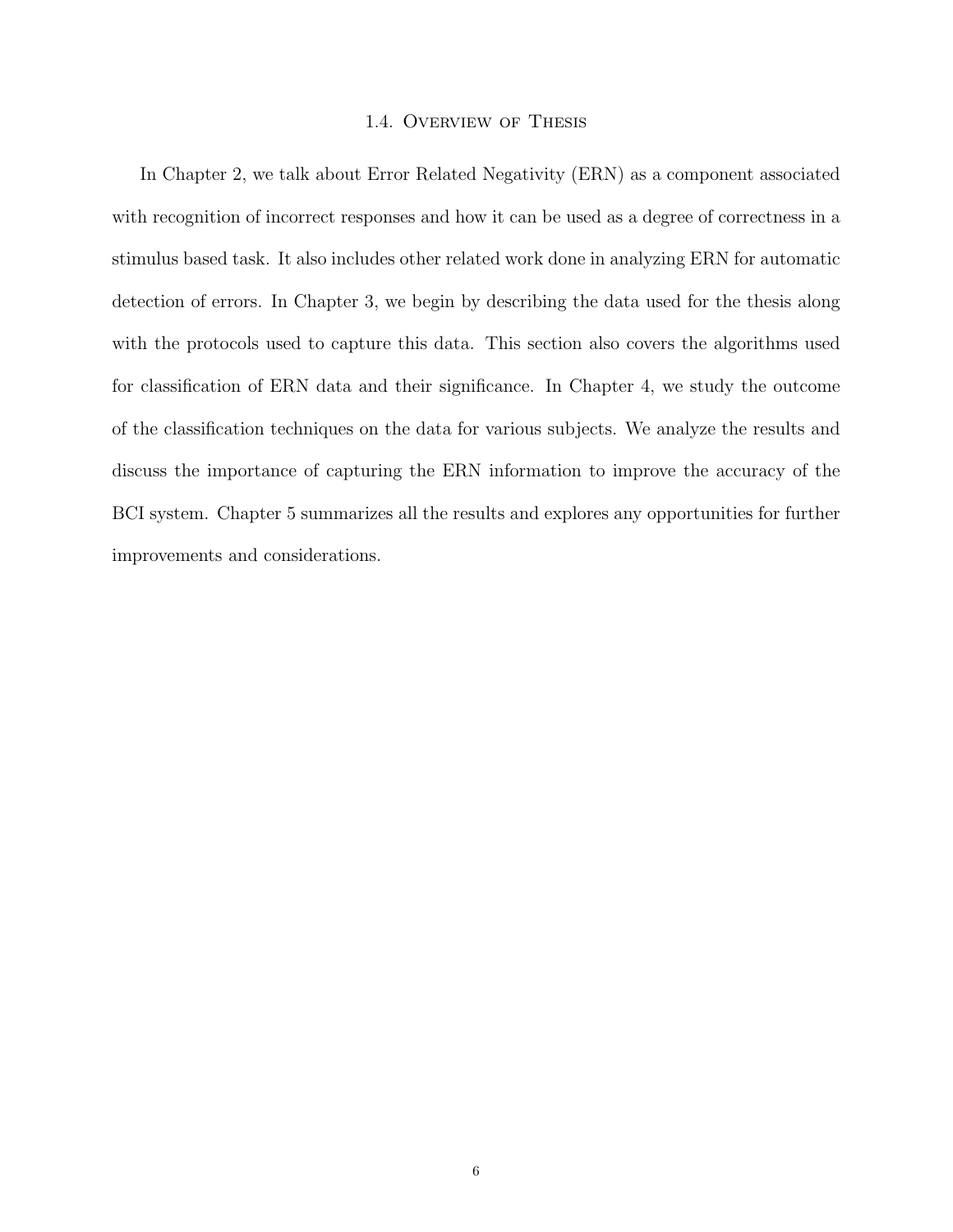#### CHAPTER 2

### **BACKGROUND**

Interest in cognitive feedback, behavioral monitoring and application of EEG to record certain ERP's for choice reaction time tasks was intensified by the discovery of a component called ERN. The ERN/Ne was originally theorized to represent the activity of a generic monitoring system that detects errors by signaling a mismatch whenever comparisons between the response and the outcome of response selection yield different results [12]. Others suggested ERN to be a response of a conflicting decision. Later, it was discovered that ERN emulates something more than a mental process; it might capture error made by the subject, it might detect a conflicting scenario or some other process involving transmission of a feedback signal in case of an error. This chapter describes in detail the significance of ERN and some state-of-the-art methods used in detection and analysis of ERN. This will lead us to our problem statement for the thesis.

#### 2.1. ERN

A number of groups have recently started exploring a crucial piece of information that deals with awareness of erroneous responses in typical choice reaction tasks. It was observed that when a subject is asked to respond quickly to a visual stimulus, the resulting signal is an error potential (ErrP) primarily due to subject's incorrect motor action [11]. ERN was first observed in accelerated choice reaction time tasks where it was captured as a difference between the correct and error trials. ERN/Ne is a component of the event-related potential (ERP) related to acknowledging erroneous responses in stimulus based visual tasks [13]. It is observed as a negative waveform peaking in the range of 50 to 150 ms after the occurrence of the incorrect response [14]. The ERN occurs on error trials in a wide variety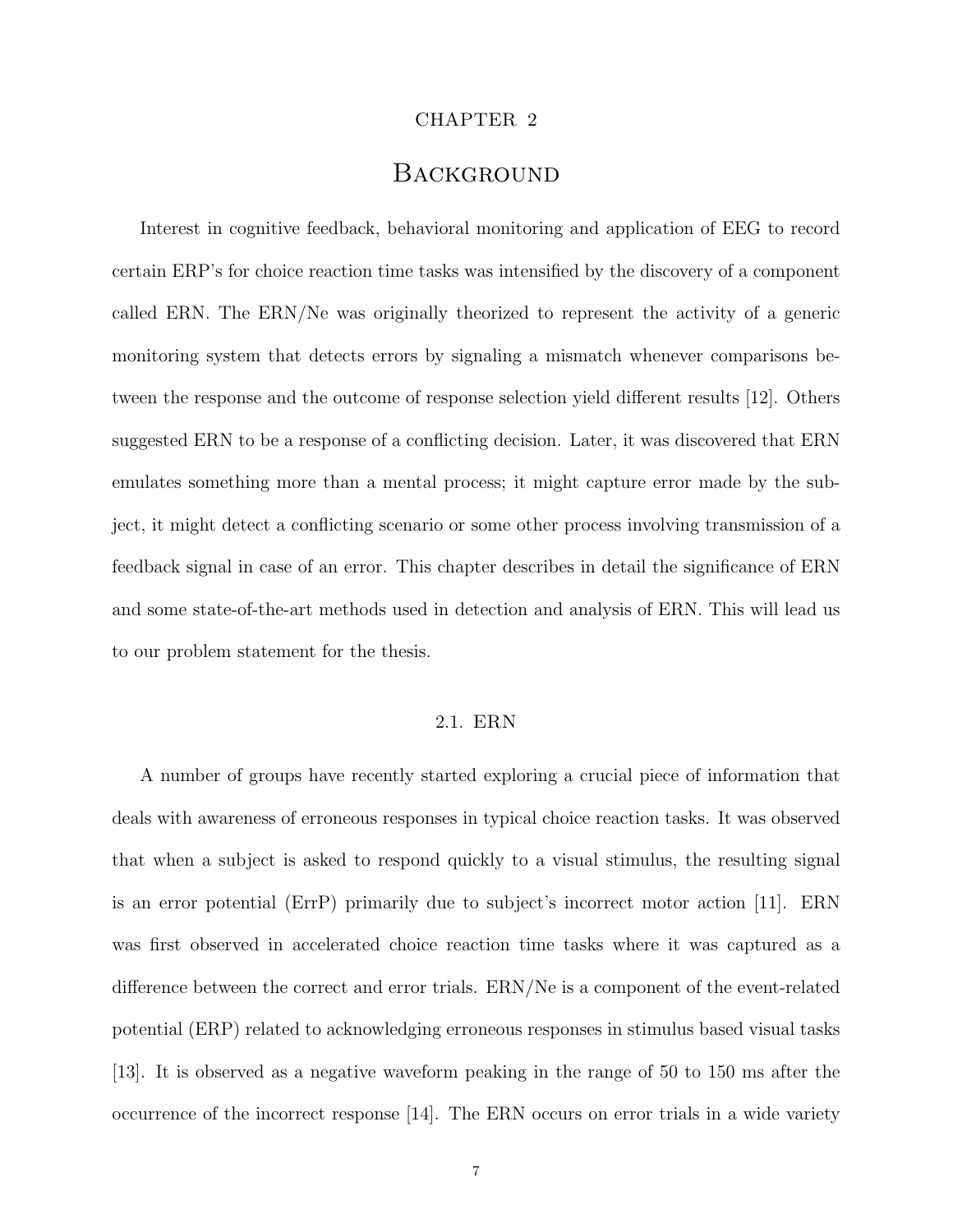of speeded-response tasks involving visual, auditory and tactile stimuli, and unimanual, bimanual, foot, oculomotor and vocal responses. It may even be elicited by auditory, visual, and somatosensory error feedback stimuli and by losses in gambling tasks [15].

Studies have found the scalp distribution of the ERN to be maximal at mid-line frontocentral locations, most typically the 10-20 location FCz and has been associated with the anterior cingulate cortex (ACC) as the most probable neural generator site of ERN [16]. Research associates activation of ACC region to tasks involving detection of errors, regulation of emotions and decision making [17]. Because an error is a noticeable indicator signifying disruption of performance, the ERN generally reflects a process involved in evaluating the need for implementing control. Figure 2.1 shows an instance of ERN being observed in recordings of Subject 1 in our study.

ERN could arise from multiple sources which makes it necessary to understand other components related to it in order to study its functional significance. The first one is a positive response locked waveform known as error positivity (Pe) which has a maximum amplitude between 200 and 400 ms after an erroneous response [18]. The most commonly used Pe is the P300 waveform associated with error detection. Another stimulus locked waveform observed is the N200 usually seen in conflict tasks like the Eriksen flanker test [19]. In conflict tasks involving verbal stimuli, a delayed instance of N200 is observed known as N450 [20]. Correct response negativity (CRN) is a waveform mostly observed on correct trails rather than error trails. CRN occurs because the brain labels a response as an error that is not an error according to the subject [21]. And lastly, the feedback related negativity (FRN) is reported to be observed in button press and gambling tasks which involve errorfeedback stimuli. FRN occurs approximately 250-300 ms following a feedback stimulus [2]. The presence of these components raises questions such as whether ERN includes feedback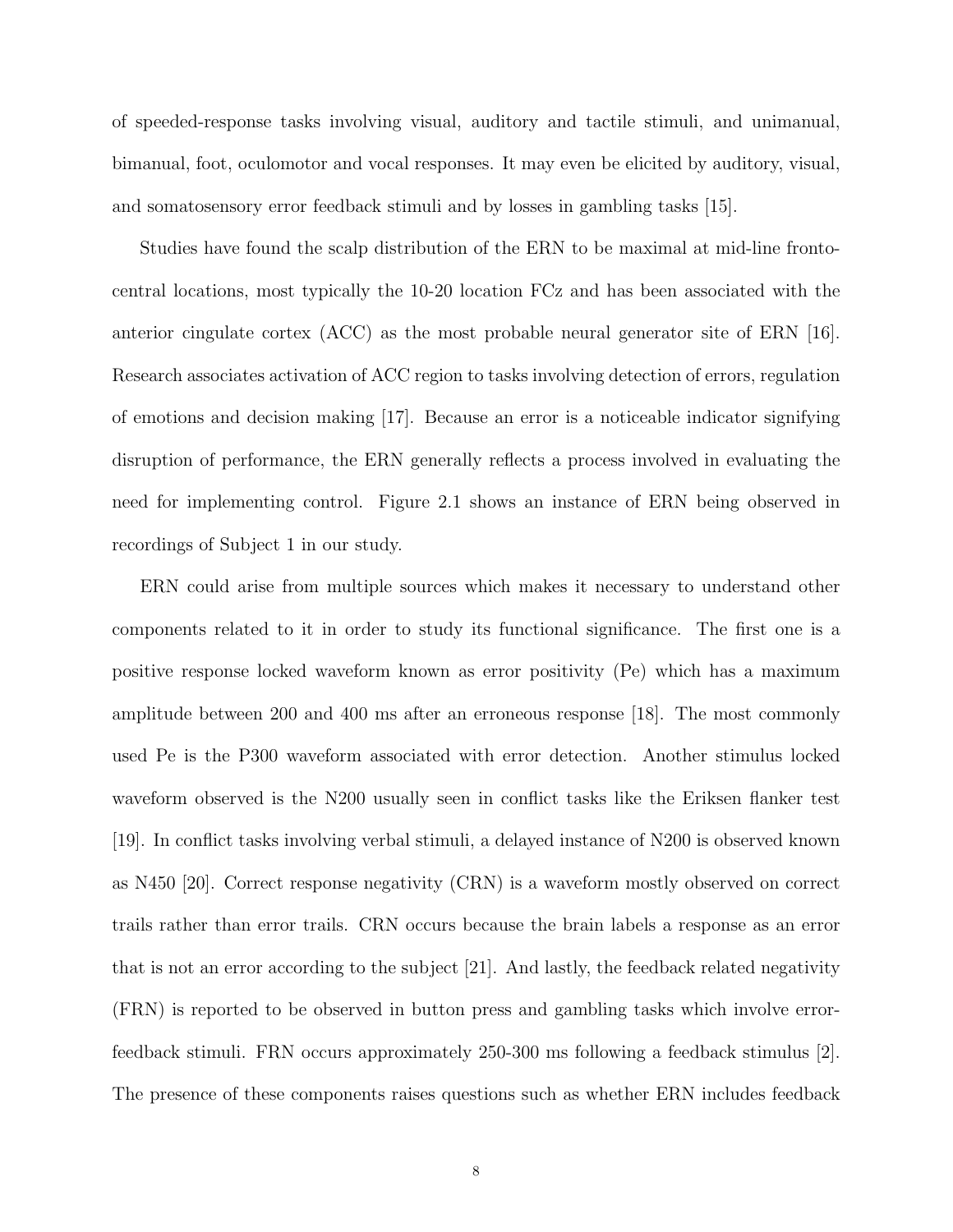

Figure 2.1. Average ERP for Subject 1 with correct and incorrect responses. The ERN is marked by a negative deflection around 50-100 ms after the response.

related components, is ERN associated with correct trials and whether ERN is a multiple peak oscillation. A lot of research has been performed over the past few decades to answer these questions which are elaborated in the next section.

#### 2.2. Related work

One of the most reliable signal features of EEG is the P300 evoked potential, which is a positive peak in the signal amplitude at about 300 ms after a stimulus is given to the subject. A number of BCI systems using P300 have been proposed in the literature, including the P300 speller. In the P300 speller system, the subject is shown a matrix of letters, and is told to focus at one of the letters on the grid that he/she desires to choose. The rows and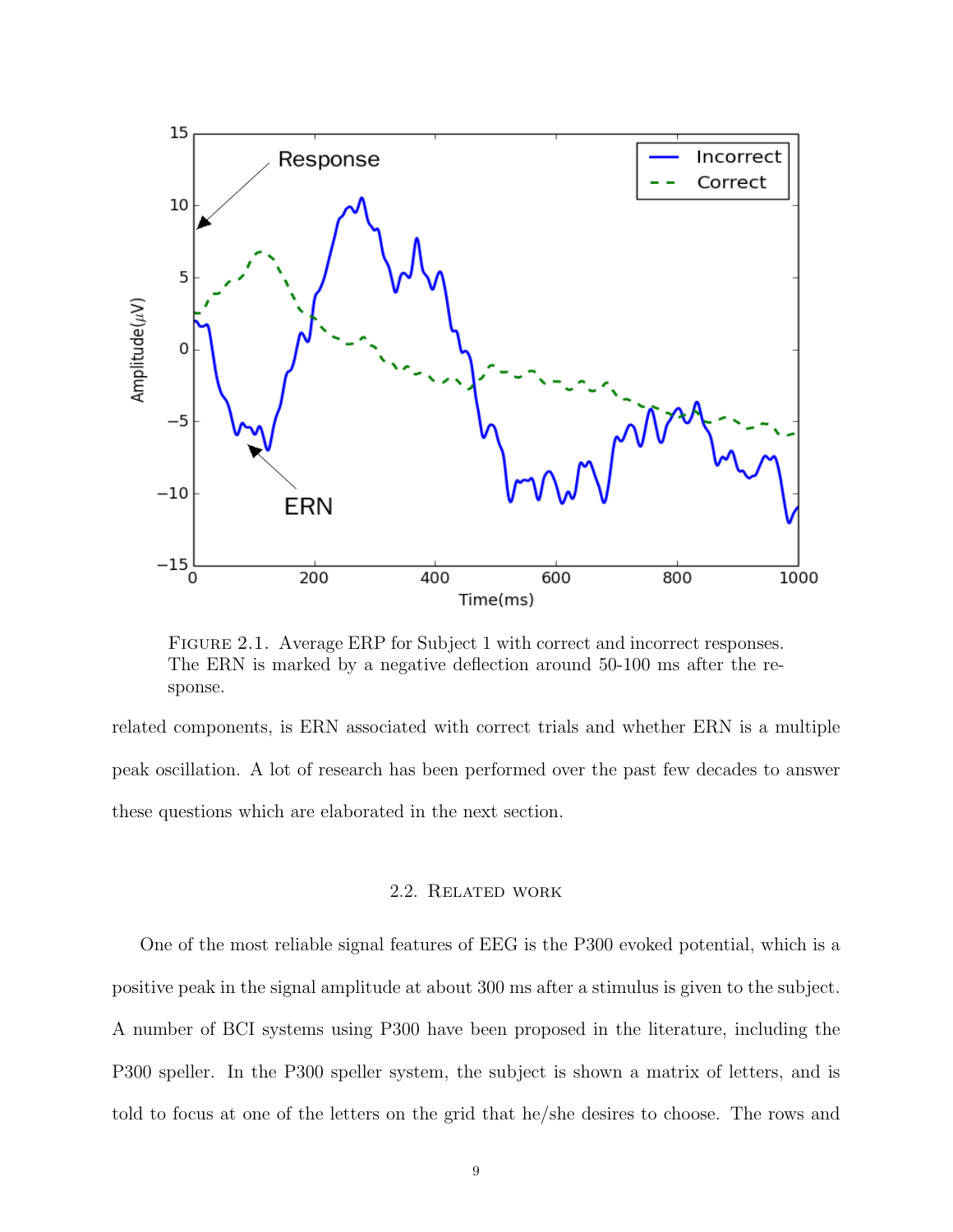columns of letters are flashed in a random order. If the letter that the user is looking at flashes, P300 is generated about 300 ms later. We can thus train a classifier to detect this P300 to identify the desired letter [22]. For patients with locked-in syndrome, the P300 evoked in scalp-recorded EEG by external stimuli has proven to be a reliable response for controlling a BCI for some subjects [23]. A notable study performed by Sutton, et al. [24] regarding the significance and neural origins of P300 concluded with a major outcome citing issues related to increase in the number of components identified and to the problem of deciding which components are being dealt with in a particular experiment. This resulted in large scale research on determining the functional significance of ERN and its related components.

Several influential theories have been proposed regarding generation and computation of ERN. These theories combined with state of the art techniques helps capture the patterns required to analyze the error potentials. The *error-detection theory* states that ERN reflects a process that compares the output of the motor system to the best estimate of the correct response at the time of the ERN occurrence [13]. In choice reaction based tasks, an error usually occurs because the subject responds before evaluating the stimulus completely. A comparator computes the difference between the representation of the correct response and a representation of the ongoing response. A discrepancy between these two instances results in a mismatch or error signal. Figure 2.2 describes this approach in detail.

The *conflict monitoring theory* was proposed as a counter to the error detection theory and stated that in a typical choice task, concurrent activation of response signals indicate presence of a conflict which can help track the accuracy without knowing the correct response [26]. The two major claims of the conflict monitoring theory are that the ACC monitors for the occurrence of response conflict - concurrent activation of multiple competing responses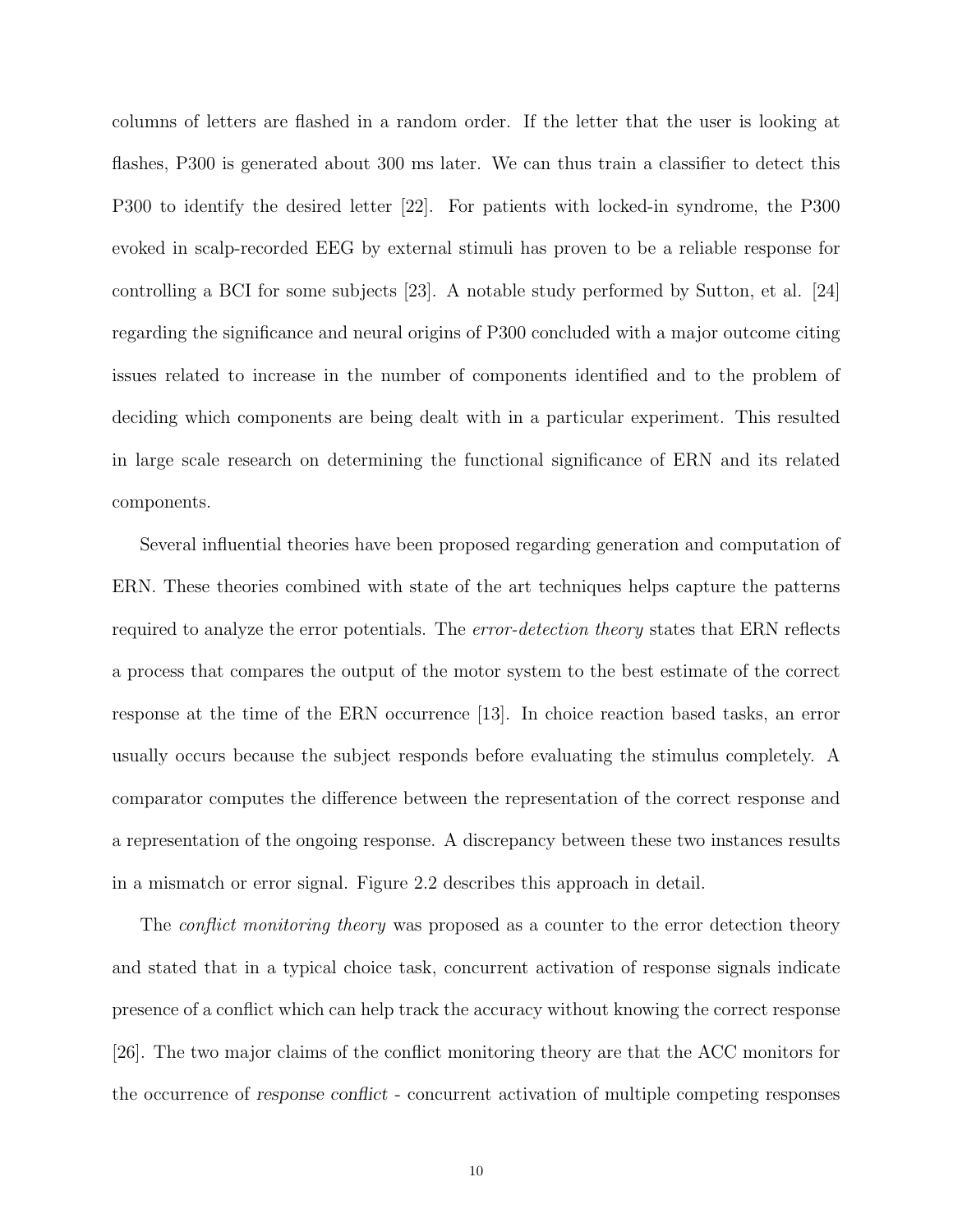

FIGURE 2.2. Schematic diagram illustrating the error-detection theory of ERN. The image is reproduced from [25].

and that it uses this information to signal the need for increased control. Conflict-monitoring model has been widely used with the Eriksen flanker task and the Stroop task to analyze the ERN.

Another very important theory used widely in building artificial intelligence models is the Reinforcement Learning Theory of the ERN  $[27]$ . According to this theory, when events worse than a specific threshold occur, the basal ganglia produces an error signal based on prior reinforcement signals associated with a response. This error signal is then transmitted to the ACC which is used to improve task performance by altering the manner in which the motor system of the brain is controlled. Hence, in the early learning stage, the brain separates success and failure by means of external feedback. After continuously learning over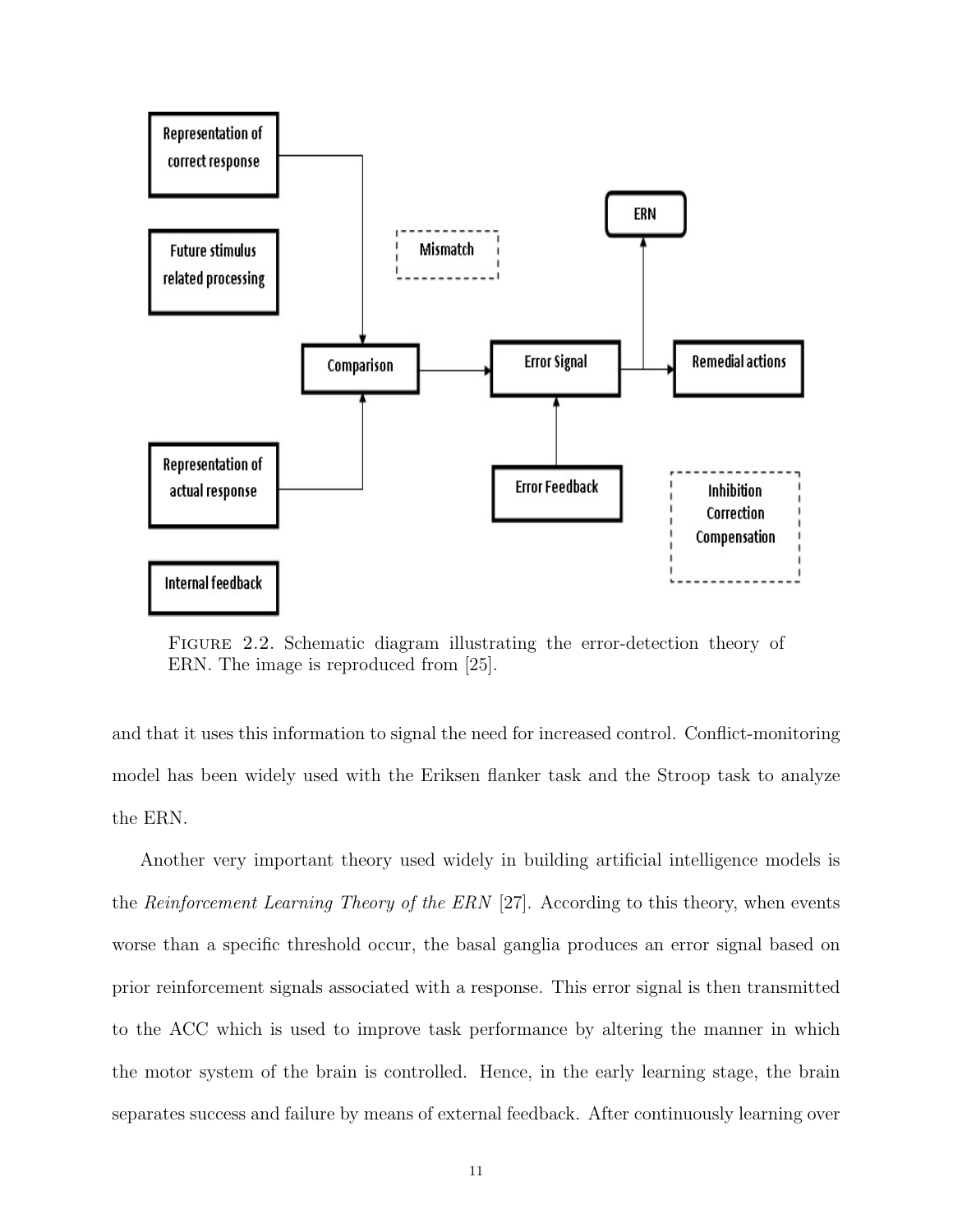a period of time, based on the stimulus and the reward, errors can be detected immediately when a response occurs, without the need to wait for external feedback [28].

Recent studies have shown that in the due course of the experiment, subjects become aware of their mistakes and this aspect manifests itself in the form of an ERN. The affect/motivation theory discusses the dynamic link between cognition and emotion and their role in working together to process information and execute a particular action [29]. The ERN reflects an affective response to an error which helps to understand the links between emotion related variables and the ERN amplitude which in turn provides evidence to the fact that affective traits could influence the cognitive processes. These traits have been observed in various patient studies dealing with effects of neurological and psychiatric conditions on the ERN. Studies involving detection of ERN in patients with obsessive-compulsive disorder (OCD) have attributed the exaggerated and repetitive behaviors that characterize OCD to a hyperactive error signal which might manifest itself as an ERN [30]. Studies using questionnaires have reported consistent elevated ERN amplitudes associated with negative affect and anxiety. Finally studies involving monetary incentives suggest that the amplitude of the ERN component increases when monetary incentives are offered for accuracy [12]. But on the contrary, recent studies have found no differences in the ERN for errors associated with low or high penalties, suggesting that the size of a penalty has no impact on the ERN/Ne.

To prove these theories, various paradigms have been used to investigate the presence of ERN. The most classic one is the flanker test which was used to investigate factors affecting selective attention and the extent to which processing of irrelevant information occurs. Eriksen and Eriksen introduced a variant of the flanker test in 1974 which is widely used to capture responses of a subject on a choice reaction task [19]. The test involves identification of a central target character in the presence of surrounding distractors. Usually, arrowheads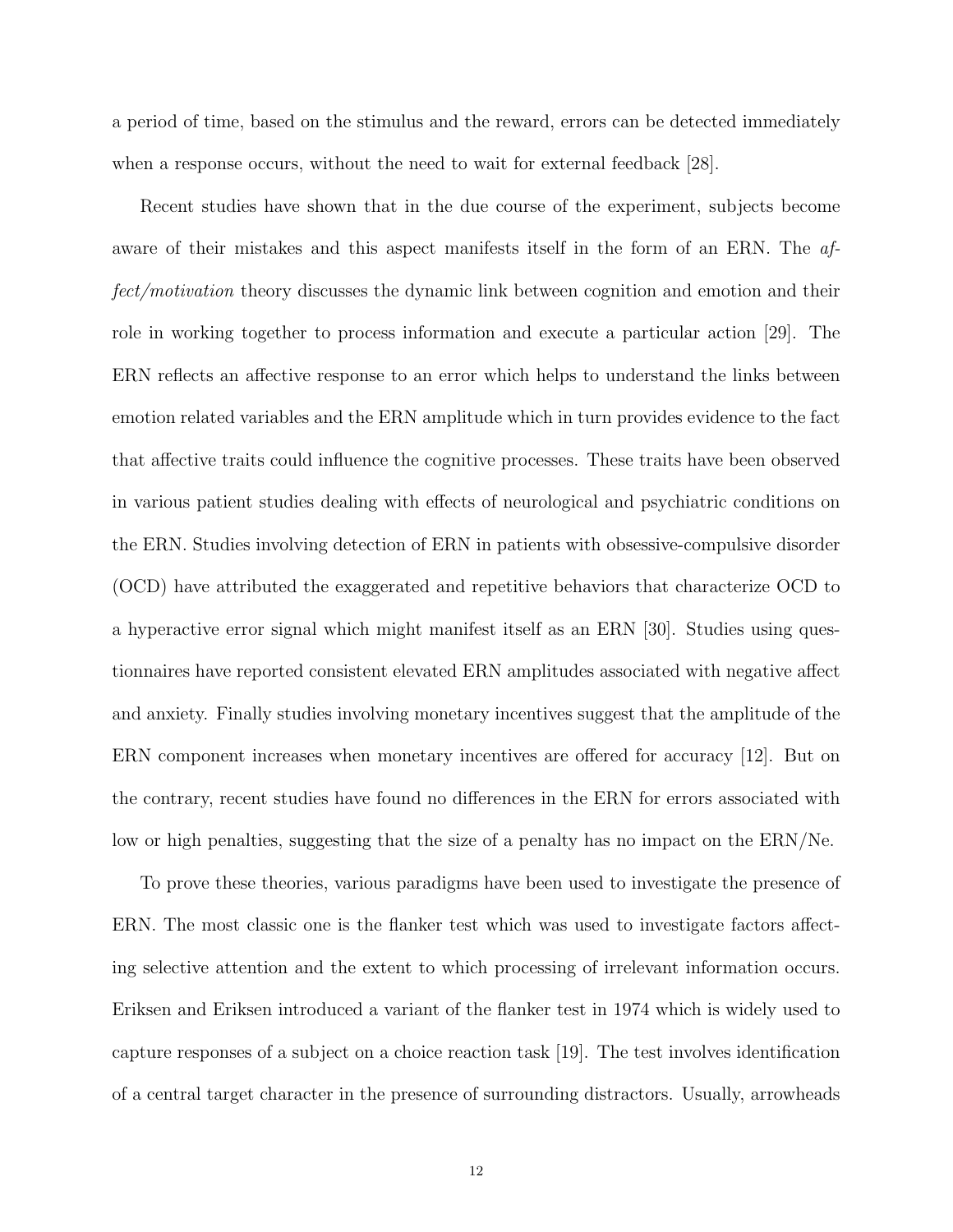or alphabets are used. Arrowhead sequences (←←←←←← indicating left or  $\rightarrow \rightarrow \rightarrow \rightarrow \rightarrow$  indicating right) or (HHHHH indicating H or SSSSS indicating S) are termed as congruent sequences while  $(\leftarrow \leftarrow \rightarrow \leftarrow \leftarrow$  indicating right or  $\rightarrow \rightarrow \leftarrow \rightarrow \rightarrow$  indicating left) or (HHSHH indicating S or SSHSS indicating H) are categorized as incongruent sequences. This paradigm examines to what extent irrelevant information is processed in a visual task. It is observed that response times are lower for congruent sequences. During trials involving incongruent sequences, ERN is generated if the brain makes a mistake while identifying the central character correctly. Few studies modify this task to examine age related effects or other neurological indices.

Another task widely used to capture ERN is the Stroop task in which the participants are presented with words and are asked to name the color in which these words are presented [31]. During incongruent trials (i.e., blue printed in red), there is a high degree of response conflict, which signals the need for deliberate control because the relatively automatic behavior (word reading) must be inhibited in favor of a less automatic behavior (naming the color of the ink). In this task, participants exhibit executive control when they override their automatic impulse which results in error potentials during conflict situations.

#### 2.3. Problem statement

After gaining a brief insight about the various theories used for ERN detection, it is evident that capturing the occurrence of ERN is of prime importance to improve the performance of the BCI system. By employing a proper paradigm, tasks were designed to create clashing scenarios in the decision making process of the brain resulting in generation of ERN. Capturing the ERN and analyzing its nature will provide an insight into the error response behavior of the brain and help in classifying the incorrect responses better. The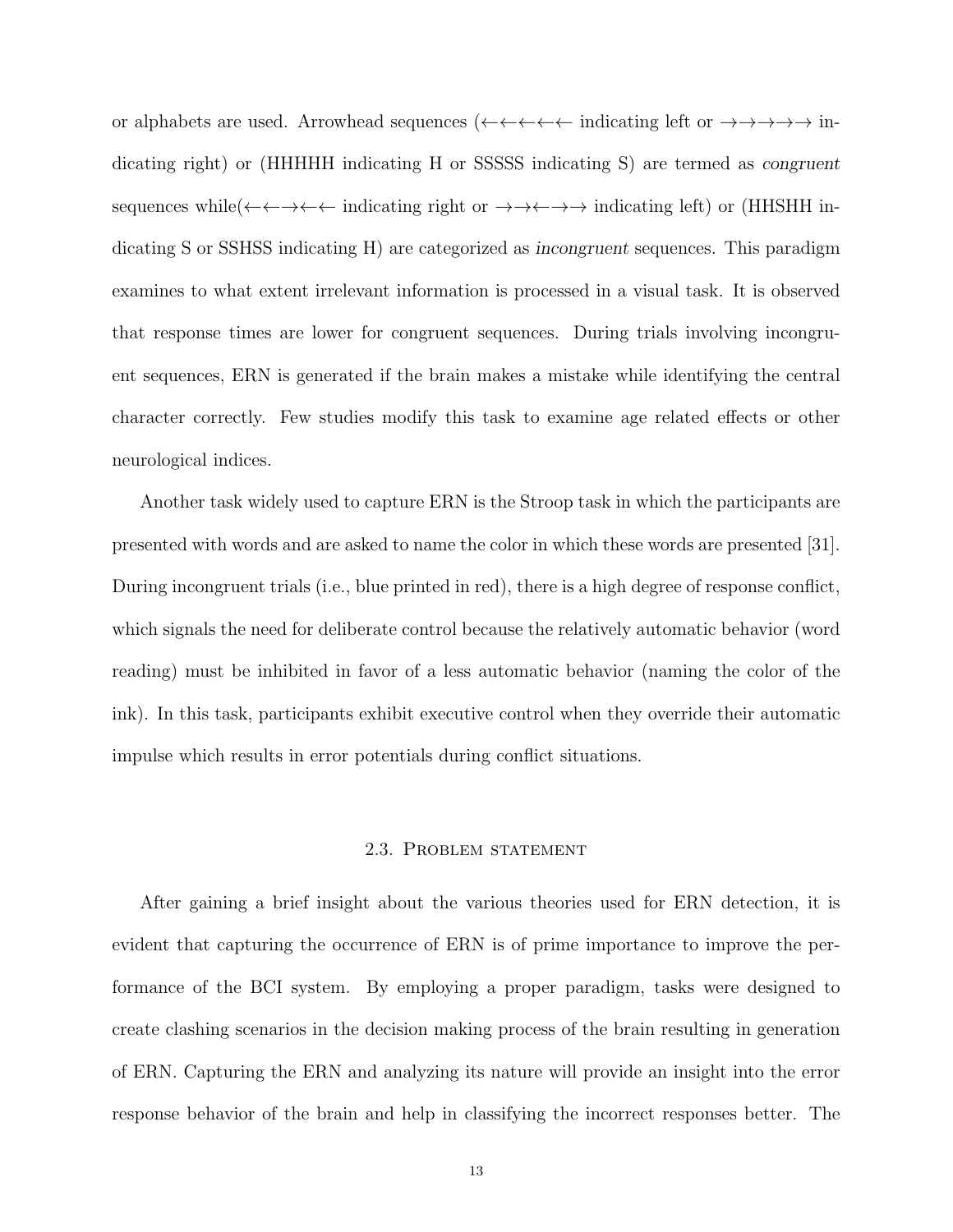objective of this study is to identify the presence of ERN in visual stimulus based tasks and to use the underlying patterns in the captured ERN data to classify incorrect trials from the correct ones using the most favorable combination of machine learning algorithms, choice of electrodes linked to predominantly typical ERN generator locations, amount of smoothing applied to the data without compromising its nature, the number of data samples used to train the classifier and the number of features to obtain better classification accuracy.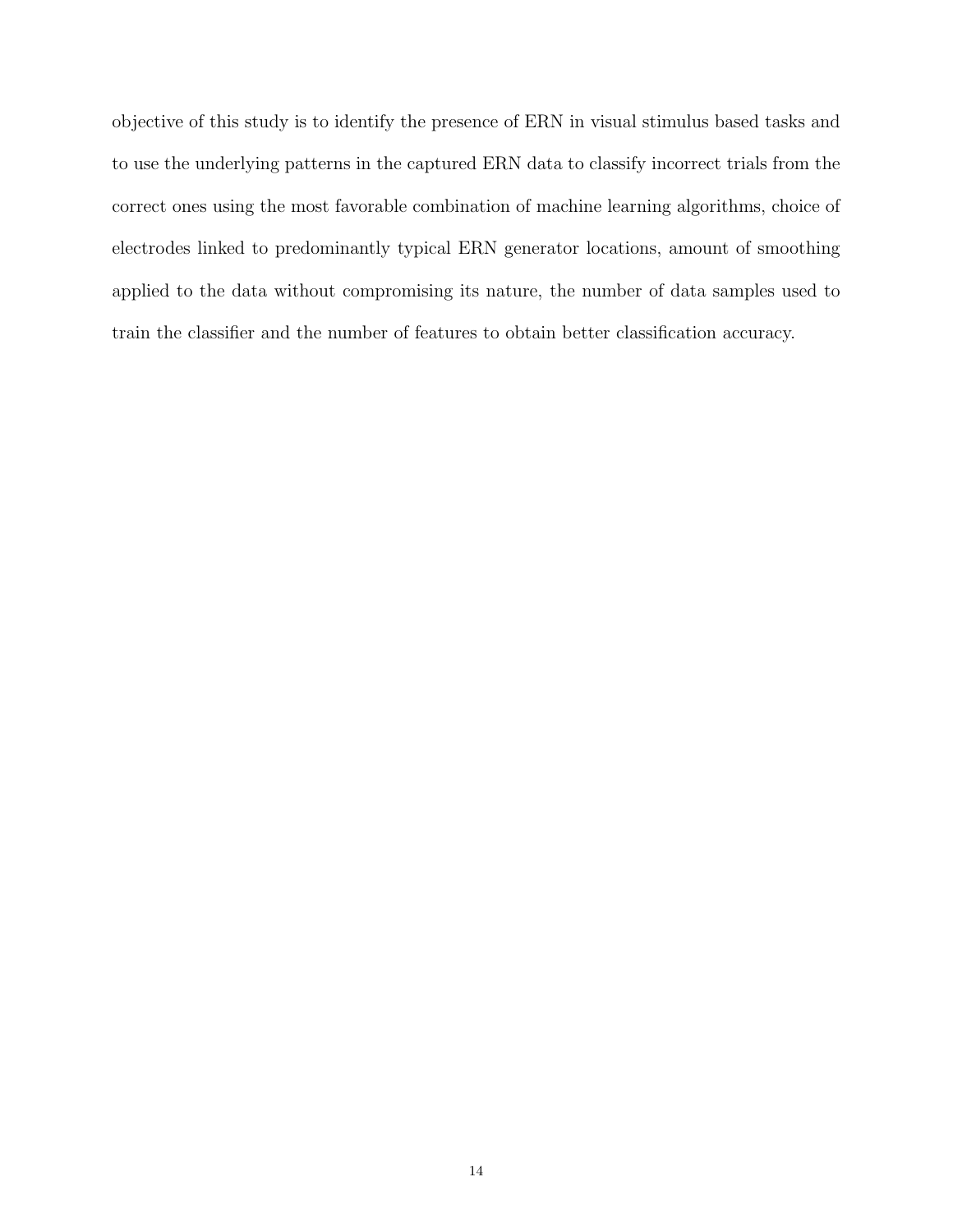#### CHAPTER 3

## **METHODS**

To capture the erroneous behavior of the brain accurately, it is important to design appropriate experiments with the objective of intermittently forcing the brain to make a mistake and trigger an error signal in response. It is this error signal which the classification algorithm will make use of to identify incorrect trails from the correct ones. After the data is obtained, it is necessary to pre-process it to get rid of the noisy components, select a set of specific electrodes to work with and convert it into a format suitable for applying machine learning techniques. This chapter explains the protocols followed, the paradigm used to investigate presence of ERN and the various technical specifications enforced to record the data used for the experiments. The effect of smoothing the data using a regularization filter is discussed. Also, the different algorithms employed in this study are explained in detail.

#### 3.1. Experimental setup

The approach used to collect the data targeted towards identification of ERN was the Eriksen flanker test. The visual stimuli was a sequence of five characters containing a combination of the letters H and S. The procedure involved presentation of 480 different trials divided into two sets of 240 trials. The two sets of trials were separated by a time interval of 15 minutes. A batch of 480 trials consisted of 80 trials each of congruent sequences (HHHHH and SSSSS) and 160 trials each of incongruent sequences (SSHSS and HHSHH) respectively. The participants were asked to focus on the central character and press the corresponding key upon presentation of the stimulus. The subjects were 20 to 28 year old able bodied individuals. A sequence of characters persisted on the computer screen for a duration of 250 ms with a fixed value of stimulus onset asynchrony (SOA) initially set at 1200 ms. SOA is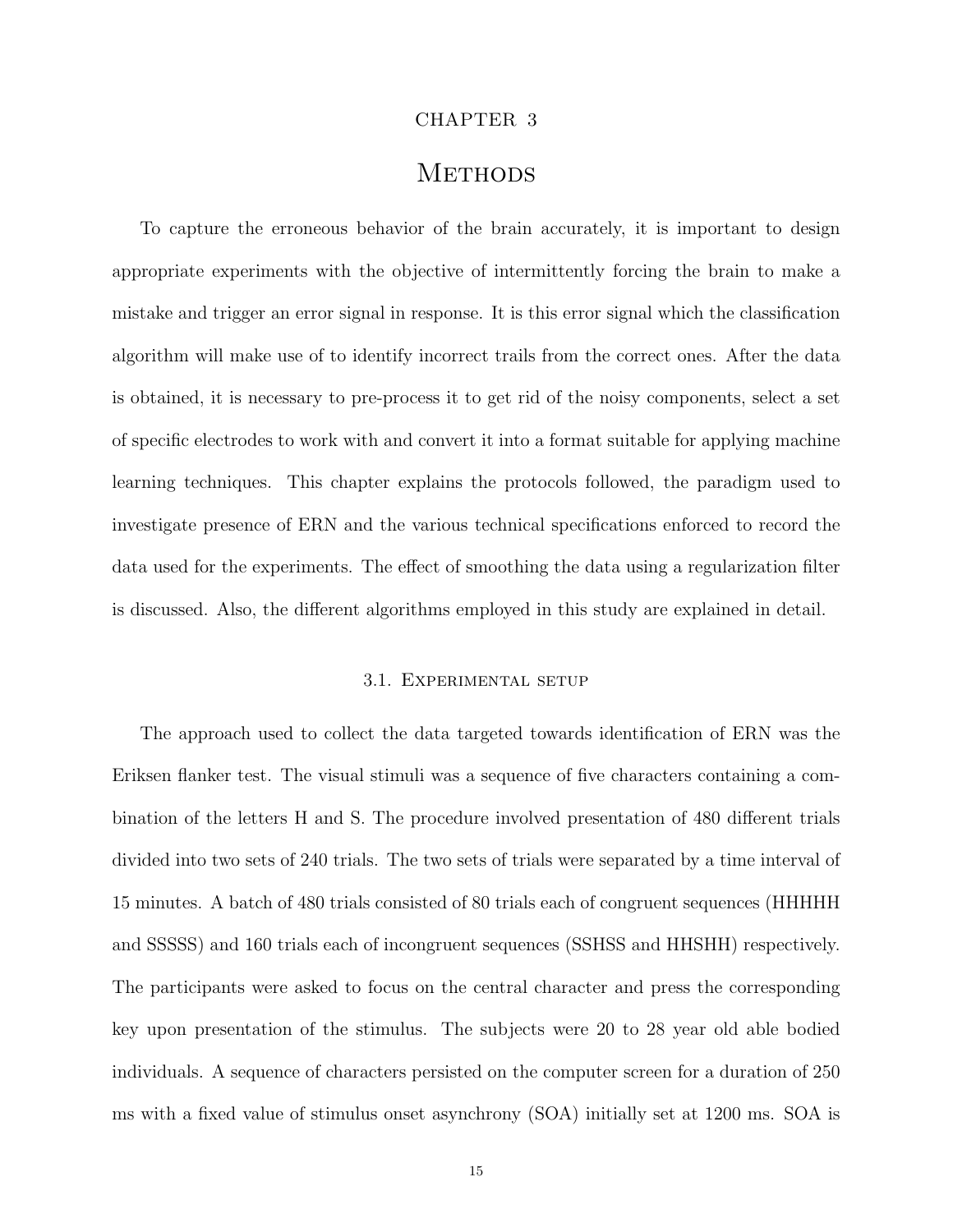defined as the amount of time between the start of one stimulus and the start of the next stimulus. Based on the error rate, the SOA was dynamically adjusted after a group of 30 trials for each subject. The SOA was reduced by 100 ms if the error rate was less than 15% where the minimum SOA was 800 ms whereas the SOA was increased by 100 ms if error rate was greater than 30% [14].

EEG signals were recorded using the BioSemi system. Thirty-three electrode sites were used, based on the 10/20 international system of electrode placement. The left earlobe acted as a reference while the right earlobe was an active site. Offline, all data were referenced to the average of the left and right earlobes and sampled with a band-pass filter of 0.23 to 100 Hz. The EEG was segmented for each trial beginning at the onset of the stimulus and continuing for 1000 ms. For each subject, correct and error trials were stacked up vertically to form the input data matrix where each segment consisted of time samples from the 1000 ms time window. Each of the time points in this matrix were considered as features for this study. The labels were obtained from the stimulus channel per segment as incorrect or correct based on the type of flashed sequence and they were assigned to the segmented data trials. For the purpose of this thesis, ERN data from three subjects was used. Table 3.1 describes the datasets obtained after segmenting the signals.

Table 3.1. Description of the data obtained by segmenting the recordings for 3 subjects. Datasets A and B indicate the two sets of data obtained from a single subject by conducting two sets of trials on the same day

|           | Dataset | Correct | Incorrect | Total  |
|-----------|---------|---------|-----------|--------|
| Subject   |         | Trials  | Trials    | Trials |
| Subject 1 |         | 222     | 16        | 238    |
|           | R       | 237     | 03        | 240    |
| Subject 2 |         | 226     | 13        | 239    |
|           | R       | 224     | 11        | 235    |
| Subject 3 |         | 214     | 25        | 239    |
|           |         | 213     | 25        | 238    |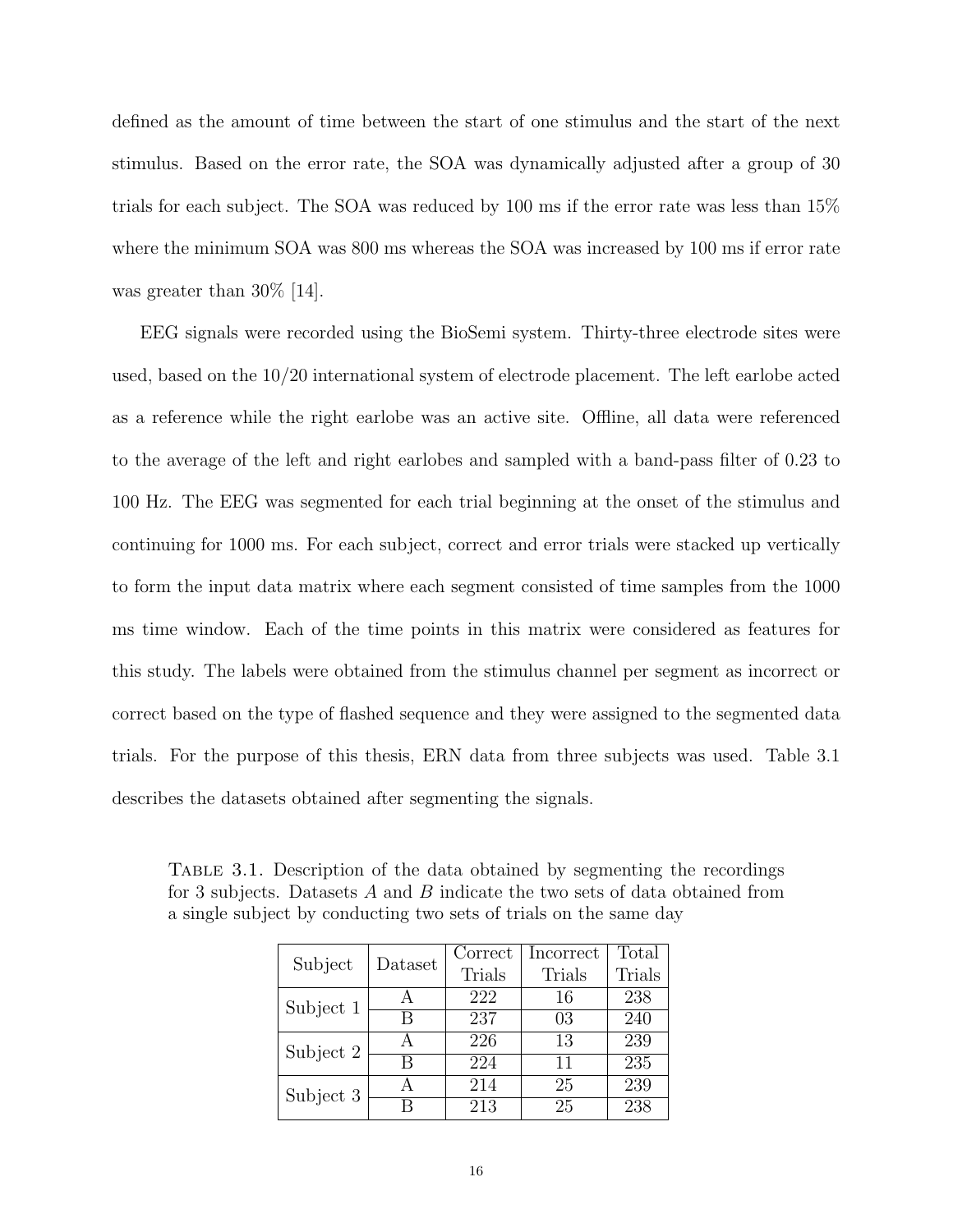While the data from thirty three different sites was recorded for each of these subjects, data from the Fz and Cz electrodes were analyzed for this work. The experiments were designed in such a manner that the number of incorrect trials in data set A were less than or equal to those in data set B. There were only 3 out of 240 trials in the data set B for Subject 1 which were marked as incorrect while in the data set B for Subject 2, 11 of the 235 trials were labeled as incorrect. To reduce the effect of noise amplification occurring during data acquisition, data was pre-processed by passing it through a regularization filter [32]. In this method, a quadratic term is used to find a curve by balancing the fit to the original data with the smoothness of the curve. Since a second order derivative gives curvature of a function, constraining this term to be small in value makes the curve smooth. This filter tries to find a balance between the goodness-of-fit term and the factor which controls roughness by varying the regularization parameter  $\lambda$ . The optimal values of  $\lambda$  depend on the data trend, variance, number of points, and the order of the smoothing derivative used. The value of  $\lambda$  was varied to obtain the best smoothing and this data was used for further analysis. A comparison of the original and the smoothed signal of Subject 1 for correct and incorrect trials using the electrode Cz is shown in Figure 3.1.

From the Figure 3.1, it can be seen that the incorrect response has more variation compared to the correct response. This can be attributed to the fact that the trials labeled incorrect were very few in number in comparison to the trials marked as correct. As a result, due to fewer trials labeled incorrect were averaged, it's response showed more fluctuation than the average response of the trials marked as correct. A similar graph showing the comparison of the original and smoothed signals for Subject 2 using Cz electrode is shown in Figure 3.2.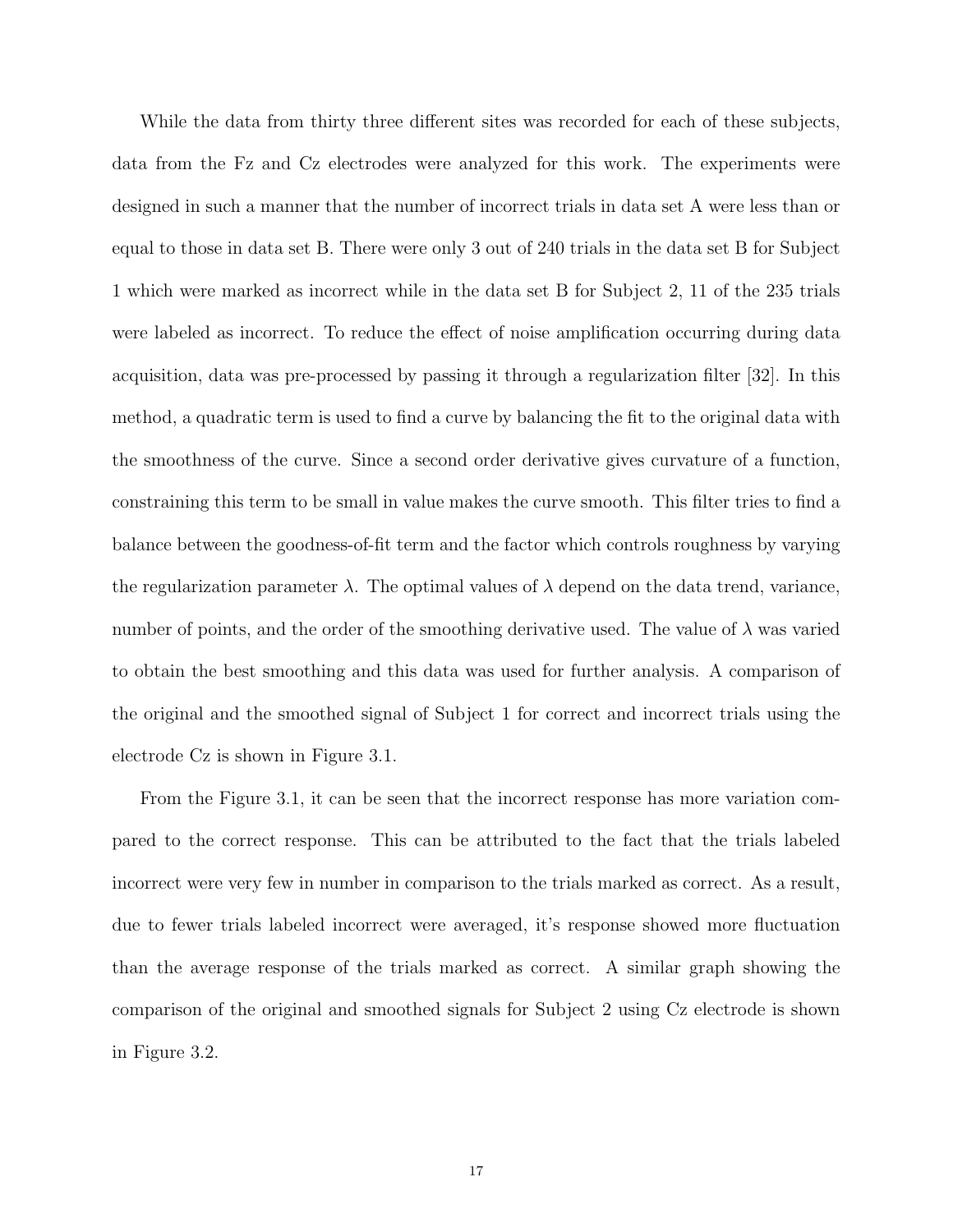

Figure 3.1. The average correct and incorrect responses for channel Cz before and after smoothing for Subject 1.



Figure 3.2. The average correct and incorrect responses for channel Cz before and after smoothing for Subject 2.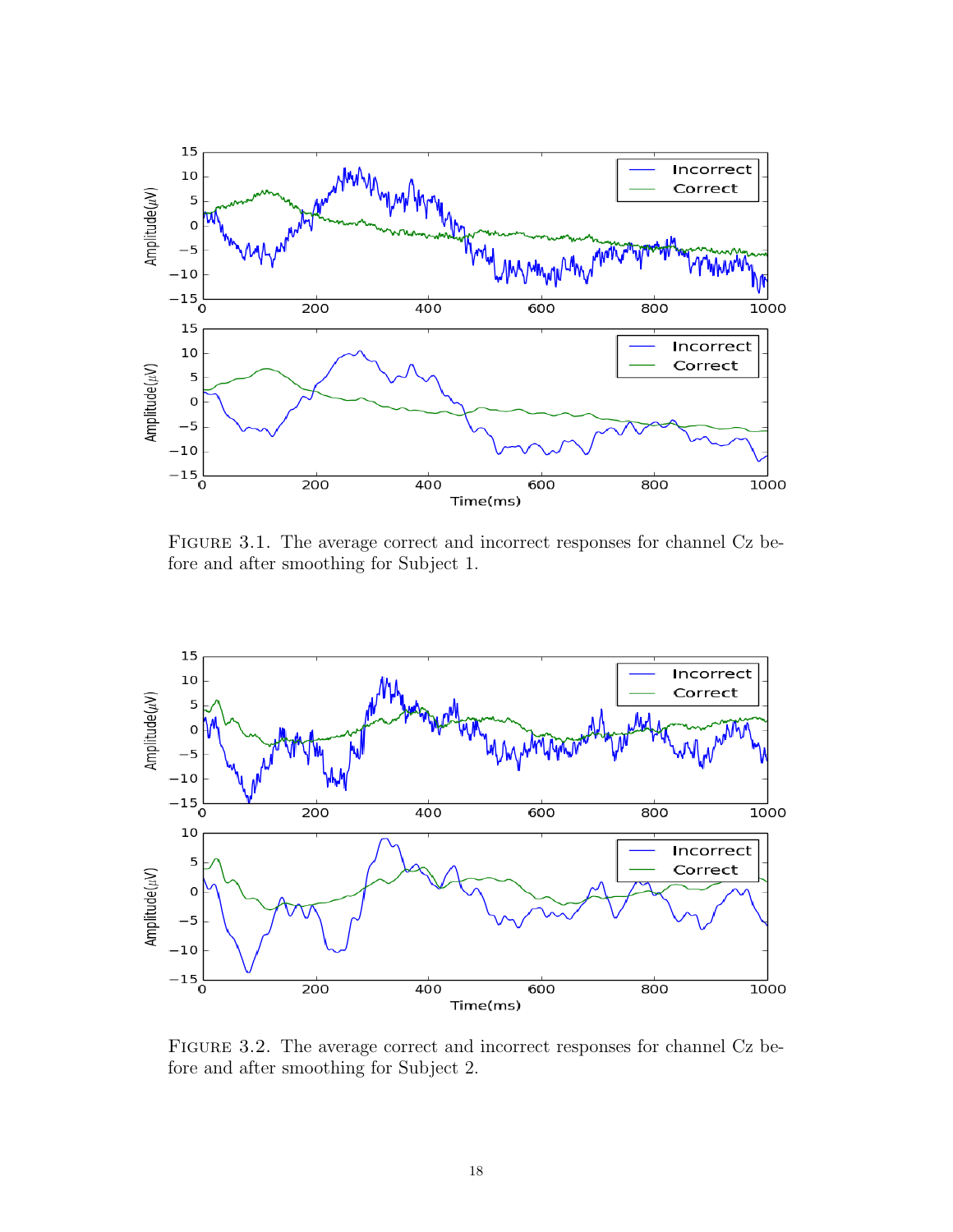#### 3.2. Algorithms

We have used four algorithms for the classification of ERN data: Linear discriminant analysis, quadratic discriminant analysis, neural networks and support vector machines. We have also used a ranking based feature selection technique called recursive feature elimination to work with a reduced feature based data set. These techniques are described as follows.

#### • LDA and QDA:

Linear discriminant analysis (LDA) and Quadratic discriminant analysis (QDA) belong to a method of classification called generative modeling where we try to estimate the within class density of the feature vector given the class label. Combined with the prior probability of classes, the posterior probability of the class labels can be obtained by the Bayes formula. LDA tries to find a linear combination of features to separate classes of trials while QDA is a more generic version of LDA in which classes are separated by a quadratic function. The only major difference between LDA and QDA is that LDA assumes the Gaussian distributions for different classes share the same co-variance structure whereas this constraint is not present in QDA.

If the feature vector is X and the class label is Y, then according to Bayes rule, the optimal decision on Y is to choose a class with maximum posterior probability given X provided we have the joint distribution of X and Y. If the prior probability for class k is given as  $\pi_k$ ,  $\sum_{k=1}^K \pi_k = 1$ , then the posterior probability is

(3.2.1) 
$$
P(C = k | X = x) = \frac{f_k(x)\pi_k}{\sum_{l=1}^K f_l(x)\pi_l}
$$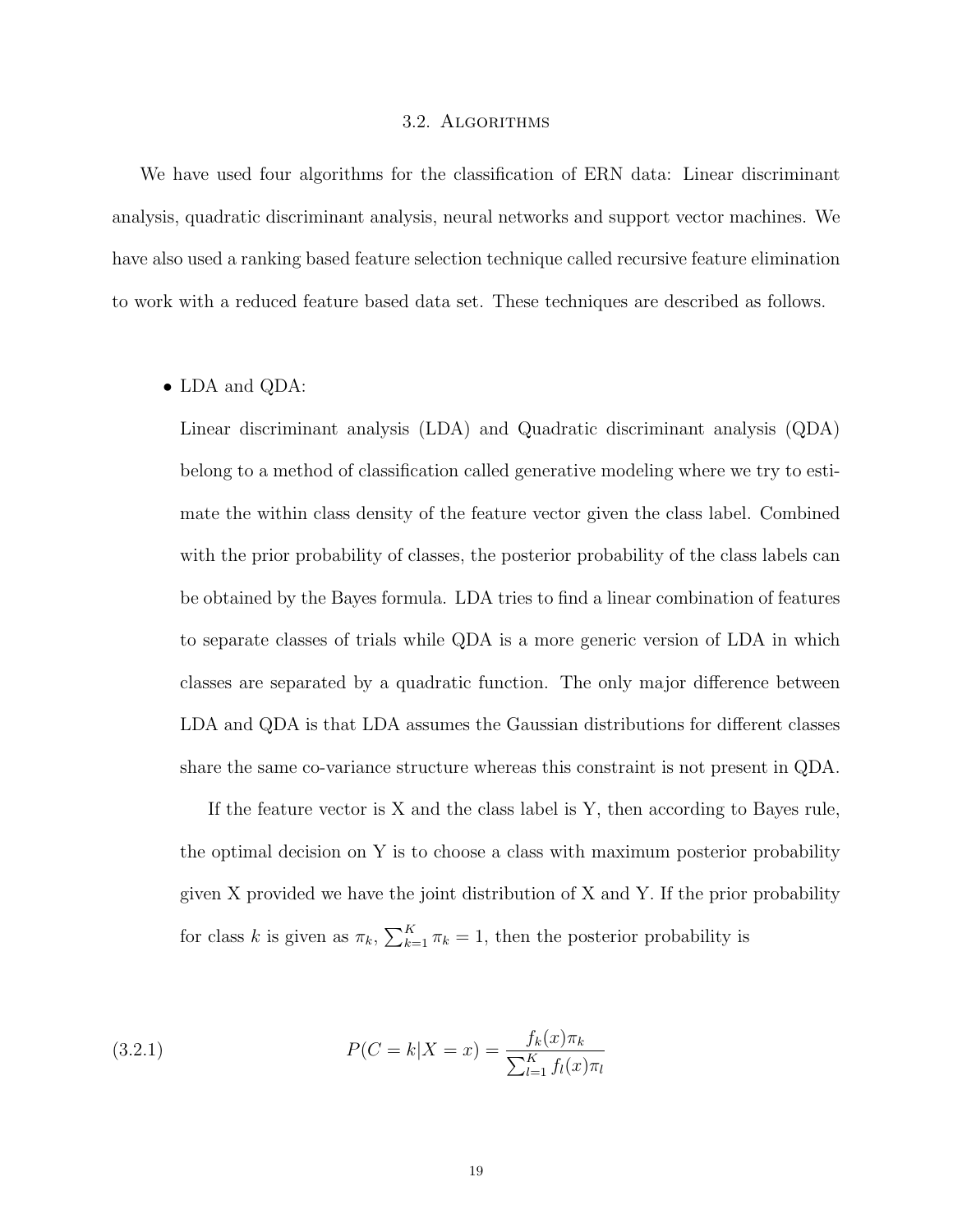For LDA and QDA, we assume that the density for X provided every class  $k$ follows a multivariate Gaussian distribution given by

(3.2.2) 
$$
f_k(x) = \frac{1}{(2\pi)^{p/2} |\Sigma_k|^{1/2}} e^{-1/2(x-\mu_k)^T \Sigma_k^{-1}(x-\mu_k)}
$$

where p is the dimension,  $\Sigma_k$  is the covariance matrix and  $\mu_k$  is the mean of the Gaussian distribution. For LDA, we assume for different  $k$  that the covariance matrix is identical due to which the classifier becomes linear. For optimal classification using the generative modeling approach, we maximize the product of the prior and the within class density to obtain the final classifier given by

(3.2.3) 
$$
\hat{C}(x) = arg \max_{k} \left[ x^T \Sigma^{-1} \mu_k - \frac{1}{2} \mu_k^T \Sigma^{-1} \mu_k + \log(\pi_k) \right]
$$

If we assume that the covariance matrix can be different for each class, we can estimate the covariance matrix  $\Sigma_k$  separately for each class  $k = 1, 2, ..., K$ . This changes the discriminant function to a quadratic one for QDA as shown below

(3.2.4) 
$$
f_k(x) = -\frac{1}{2}\log|\pi_k| - \frac{1}{2}(x - \mu_k)^T \Sigma_k^{-1}(x - \mu_k) + \log(\pi_k)
$$

Since QDA allows more flexibility for the covariance matrix, it tends to fit the data better than LDA, but then it has more parameters to estimate.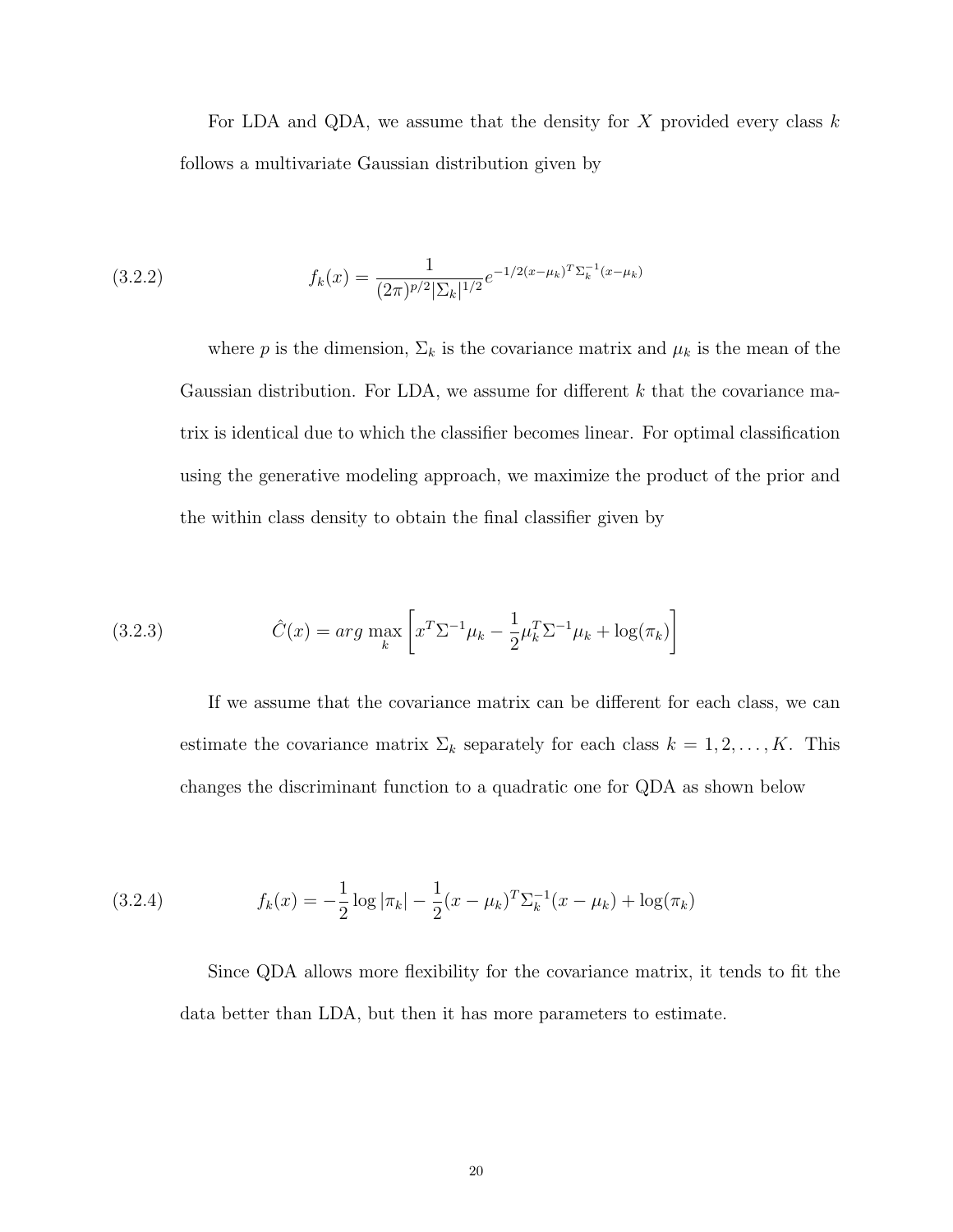#### • Neural Networks:

Classifying observations using prior information is the most popular application of neural networks. The input, hidden and output neurons are connected together by a feed-forward structure with signals flowing from inputs, forwards through any hidden units, eventually reaching the output units. Classification process usually involves three stages: propagating the signal to activate the artificial neurons, training the network using a specified technique (e.g., back propagation gradient) and then testing the network for classification accuracy [33].

In a typical neural network, the input layer comprises  $n$  neurons of input signal  $X = (X_1 \dots X_n)$ , with the number of neurons of the hidden layer being chosen empirically. The output layer comprises K neurons for the K classes with the output being  $Y_k \in [0,1] \forall Y_k, k = 1, \ldots, K$ . Each connection between two neurons is associated with a weight factor which is modified by successive iterations during the training of the network according to input and output data. For a classification task, the neural network learns a discriminant function which separates the classes. If the classes can be separated by a straight line, the classes are said to be linearly separable which can be learned by neural networks without any hidden units. If a non-linear function is required to ensure class separation, multiple hidden units are used. The number of hidden units can be varied to adjust the non-linearity of the model. If there are no hidden units, the model becomes a simple linear logistic regression model over input data.

To train a neural network, following process is followed:

(1) The input data is fed to the network and propagated until it reaches the output layer which produces a predicted output.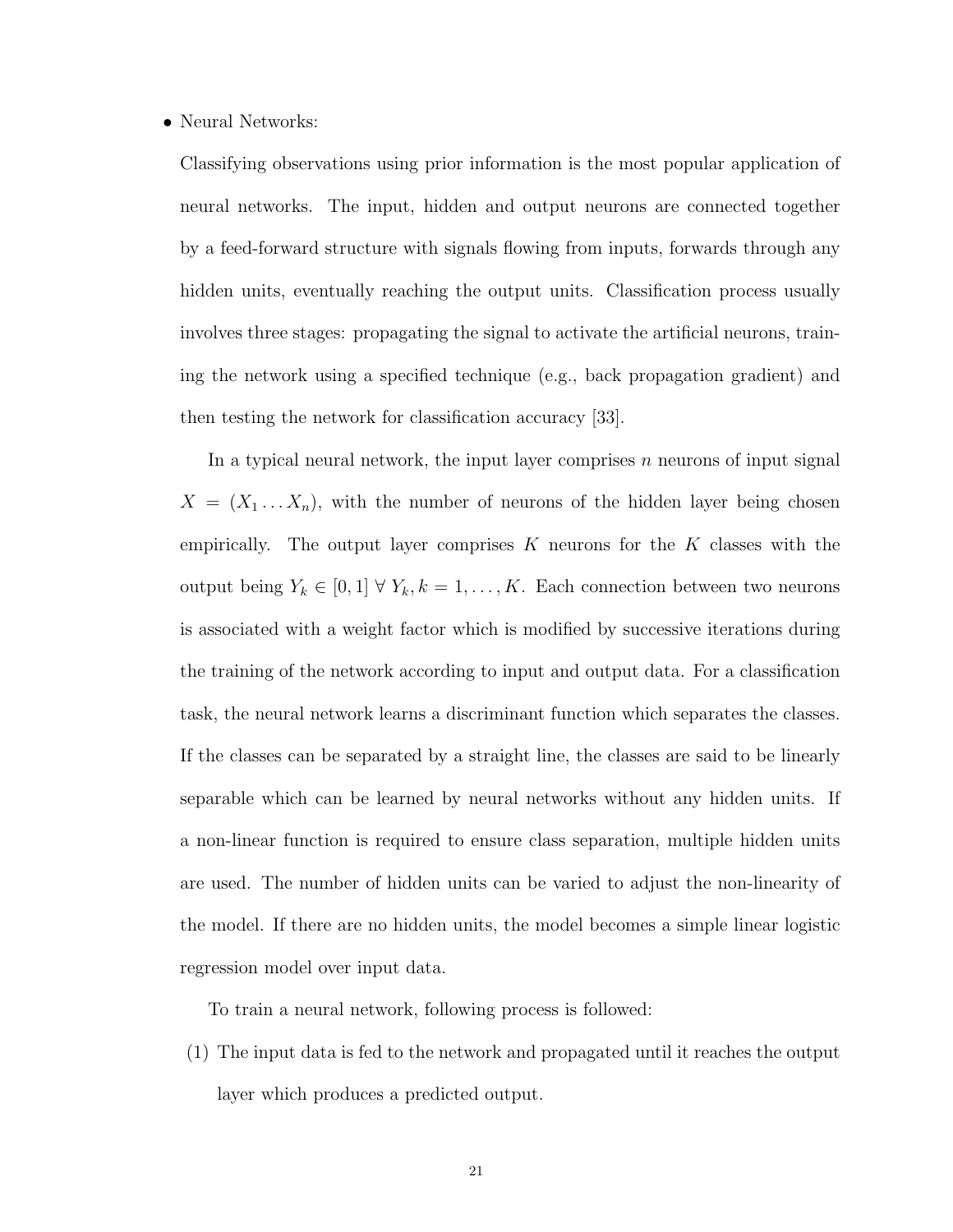- (2) The difference between the actual output and the predicted output(error value) is evaluated.
- (3) The neural network then uses a learning algorithm for adjusting the weights e.g., backpropogation.
- (4) The forward process is repeated until the error between predicted and actual outputs is minimized.

To classify a new pattern after training, we use the maximum likelihood discriminant. We try to select weight  $w$  using maximum likelihood on a training set. Thus, we try to identify which selection of  $w$  was most likely to generate the labels in the training set. We employ negative log-likelihood as the objective function to minimize. This negative log-likelihood objective function is defined as

$$
LL(w) = -\sum_{i=1}^{N} \sum_{k=1}^{K} T_{ik} \log f_k(x_i)
$$

where w is the weights of the network,  $T_{ik}$  is the  $k^{th}$  component of indicator variable for training sample  $x_i$  and  $f_k(x_i)$  is the output of the network defined by

$$
f_k(x_i) = \frac{e^{w_k^o \cdot Z}}{\sum_j e^{w_j^o \cdot Z}}
$$

where  $w^o$  are the weights of the nodes in the output layer and  $Z$  are the outputs of the hidden layer corresponding to the input  $x_i$ .

The final classifier output is given as

$$
C(x) = \underset{k}{\arg\max} f_k(x)
$$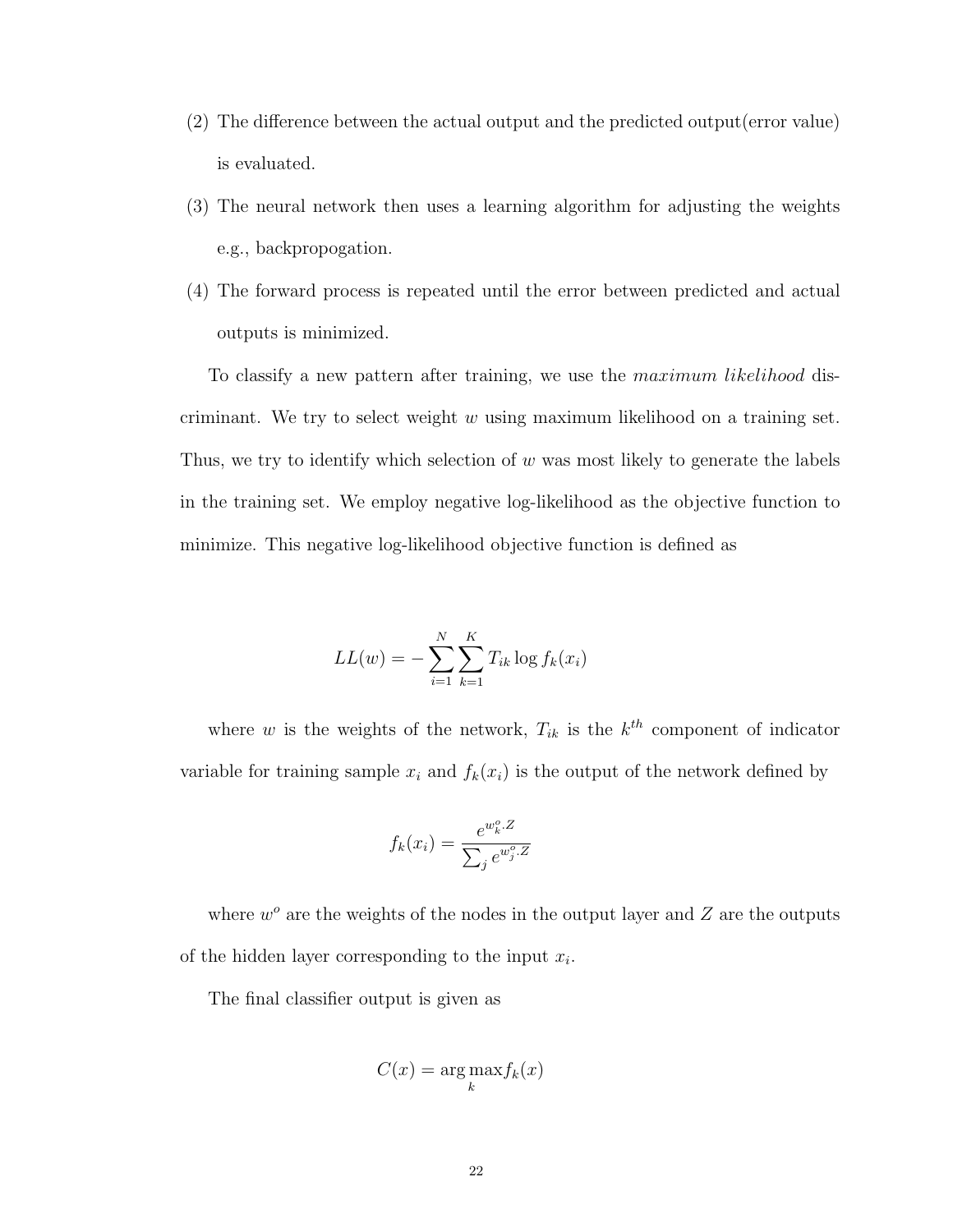The activity of neurons in the hidden layer is determined by an activation function represented by the hyperbolic-tangent function. For testing, the input data is fed into the network and the desired values are compared to the network's output values. The performance of the trained network is judged on the accuracy of the classification results [34]. We have used a gradient descent method called Scaled Conjugate Gradient (SCG) to minimize the objective function [35].

#### • Support Vector Machines:

Support Vector Machines (SVMs) are a popular machine learning method for classification, regression and other learning tasks. SVM algorithm developed by Vapnik is based on statistical learning theory [36]. In classification, we try to find an optimal hyperplane that separates two classes by minimizing the norm of the weight vector  $w$ , which defines the separating hyperplane which is equivalent to maximizing the margin between two classes. Therefore, the objective is to choose a hyperplane with small norm while simultaneously minimizing the sum of the distances from the data points to the hyperplane. We obtain a quadratic programming problem where the number of variables is equal to the number of observations. The objective here is to use support vector machines for classification applied to capture correct and incorrect trials in a stimulus based task.

In the standard two-class classification problems, we are given a set of training data  $(x_1, y_1), (x_2, y_2), \ldots, (x_i, y_i)$  where the input  $x_i \in R^n$ . We wish to find a classification rule from the training data, so that when given a new input  $x \in \mathbb{R}^n$ , we can assign a class y from  $\{-1, 1\}$  to it. The standard SVM solves the following problem: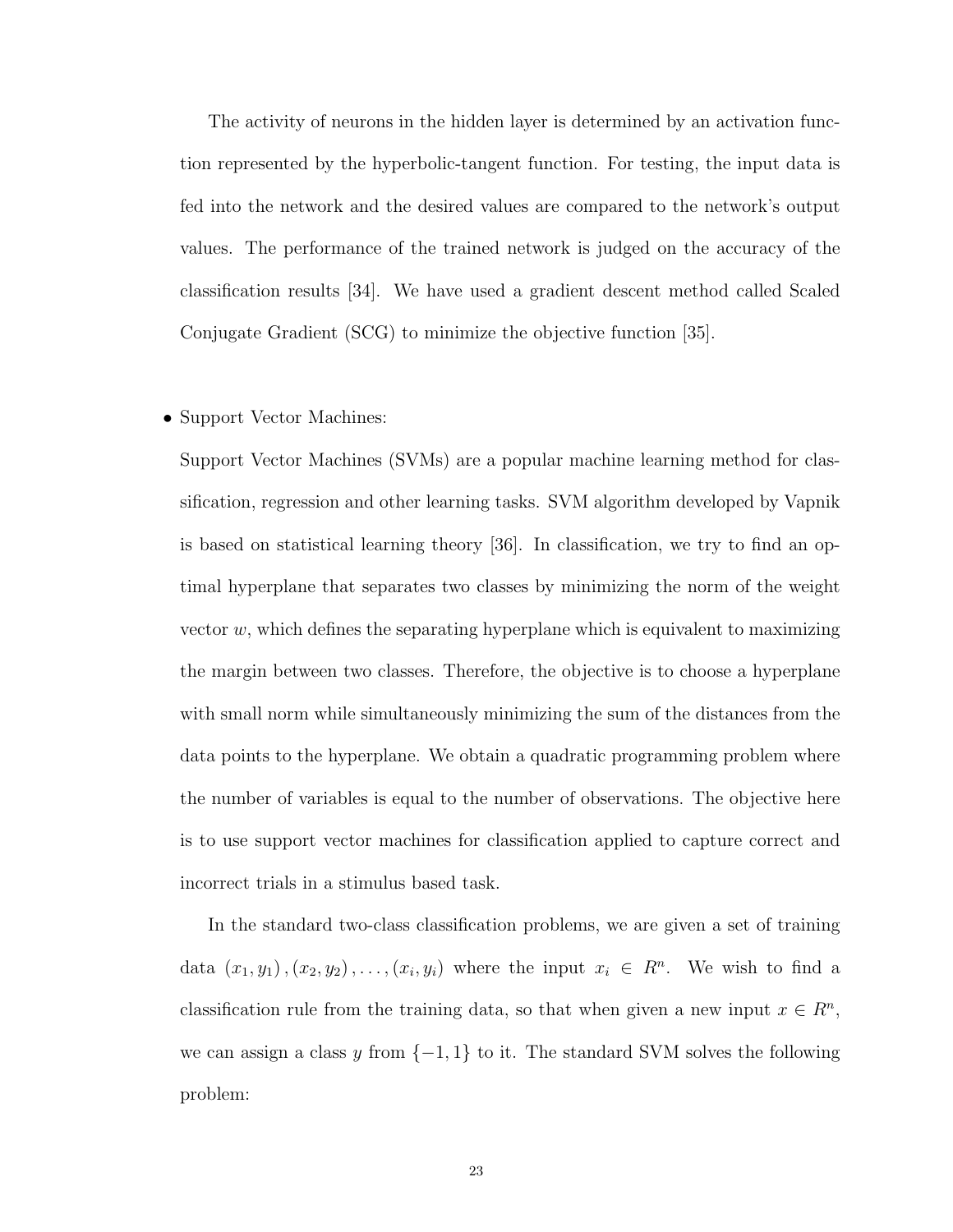$$
min \ \ \frac{1}{2} \ || \ w \ ||^2 + C \sum_{i=1}^{l} \xi_i
$$

$$
Subject\ to\qquad y_i \left( w^T \phi \left( x_i \right) + b \right) \ge 1 - \xi_i
$$
\n
$$
\xi_i \ge 0, \quad C > 0, \quad i = 1, 2, \dots, l
$$

where C determines the trade-off between the flatness of the  $f(x)$  and the amount up to which deviations larger than  $\epsilon$  are tolerated. This is called  $\epsilon$  -insensitive loss function  $\mid \xi \mid_{\epsilon}$  and is described by:

$$
|\xi|_{\epsilon} = \begin{cases} 0 & \text{if } |\xi| \leq \epsilon \\ |\xi| - \epsilon & \text{if } |\xi| > \epsilon \end{cases}
$$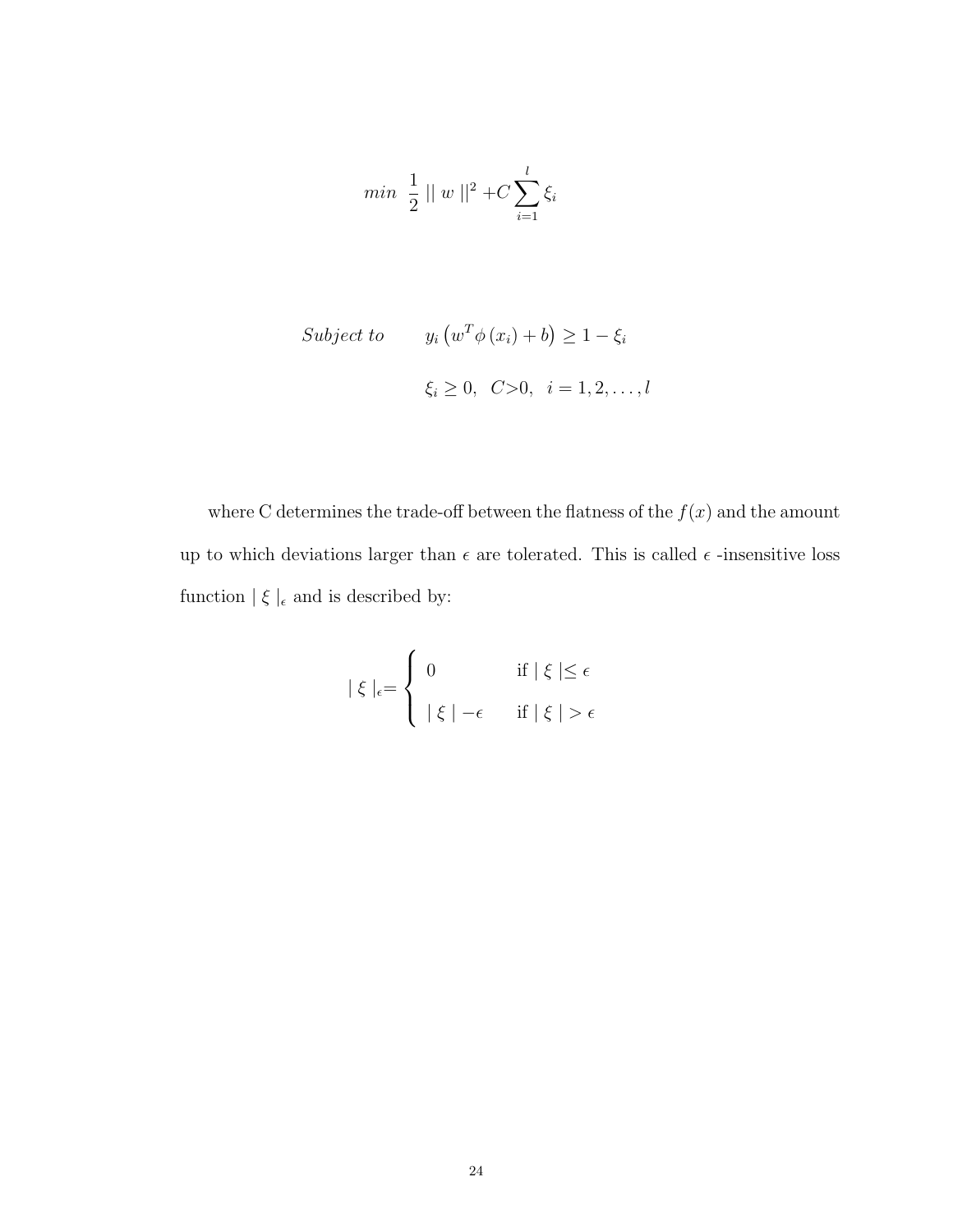#### CHAPTER 4

## **RESULTS**

This chapter presents the results of the experiments conducted on the data obtained by the procedure listed in Chapter 3 to test the performance of various classification algorithms. We begin by investigating the effects of smoothing on the sampled data. We apply the above mentioned classification techniques to the datasets and report the results and discuss their significance. This chapter also describes the workflow utilized in this study to design the experiments and provides a comparative analysis for all the methods used. Finally we offer some insight on the effects of using a lower dimensional data set by means of performing ranking based feature selection.

#### 4.1. Experimental design

For the purpose of this thesis, data recorded from three subjects on the same day was utilized. For each subject, the recording experiment was split into two series of trials separated by a rest period of fifteen minutes thus providing us with two sets of data: A and B. The various factors influencing the outcome of the experiments were the number of subjects, the number of samples used for training and testing purposes, effect of smoothing the data, the types of classification algorithms used, the combination of best values of the tuning parameters within these algorithms and the effect of feature selection on the classification accuracy. The analysis was divided into three major steps:

(1) For initial analysis, the data belonging to the first series of trials (data set A) was used. This would help us understand whether a data set with a relatively low number of samples could be used to successfully identify incorrect trials. This data was randomly partitioned into training (80%) and testing (20%) sets using a stratified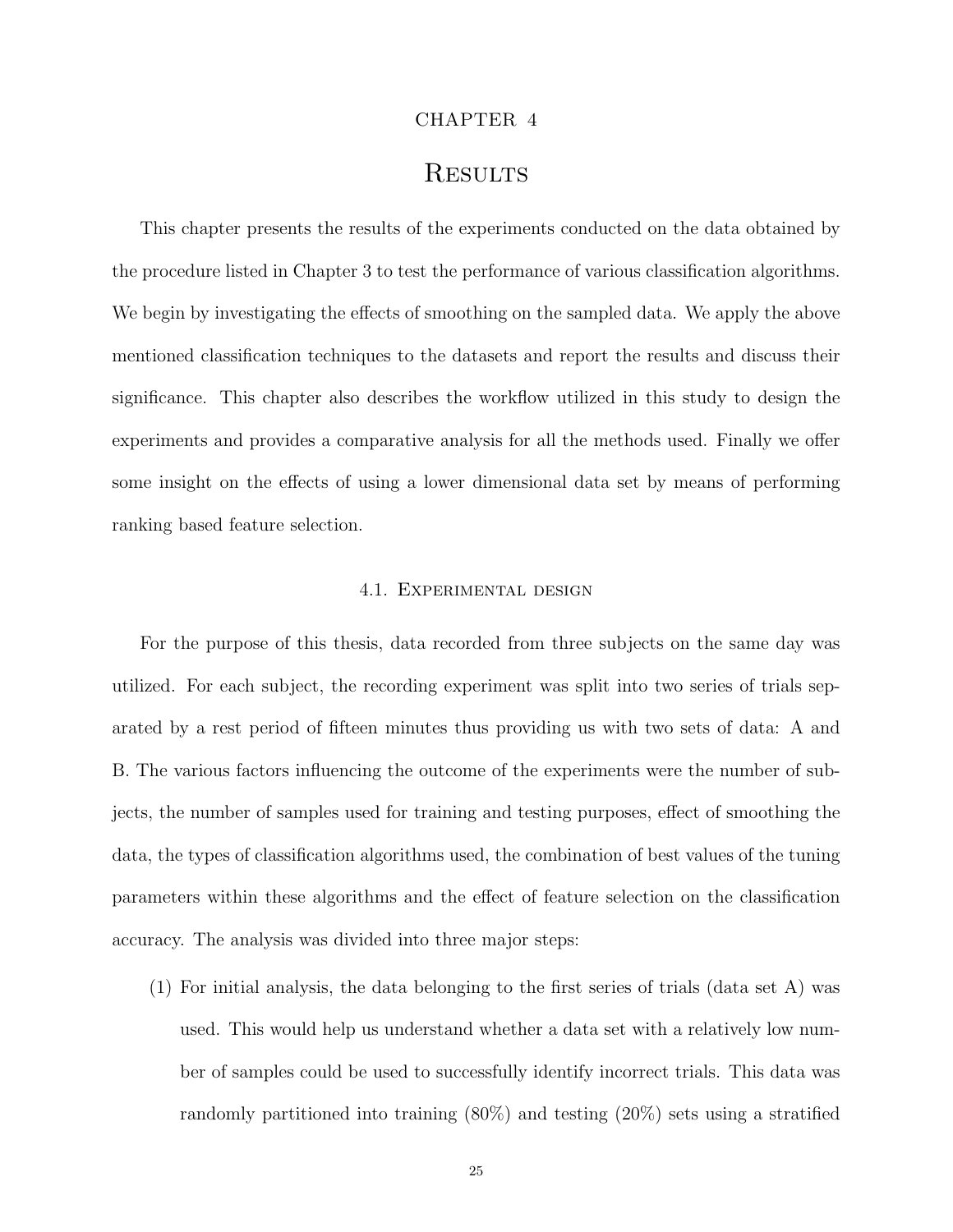approach, i.e., maintaining the proportion of samples belonging to incorrect and correct trials in each set. This data was then passed through a regularization filter to reduce the effect of noisy components. The parameter for the smoothing function  $\lambda$  was tuned to obtain a compromise between optimal smoothing and preservation of signal. The best value of  $\lambda$  was chosen by visual inspection of the smoothed curve [32]. LDA and QDA were applied on the original and the transformed data and the accuracy in the form of balanced success rate (BSR) was reported [37].

- (2) The next phase of analysis involved dividing the data series into two parts: the one obtained before the rest period (data set A) as training set and the one recorded after the rest period as testing set (data set B). For some algorithms, the training data was further split in a 80:20 ratio using the stratified approach into training and validation sets ,respectively, for the purpose of obtaining optimally tuned parameters. This approach gave more samples for the classifier to train on a certain number of samples to validate the model against and provided sufficient number of testing samples as well. The evaluation process on the validation set was conducted to choose the best values of tuning parameters for the algorithms listed in Chapter 3 which were in turn used to perform the task of identifying the incorrect trials from the correct ones. LDA, QDA, Neural networks and SVMs were applied to this data and the classification accuracy was reported.
- (3) As a way of trying to estimate the impact of specific time samples in the detection of ERN, Recursive Feature Elimination (RFE) [38] was used to select the top 10, 100 and 500 features. RFE is an embedded feature selection technique since it includes a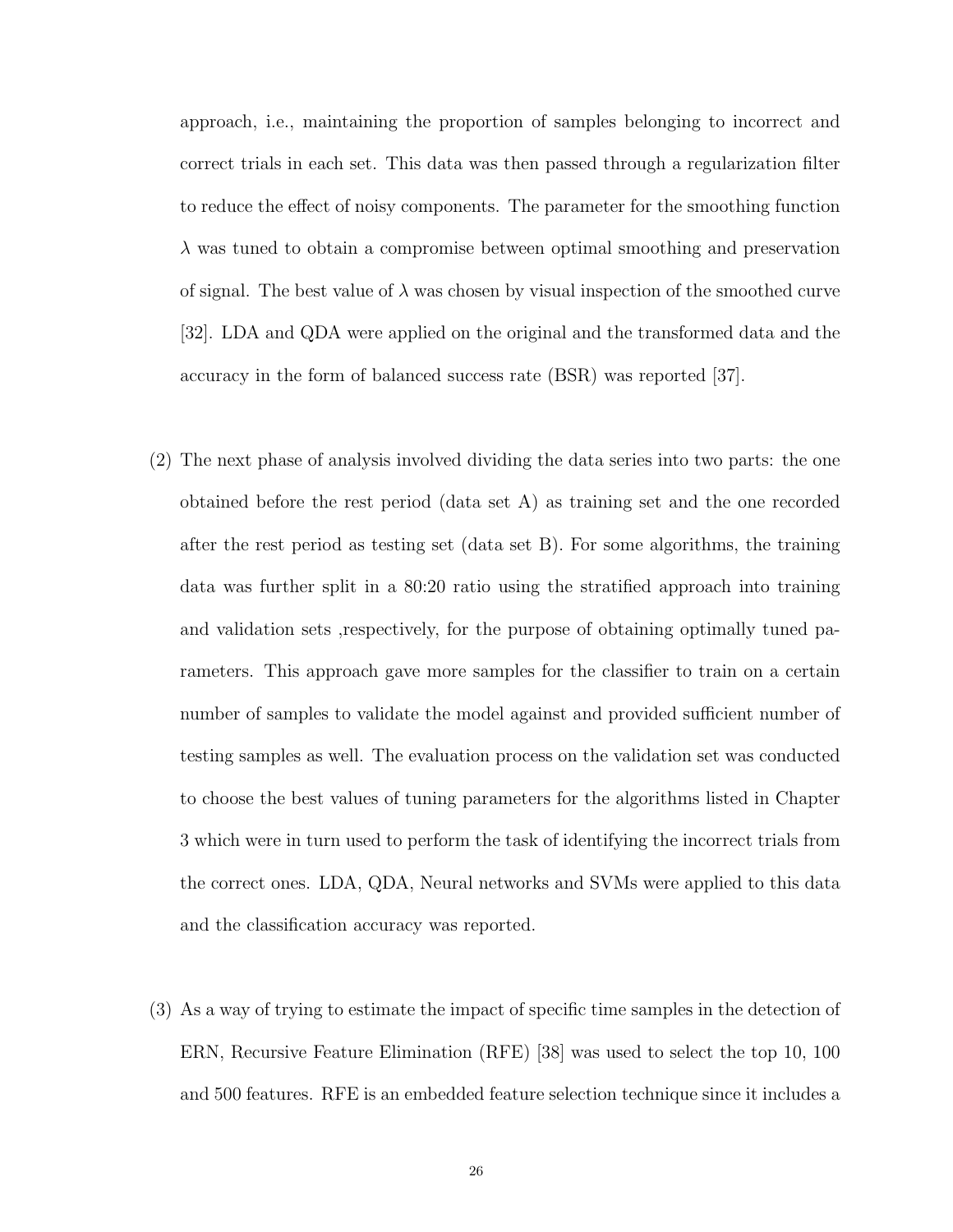classification process to eliminate features. Linear SVM is used to produce a decision boundary which separates the 2 classes. During this learning phase, each feature is assigned a weight which are in turn used for feature ranking. Features with values of weights as zero or close to zero are discarded [39]. The process is repeated on the reduced set until the desired number of features is eventually obtained. The data was modified to incorporate these top ranked features and all the above mentioned classification algorithms were applied on this reduced data set. The BSR is reported and the contribution of high scoring features is discussed.

In the first two analyses, the segment size used was the entire time window of 1000 ms. This would result in a dimensionality problem since the number of samples is less than the number of features. Hence, we used the third approach to down size the data based on selecting a subset of features using RFE [38]. The results and their related discussion are presented in the next few sections.

#### 4.2. LDA and QDA

The first set of experiments involved applying LDA and QDA on data set A for the three subjects. The purpose of using data set A for initial analysis was two fold: to test the performance of these algorithms against an unbalanced training data with relatively few samples to train the classifier and to verify the effect of smoothing the data on the classification accuracy. Since the sample size of the data is less than the number of features for data set A, the covariance matrices turn out to be singular during the formulation of QDA. Hence, the success rates for QDA could not be evaluated for the initial analysis. In LDA, averaging of the sample covariance matrices of the two classes resulted in the average covariance matrix being non-singular. Thus, the issue of singularity of the covariance matrix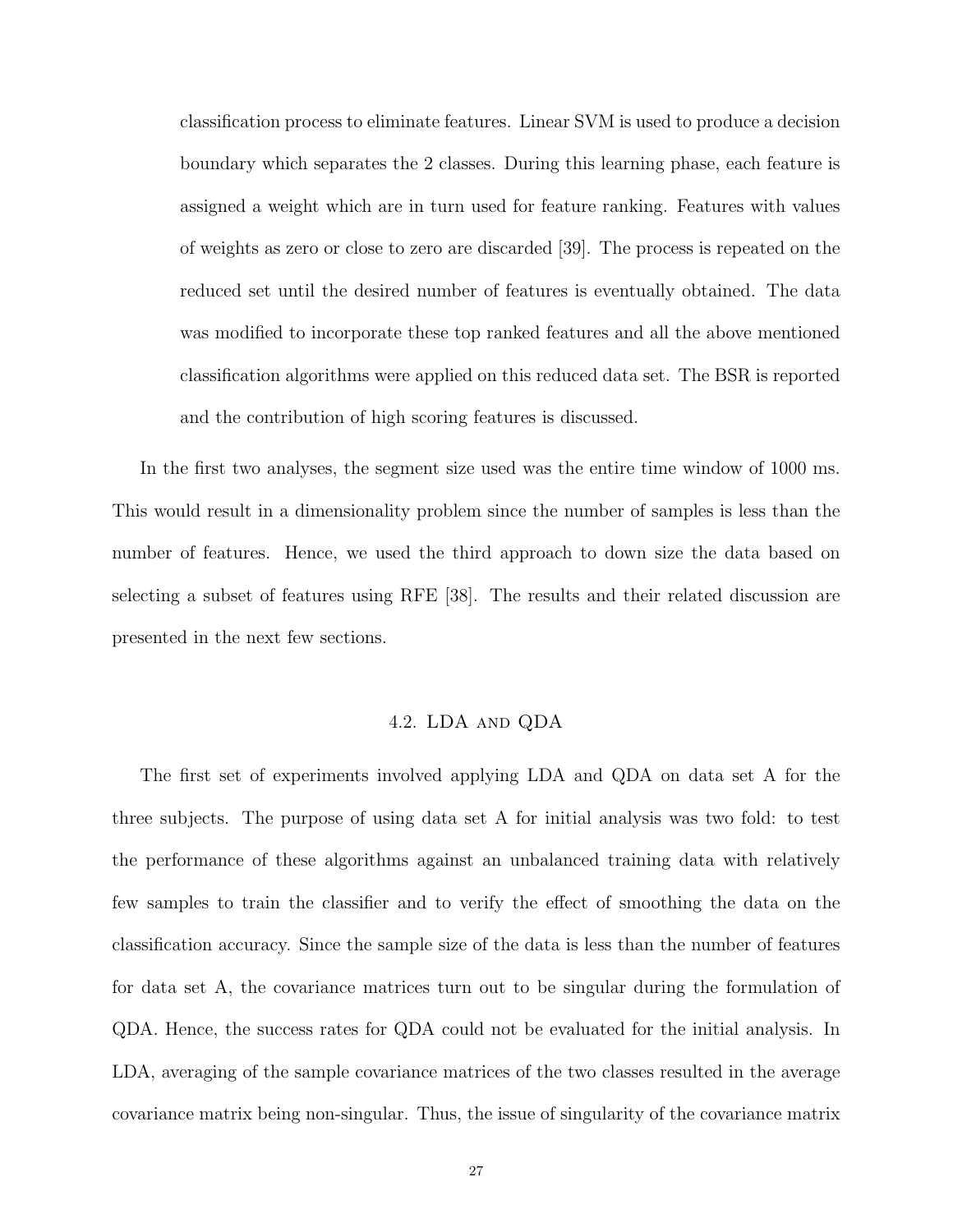does not arise when we apply LDA. We investigated the effects of selecting a smaller feature set and provided a comprehensive comparison of the performance of all the algorithms later in this chapter. All the values of BSR were averaged over 10 runs and then reported. The balanced success rates (BSR) on the test data are reported in Table 4.1.

| Subject   | Method           | Electrode | <b>LDA</b> |
|-----------|------------------|-----------|------------|
|           | Before smoothing | Сz        | 0.432      |
| Subject 1 |                  | Fz        | 0.507      |
|           | After smoothing  | Cz        | 0.573      |
|           |                  | Fz        | 0.575      |
| Subject 2 | Before smoothing | Cz        | 0.419      |
|           |                  | Fz        | 0.584      |
|           | After smoothing  | Cz        | 0.537      |
|           |                  | Fz        | 0.598      |
|           |                  |           | 0.471      |
| Subject 3 | Before smoothing | Fz        | 0.536      |
|           | After smoothing  | Cz        | 0.546      |
|           |                  | Fz        | 0.547      |

TABLE 4.1. Balanced success rates for LDA using data set A

From Table 4.1, we obtain two pieces of information: 1.) smoothing the data improves the accuracy irrespective of the electrode considered for analysis and 2.) data set obtained using the Fz electrode resulted in better success rates compared to the data set constructed using Cz electrode. We performed one tailed t-test to determine any statistical significance between the BSRs for each subject before and after smoothing. For Subject 1, using Cz (t=2.59, p $\lt 0.05$ ) suggested the result is statistically significant compared to using Fz  $(t=0.61, p>0.05)$ . For Subject 2, using Cz gave us  $t=3.11, p<0.05$  while for Fz, we noted t=1.25, p>0.05. Comparing Cz for Subject 3 gave t=1.42, p>0.05 while that for Fz gave  $t=0.19$ ,  $p>0.05$ . For subject 2 using Cz, the difference in means before and after smoothing was significant but we did not notice any significant statistical difference for Subject 3 using either Fz or Cz. Using a random classifier would yield an accuracy of 0.5. The best accuracy we obtained was 0.63 for both Subjects 1 and 2. Since smoothing the data gave us improved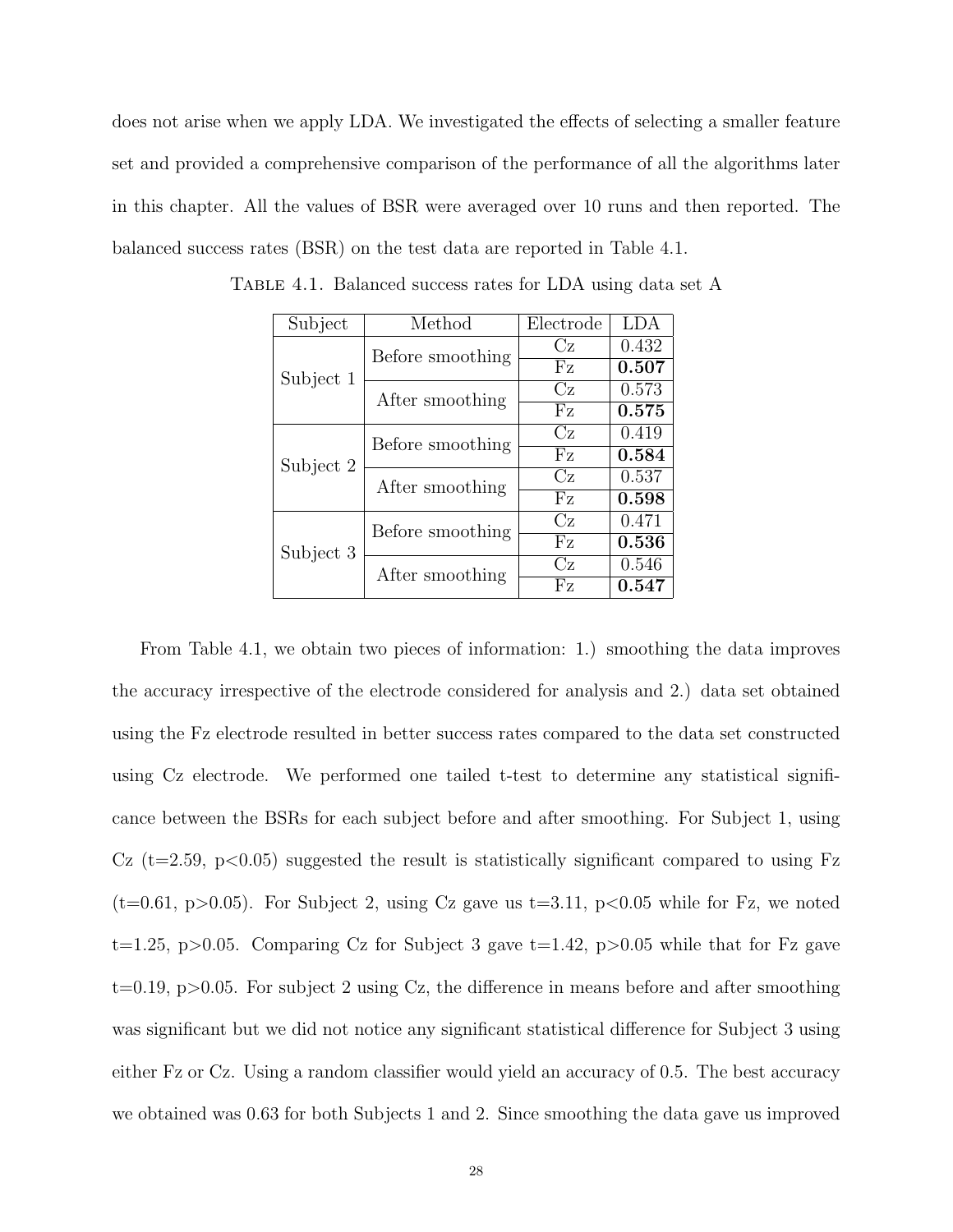BSR, with the difference in the means being statistically significant for Subjects 2 and 3, further analysis was performed on the smoothed data. The optimal value of the smoothing parameter obtained was  $\lambda = 10^{-5}$  which was used throughout the experiments.

The next task was to investigate the effect of increasing the size of the training data on the classification accuracy. The data set A was entirely used as the training set and the samples from data set B were used for testing purpose. Since fixed partitions of the training and testing data sets were used for this analysis, we could not perform any tests of statistical significance in this case. QDA did not work on this data due to the issue of singularity of covariance matrices which we address later in this chapter by reducing the number of features using feature elimination technique. LDA was applied to this smoothed data and the observed values of BSR were reported in Table 4.2. The highest accuracy we obtained was 0.67 for Subject 2.

| Subject   | Electrode      | <b>LDA</b> |
|-----------|----------------|------------|
| Subject 1 | Cz             | 0.590      |
|           | Fz             | 0.631      |
| Subject 2 | $C_Z$          | 0.575      |
|           | F <sub>z</sub> | 0.666      |
| Subject 3 | Cz.            | 0.572      |
|           | $_{\rm{Fz}}$   | 0.613      |

Table 4.2. Balanced success rates for LDA using data sets A and B

The results obtained in Table 4.2 reiterate the fact that using the data recorded from the Fz site gave better accuracies compared to using data from the Cz site. In addition, compared to results acquired from the previous task listed in Table 4.1, using a larger data set for training improves the classification accuracy using either of the electrodes. The general consensus from this initial analysis was that smoothing along with a larger training set helps improve the classification accuracy. Also, an interesting observation was the fact that LDA worked well with data obtained from the Fz site compared to the Cz site. The algorithms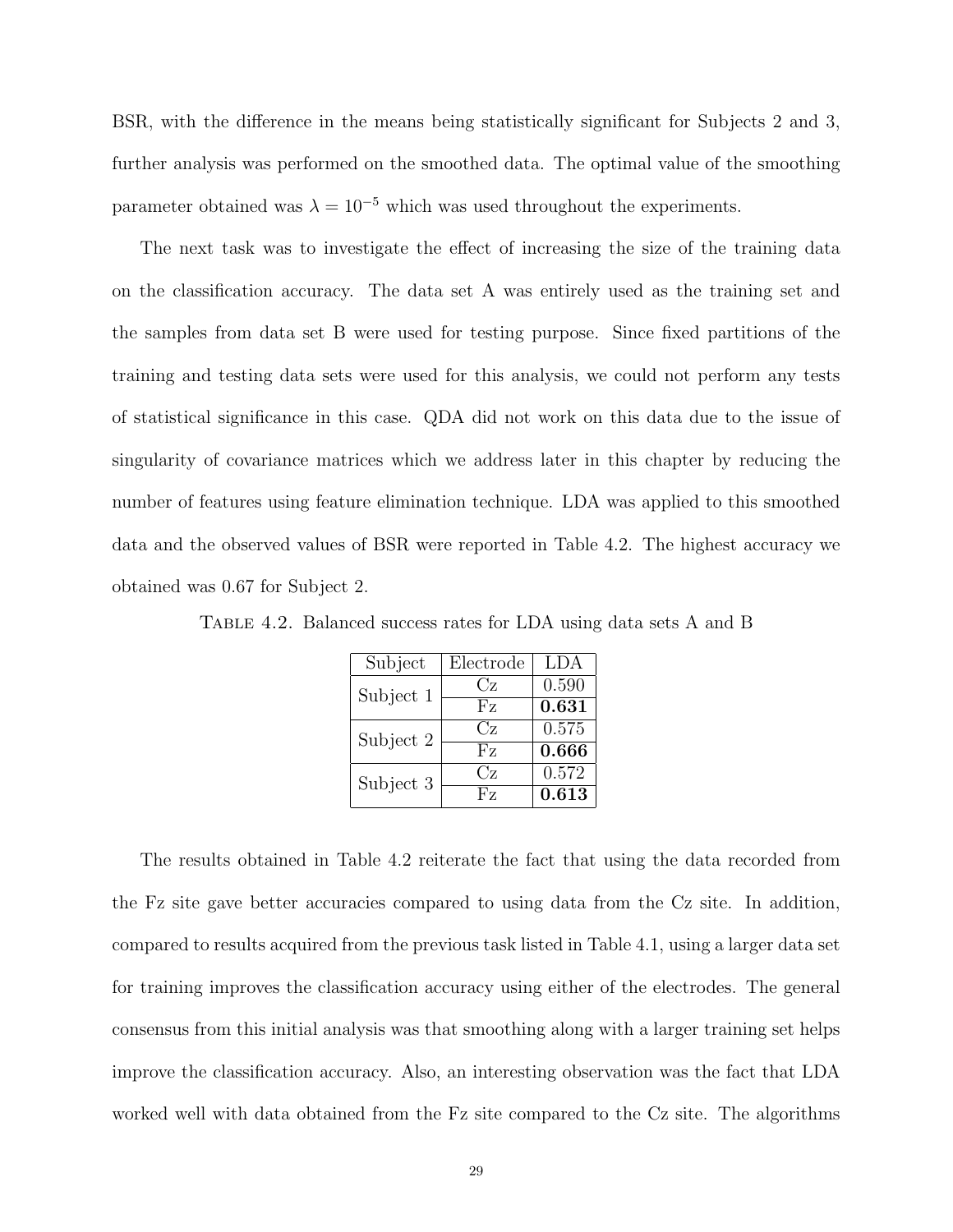discussed in the next couple of sections involve extracting a validation set out of the training data which is used to obtain the best values of certain algorithm specific tuning parameters which were used to classify the testing samples as correct or incorrect.

#### 4.3. Neural networks

This section presents the results of applying neural networks to our ERN classification problem. We utilized the most commonly used neural network classifier architecture of nonlinear logistic regression network with input, hidden and output units connected by a feed-forward structure followed by a conversion of the outputs to form a multi-normal distribution. Data set A was divided into training and validation partitions and the model was tested against data set B. The back propagation technique was used and the neural network was trained with the scaled conjugate gradient algorithm [35] to maximize the training data likelihood and the training was stopped when the error gradient decreased under  $10^{-12}$ . The validation set was used to determine the optimum number of hidden units. The number of hidden units were varied from 1 through 20 and the best value was determined by validating the network on the validation set and plotting the log of the data likelihood for validation and test sets. Figure 4.1 shows the log likelihood plots for selecting the best number of hidden units for each of the three subjects using Cz electrode.

The optimum number of hidden units is determined by the trial which gives highest value of likelihood on the training set. Table 4.3 gives the number of hidden units which were chosen for each subject which were obtained from the validation process.

Table 4.3. Number of hidden units obtained from validation process

|  | Subject 1   Subject 2   Subject 3 |  |
|--|-----------------------------------|--|
|  |                                   |  |
|  |                                   |  |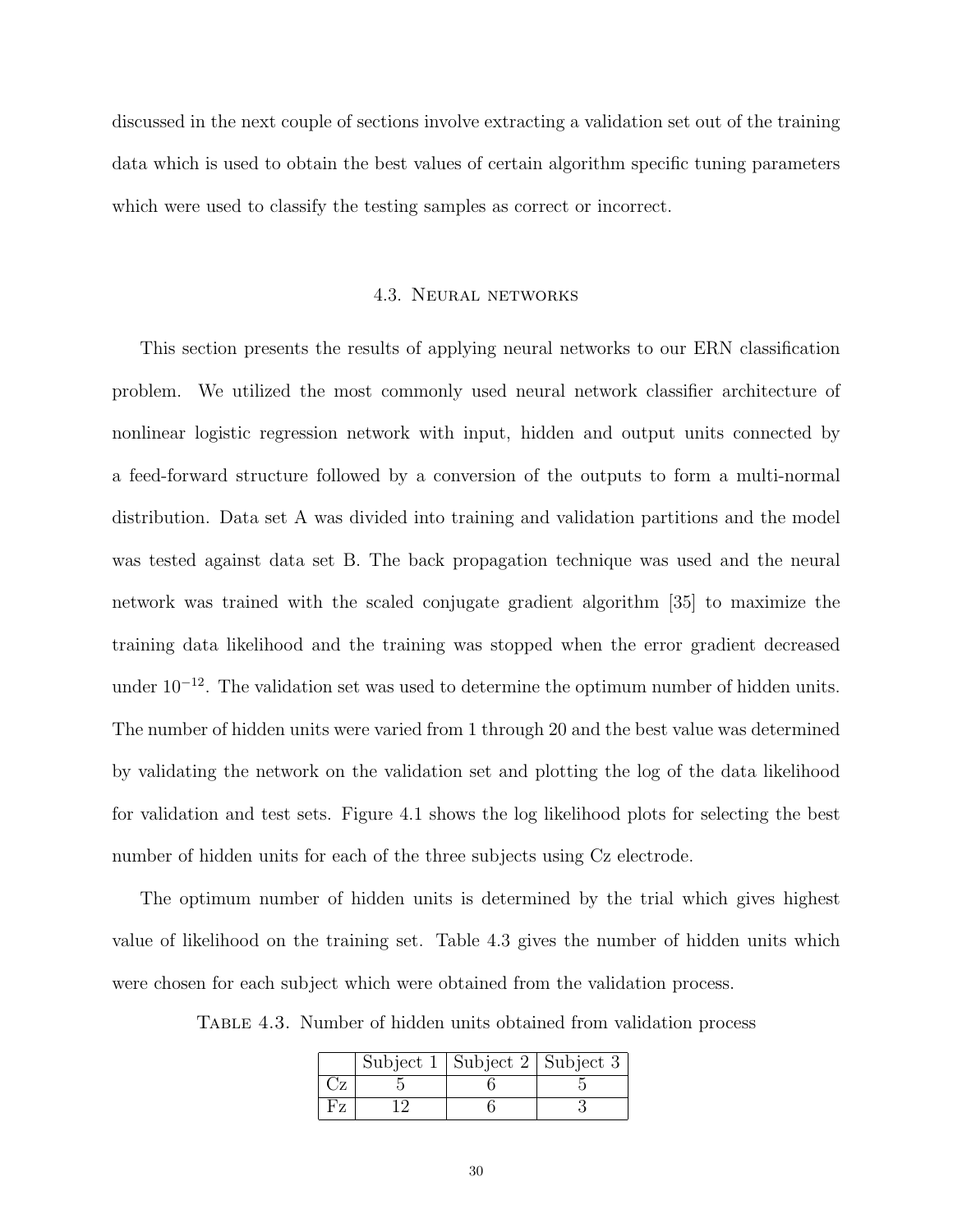

Figure 4.1. Likelihood values of train, validation and test sets for three subjects using Cz electrode for varying number of hidden units.

The network was fed with the training data and the best number of hidden units obtained from the validation task were used to train the network again. The neural net was then tested on data set B and the likelihood values, computed from the log likelihood results, for the train, validation and testing data set along with the BSR values obtained are reported in Table 4.4.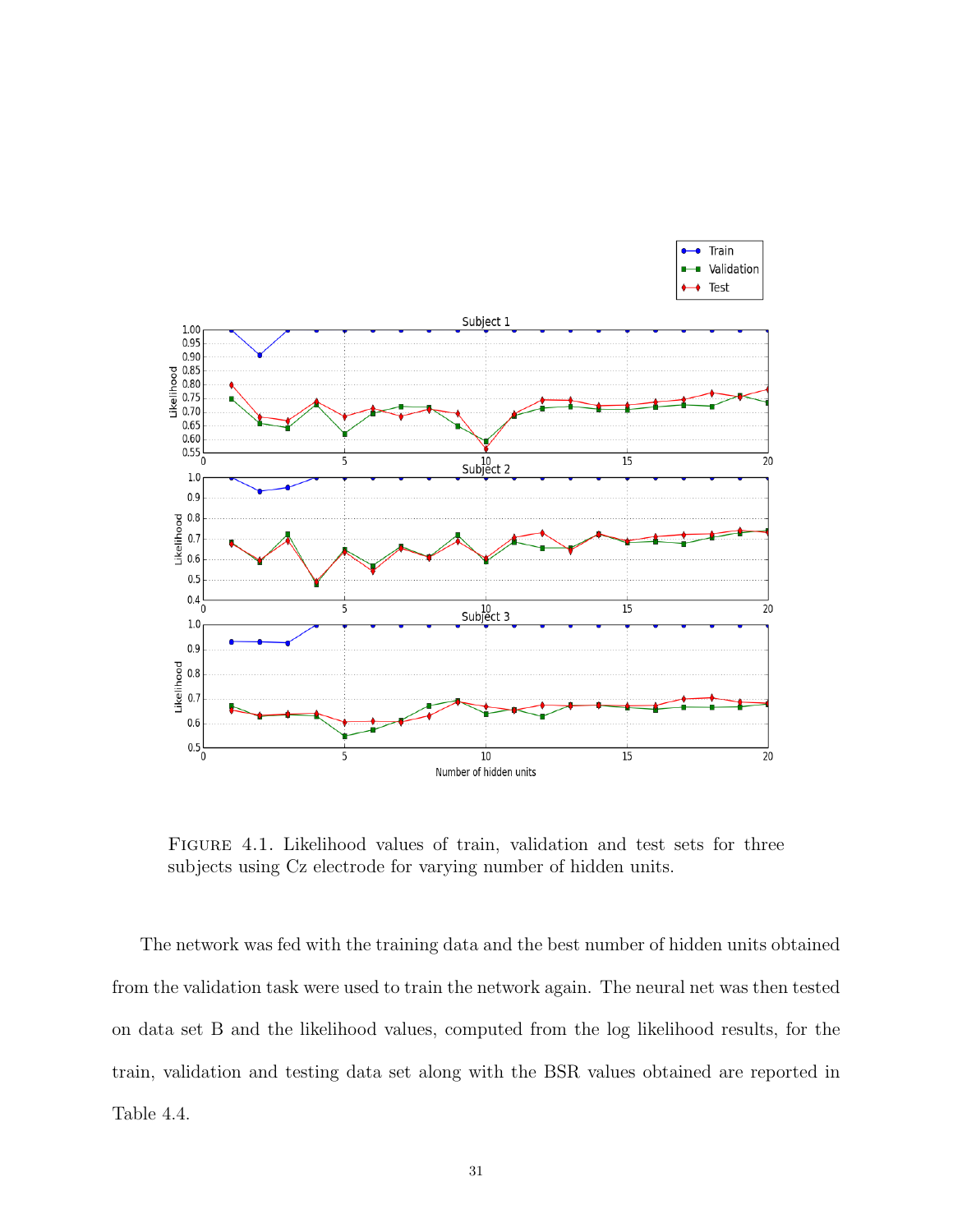| Electrodes | Data sets | Subject 1  |                         | Subject 2  |            | Subject 3  |      |
|------------|-----------|------------|-------------------------|------------|------------|------------|------|
|            |           | Likelihood | $\overline{\text{BSR}}$ | Likelihood | <b>BSR</b> | Likelihood | BSR  |
|            | Train     | $1.0\,$    |                         | 1.0        |            | 1.0        |      |
| Cz         | Valid     | 0.53       | 0.72                    | 0.64       | 0.67       | 0.62       | 0.67 |
|            | Test      | 0.57       |                         | 0.64       |            | 0.66       |      |
|            | Train     | $1.0\,$    |                         | 1.0        |            | 1.0        |      |
| Fz         | Valid     | 0.73       | 0.61                    | 0.70       | 0.66       | 0.59       | 0.56 |
|            | Test      | 0.68       |                         | 0.70       |            | 0.55       |      |

Table 4.4. Likelihood and BSR for neural network trained using tuned parameters from validation set

In contrast to the results obtained using LDA from Table 4.2, we noted better success rates using Cz electrode as the data source compared to Fz. We also achieved equal or better values of BSR using the Fz electrode indicating the effectiveness of NN over LDA. Another observation is that the neural net implementation drastically improved the accuracies over LDA irrespective of the choice of electrodes or subjects. The maximum success rate obtained was 72% for Subject 1 using the Cz electrode compared to 66.6% for Subject 2 using the Fz electrode for LDA. The only 2 cases where we observe a lower BSR for NN compared to LDA are for Subject 1 using the Fz electrode (61% compared to 63.1%) and for Subject 3 using the Fz electrode (59% compared to 61.3%). So, we can conclude from the experiment that the NN performs better than LDA for all three subjects and that the classification accuracy is better when the signals from the Cz electrode are used instead to Fz. The final algorithm we tested was support vector machines where the same data was used and the results are compared to LDA and NN.

#### 4.4. Support vector machines

The final algorithm applied to this ERN data was Support Vector Machines (SVM). The scikit-learn package was used to train the data, estimate the best tuning parameters and then use support vector classifier to predict the output on test data [40]. The same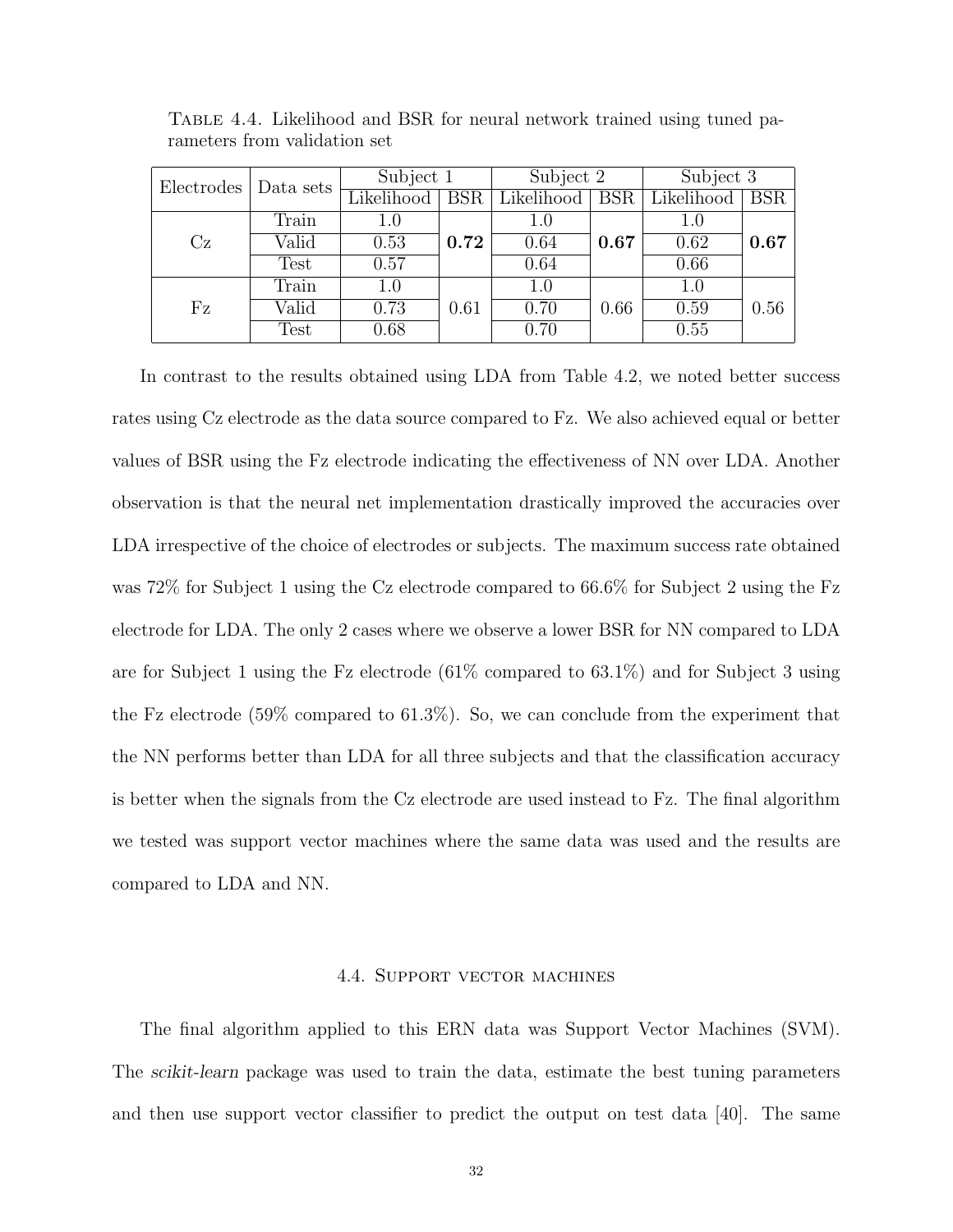data sets employed for evaluating the performance of neural networks were used for SVM analysis as well. The validation set was held out from the training data which was used to evaluate different settings for the estimators such as C, gamma and the degree of the polynomial. Since the number of samples in the training set which are labeled incorrect were relatively few in number, a stratified K fold mechanism combined with an exhaustive grid search approach was used along with 5-fold cross validation to determine the best values of the hyperparameters which were then provided as inputs for final evaluation on the test set. We used coarse grid values to avoid overfitting. The kernels used for testing were linear, polynomial(degree 3) and Radial basis function (RBF). The hyperparameters varied according to the kernel type were: C varied from  $10^{-2}$  to  $10^{9}$ , *degree* varied as 2 or 3 and gamma bearing values from  $10^{-5}$  to  $10^{4}$ . C and gamma were incremented in multiples of 10. Table 4.5 shows the best values obtained by the cross validation process.

| Subject   | SVM kernel $\rightarrow$ | Linear | Polynomial |                | RBF  |        |
|-----------|--------------------------|--------|------------|----------------|------|--------|
|           | Electrode $\downarrow$   |        |            | Degree         | С    | Gamma  |
| Subject 1 | Сz                       | 10     | 10         | 2              | 10   | (0.1)  |
|           | ${\rm Fz}$               | 0.01   | 0.1        | $\overline{2}$ | 0.01 | 0.01   |
| Subject 2 | Cz                       |        | 10         | 2              |      | 0.01   |
|           | Fz                       | 10     |            | 2              | 10   | 0.01   |
| Subject 3 | Сz                       | 100    | 100        | 3              | 1000 | $1e-5$ |
|           | ${\rm Fz}$               | 1000   | 1000       | 3              | 100  | $1e-5$ |

Table 4.5. The best values of hyperparameters selected after 5-fold cross validation

The C parameter trades off misclassification of training examples against simplicity of the decision surface. A low C makes the decision surface smooth, while a high C aims at classifying all training examples correctly while the gamma parameter is the inverse of the width of the RBF kernel which roughly defines the area of influence of a support vector on the classification accuracy.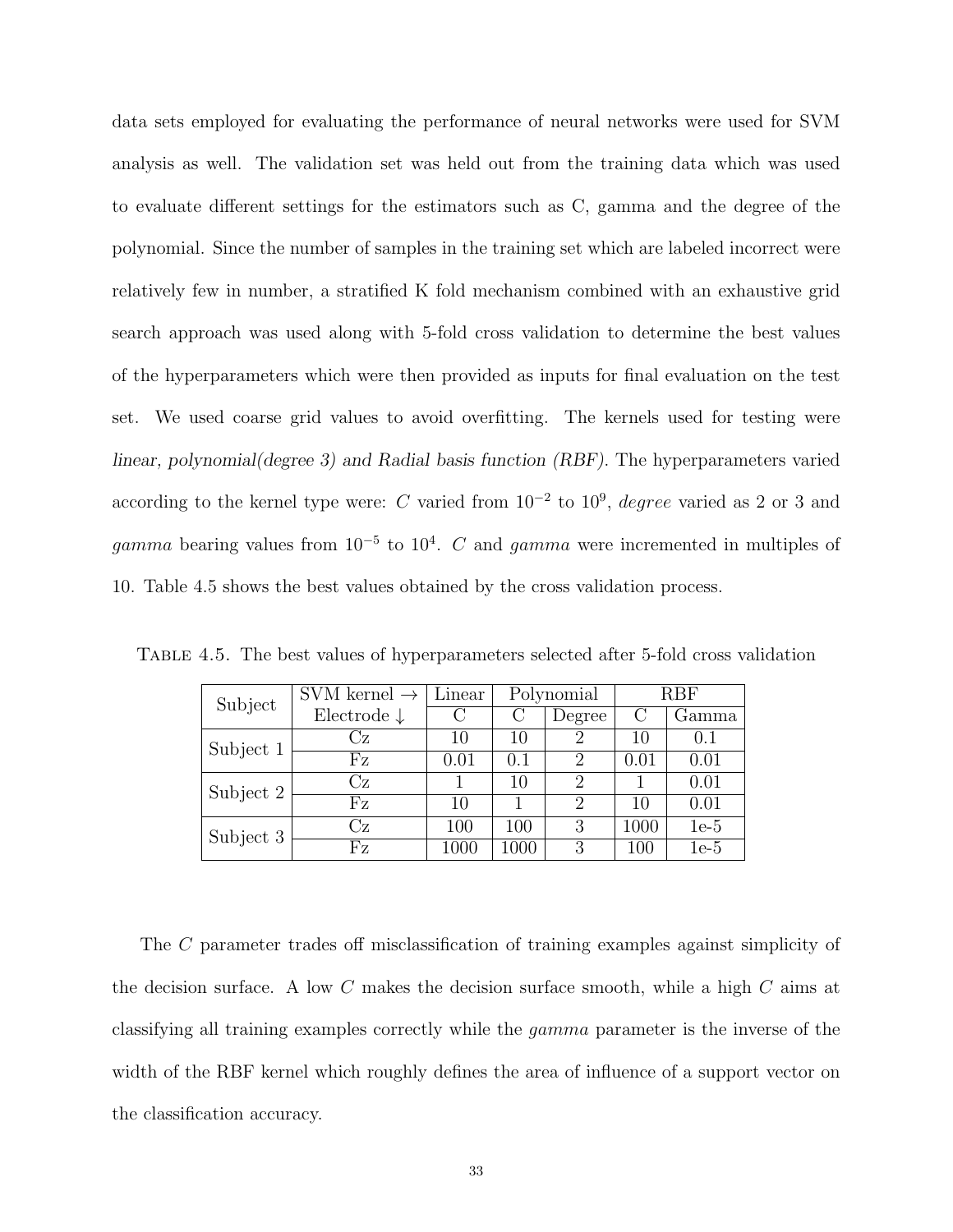From Table 4.5, it can be noted that we obtained higher C values for Subject 3 compared to the other 2 subjects from the validation process. This indicates the SVM was looking to classify the training examples correctly for Subject 3 while it tried to make the classifier flat for Subjects 1 and 2. Also, the gamma values are relatively smaller for Subject 3 compared to other subjects indicating the individual trials might not be close to each other for the accuracy to get affected by a single trial. The significance of these parameters will be discussed after we obtain the accuracies on the test data. These optimized hyperparameters were then used to predict the test labels. The BSR obtained were reported in Table 4.6.

| Subject   | SVM kernel $\rightarrow$<br>Electrode $\downarrow$ | Linear | Polynomial | RBF  |
|-----------|----------------------------------------------------|--------|------------|------|
| Subject 1 | $C_{\mathbf{Z}}$                                   | 0.62   | 0.65       | 0.50 |
|           | Fz                                                 | 0.66   | 0.50       | 0.50 |
| Subject 2 | $\rm{Cz}$                                          | 0.59   | 0.54       | 0.58 |
|           | Fz                                                 | 0.52   | 0.53       | 0.54 |
| Subject 3 | Cz                                                 | 0.67   | 0.65       | 0.63 |
|           | Fz.                                                | 0.66   | 0.60       | 0.57 |

Table 4.6. Balanced success rates of SVMs using linear, polynomial and RBF kernel

Initial observation of the results obtained by SVM gave mixed results. Considering the results for each subject, we obtained better success rates for data from Cz electrode compared to that from Fz electrode which was consistent with the findings from NN study, but we could not achieve the highest BSR reached by NN in any of the experiments with SVM. Subject 3 using the Cz electrode gave us the highest classification accuracy of 67% for SVM. The results were improved compared to LDA but were lower than those obtained using NN. Some of the kernels were not able to predict a single incorrect trial but could predict all the trials which were correct. These were indicated by the entries in Table 4.6 with BSR of 0.5. Since the number of features are greater than the number of samples, the grid search approach does not necessarily give the optimum result. Hence it was important to choose a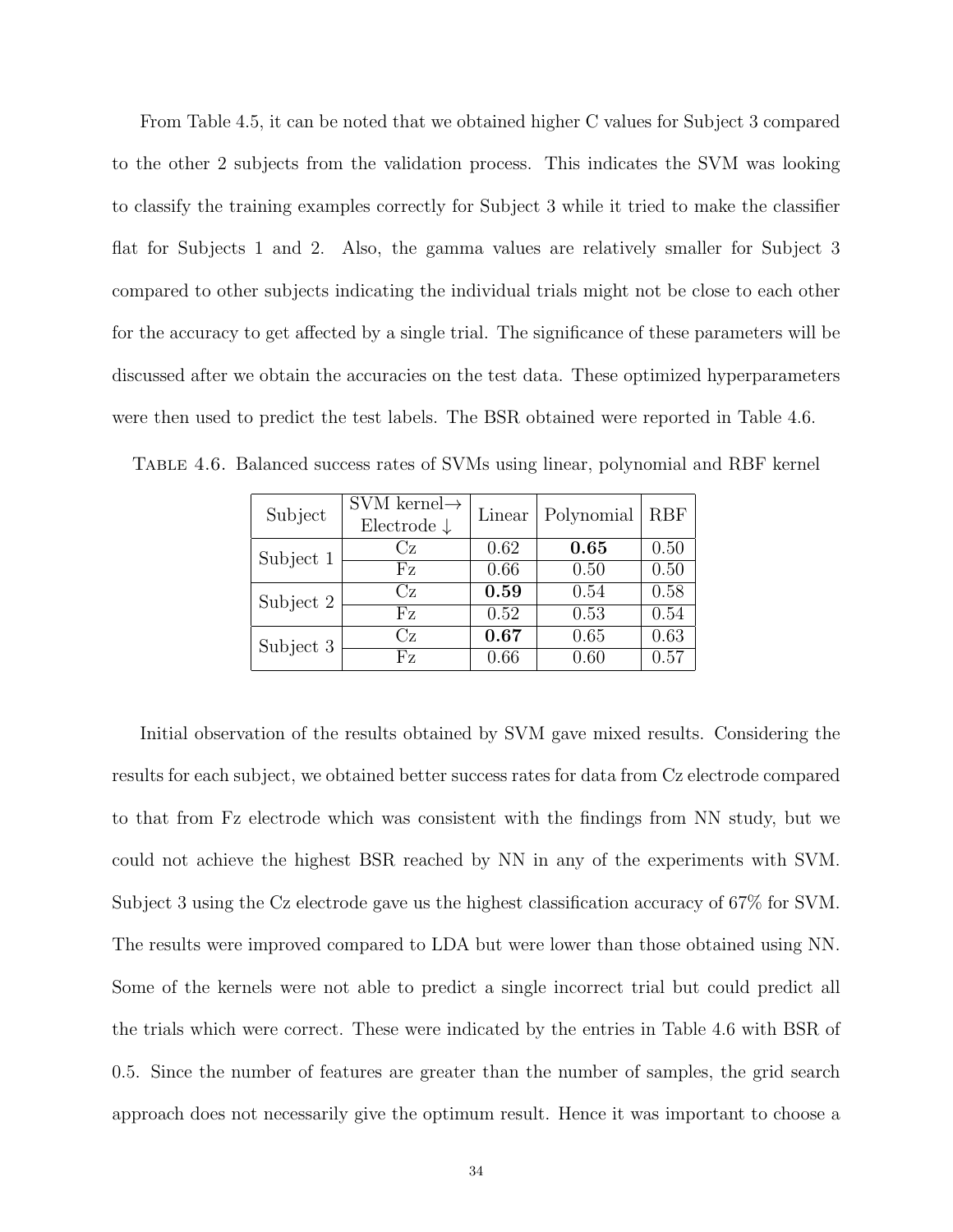subset of features before giving the data to SVM [41]. The next approach solves this problem by performing feature selection and evaluating the results.

#### 4.5. Feature selection

The last set of experiments conducted on ERN data was feature ranking and selection of a subset of features. We used the popular feature selection algorithm Recursive Feature Elimination (RFE) to give us the top 10, 100 and 500 ranked features. We used the RFE package of the scikit − learn module with a step size of 1 and varied the desired number of features as 10, 100 and 500 which returned a ranked list of indices of the top features. Data set A was used as training set while data set B was used for testing purposes. The data was then altered to consider the selected top ranked features only, thus eliminating the problem where the number of dimensions were exceedingly larger than the number of samples. This allowed us to apply all the previous techniques on this reduced feature set based data, including QDA which resulted in singular covariance matrices during initial analysis. The optimized values of the tuning parameters obtained in Table 4.5 are not the same here since the dimensions of the data sets changed. So, we used the same approach as in the previous tasks to evaluate the best values of the tuning parameters. For SVMs, we tested the performance using a linear kernel on the reduced data. The values of the tuning parameters used for this experiment were derived and listed in Table 4.7.

The results for all the algorithms using these tuned parameters incorporating the top 10 ranked features are consolidated in Table 4.8. The highlighted value indicates the best accuracy obtained for the algorithm.

We observed improvements on a lot of results after applying feature selection. Firstly, as QDA could not be applied during the previous analysis, these are the only set of results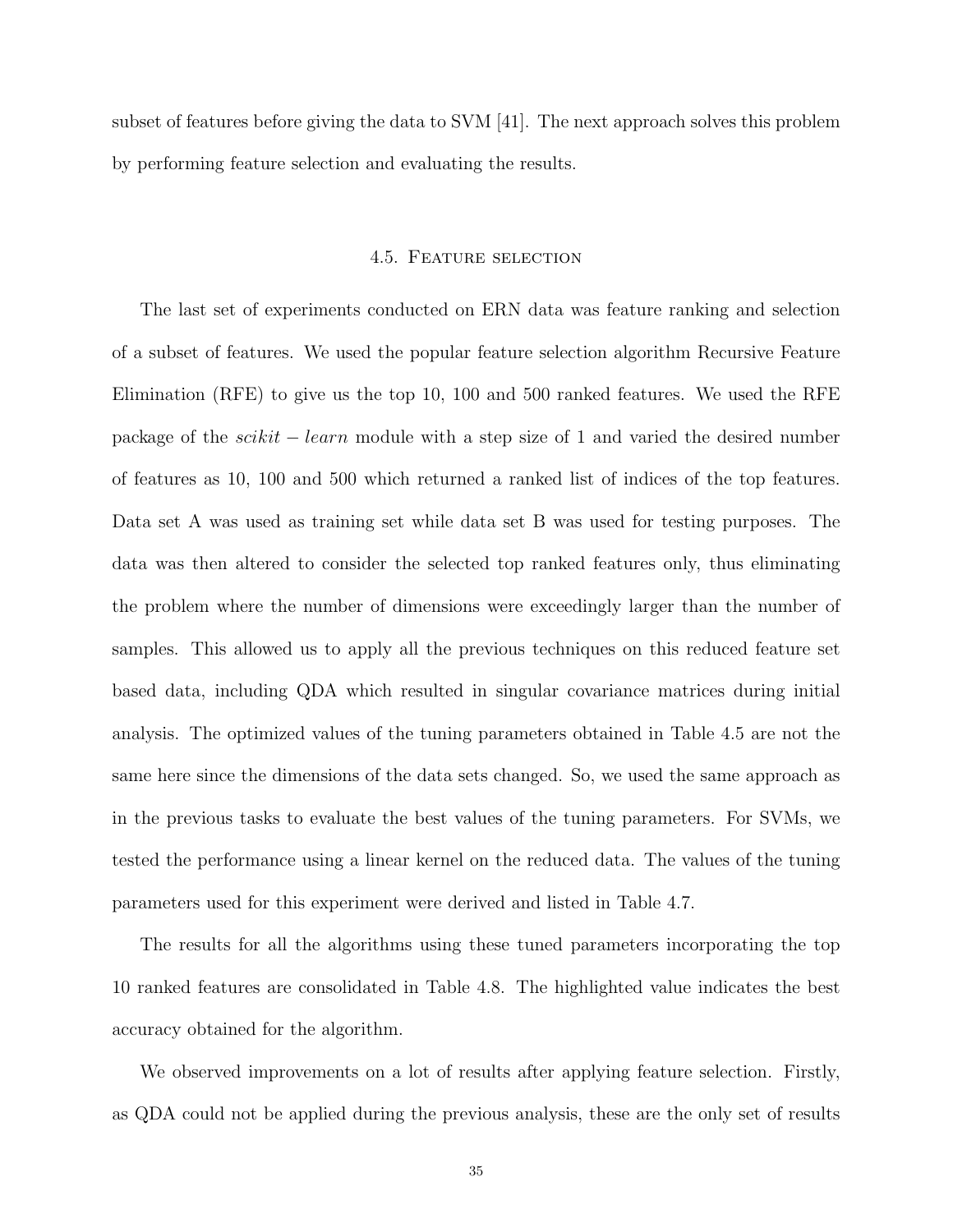| Subject   | Electrode         | <b>NN</b>    | Linear<br><b>SVM</b>                                |
|-----------|-------------------|--------------|-----------------------------------------------------|
|           |                   | Hidden units | $\left( \begin{array}{c} \cdot \end{array} \right)$ |
| Subject 1 | Cz                | 5            | 1.0                                                 |
|           | Fz                | 5            | (0.1)                                               |
| Subject 2 | Cz                |              | 0.01                                                |
|           | ${\rm F} {\rm z}$ | 5            | 1.0                                                 |
| Subject 3 | $\rm{Cz}$         | 3            | 1.0                                                 |
|           | Fz.               | 3            | 10.0                                                |

Table 4.7. Best values of parameters for NN and SVMs using linear kernel using feature selection for top 10 features

Table 4.8. BSR for LDA, QDA, NN and SVM using top 10 ranked features by RFE. The figures in parentheses indicate the number of incorrect trials correctly predicted

| Dataset   |         | LDA           | QDA                    | NN.             | <b>SVM</b>      |
|-----------|---------|---------------|------------------------|-----------------|-----------------|
| Subject 1 | $C_{Z}$ | 0.64~(1/3)    | 0.50~(0/3)             | 0.62(1/3)       | 0.63(1/3)       |
|           | Fz      | 0.55(1/3)     | $0.50~(0\overline{3})$ | 0.60(1/3)       | 0.58(1/3)       |
| Subject 2 | Сz      | 0.62(7/11)    | 0.55(4/11)             | 0.62~(4/11)     | 0.67<br>(4/11)  |
|           | Fz      | 0.57(6/11)    | 0.59(6/11)             | 0.57<br>(4/11)  | 0.58(4/11)      |
| Subject 3 | Cz      | 16/25<br>0.61 | (6/25)<br>0.49         | (17/25)<br>0.66 | (15/25)<br>0.64 |
|           | Fz      | 14/25<br>0.56 | 0.53(14/25)            | (10/25)<br>0.62 | (25)<br>0.61    |

for this method that we could account for. Secondly since our initial problem statement stressed the importance of capturing the presence of ERN in trials, we also noted the number of incorrect trials successfully predicted by each of the algorithms along with the overall balanced success rate. This metric helped us visualize how accurate the classifier was towards predicting the number of samples which elicited the presence of ERN. For LDA, we achieved highest BSR of 64% for Subject 1 using Cz electrode which was contrasting to the findings in Table 4.2 where Fz gave better result. But in this case, only 1 out of the 3 incorrect samples were predicted successfully (33%). For Subjects 2 and 3, success rates using Cz electrode were higher with better prediction rate of the incorrect labeled class (63.6 % and 64% respectively). For QDA, using Fz gave higher accuracies than using Cz for Subjects 2 and 3. We obtained the overall best success rate of 59% using QDA for Subject 2 using Cz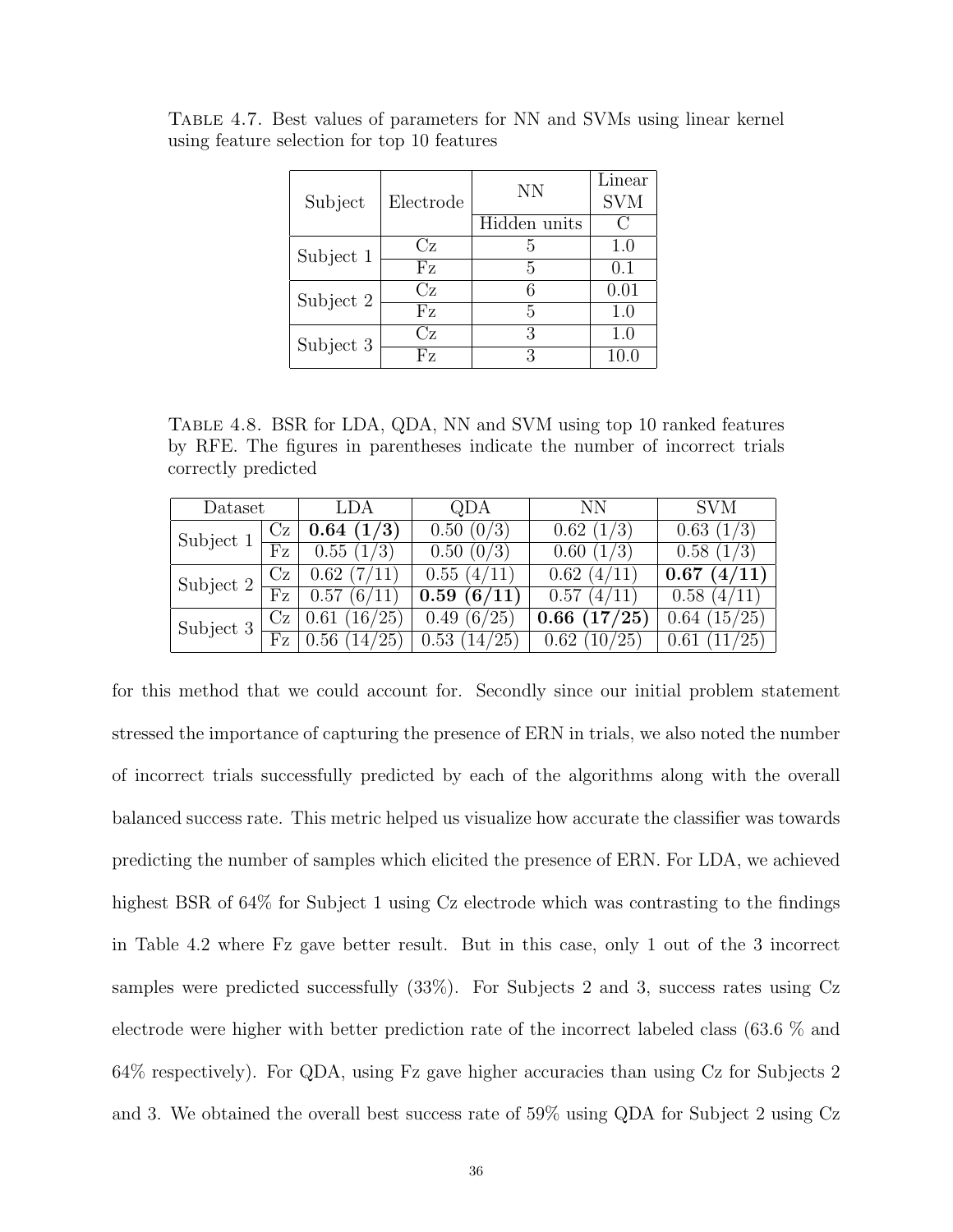along with a 55% accuracy of successfully predicting incorrect labels. Results for any given subjects were not encouraging using QDA.

For NN, we trained the network with data containing the top 10 features and used the best values of hidden units obtained by the validation process. The BSR followed a similar trend with Cz data giving better results than Fz for all the subjects. For Subject 3, we achieved the highest BSR of 66% with 17/25 incorrect trials identified successfully and it required the least number of hidden units as well. We inspected the feature set selected by RFE and obtained the following indices: [324, 224, 332, 350, 341, 231, 208, 313, 124, 202] indicating the features related to the presence of ERN were indeed considered for Subject 3. BSR for Subjects 1 and 3 did not improve compared to the previous analysis.

A similar approach was used for SVMs as in the previous analysis in which we performed stratified 5 fold cross validation with grid search mechanism to get the best values of the hyperparameter C and then used these values to predict the test labels. Again, using the Cz electrode gave us better prediction accuracies compared to Fz. Using SVMs for Subject 1 gave us a success rate of 63%. For Subject 2, the BSR improved to 67% which is the maximum we achieved using 10 features for any classification method. For the third subject, SVMs performed nearly as good as NN with an accuracy of 64% compared to 66% for NN. Taking into account the results of Table 4.8, it could be conjectured that using Cz gives better classification results.

We also analyzed the features selected by RFE to study the effect of data constructed by features closer to the occurrence of ERN on the classification accuracy. We constructed plots of the average incorrect and correct responses with the top 10 selected features marked on it for each of the 3 subjects as shown in Figures 4.2, 4.3 and 4.4.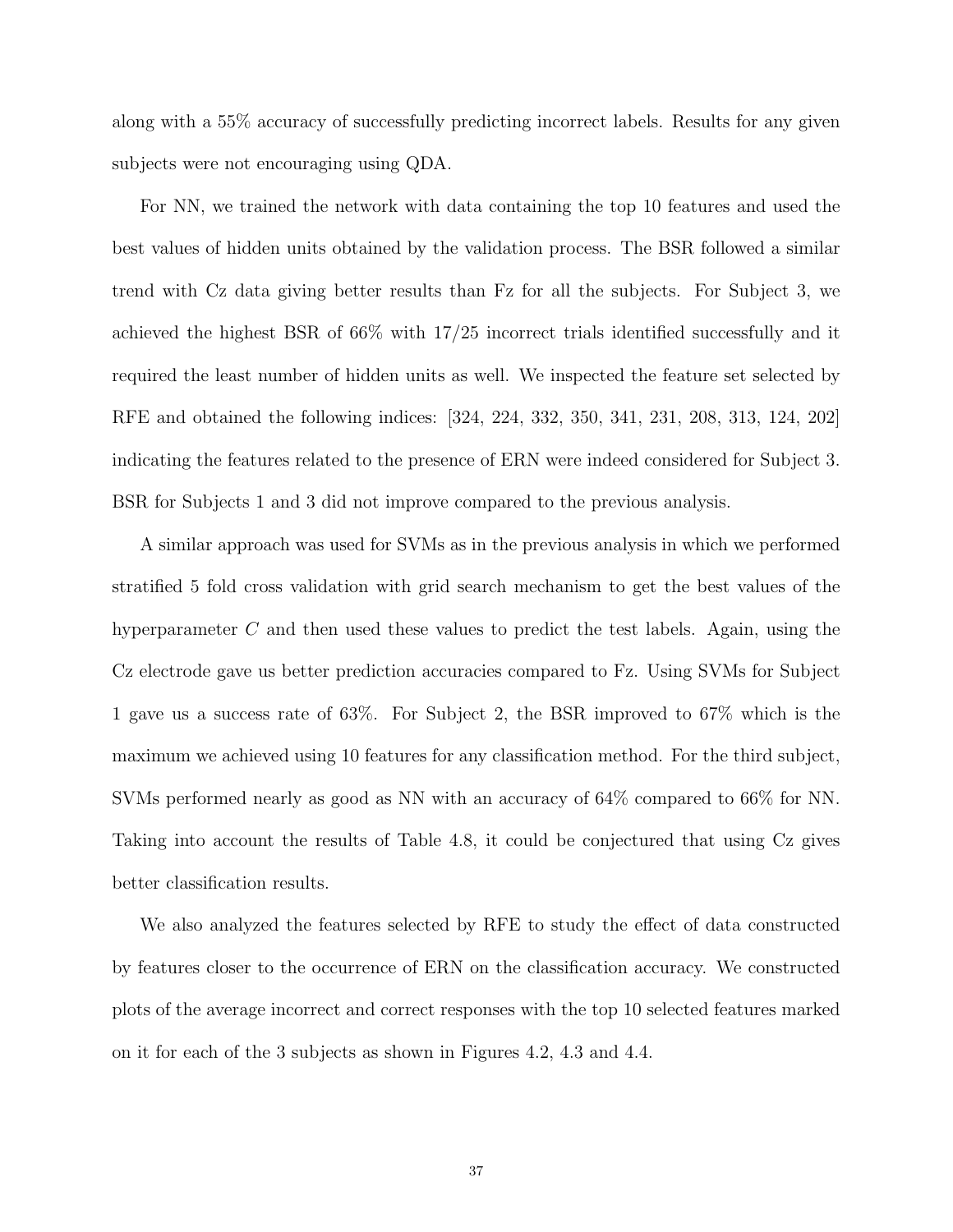

Figure 4.2. Top 10 selected features indicated on an averaged response for Subject 1 using Cz electrode.



Figure 4.3. Top 10 selected features indicated on an averaged response for Subject 2 using Cz electrode.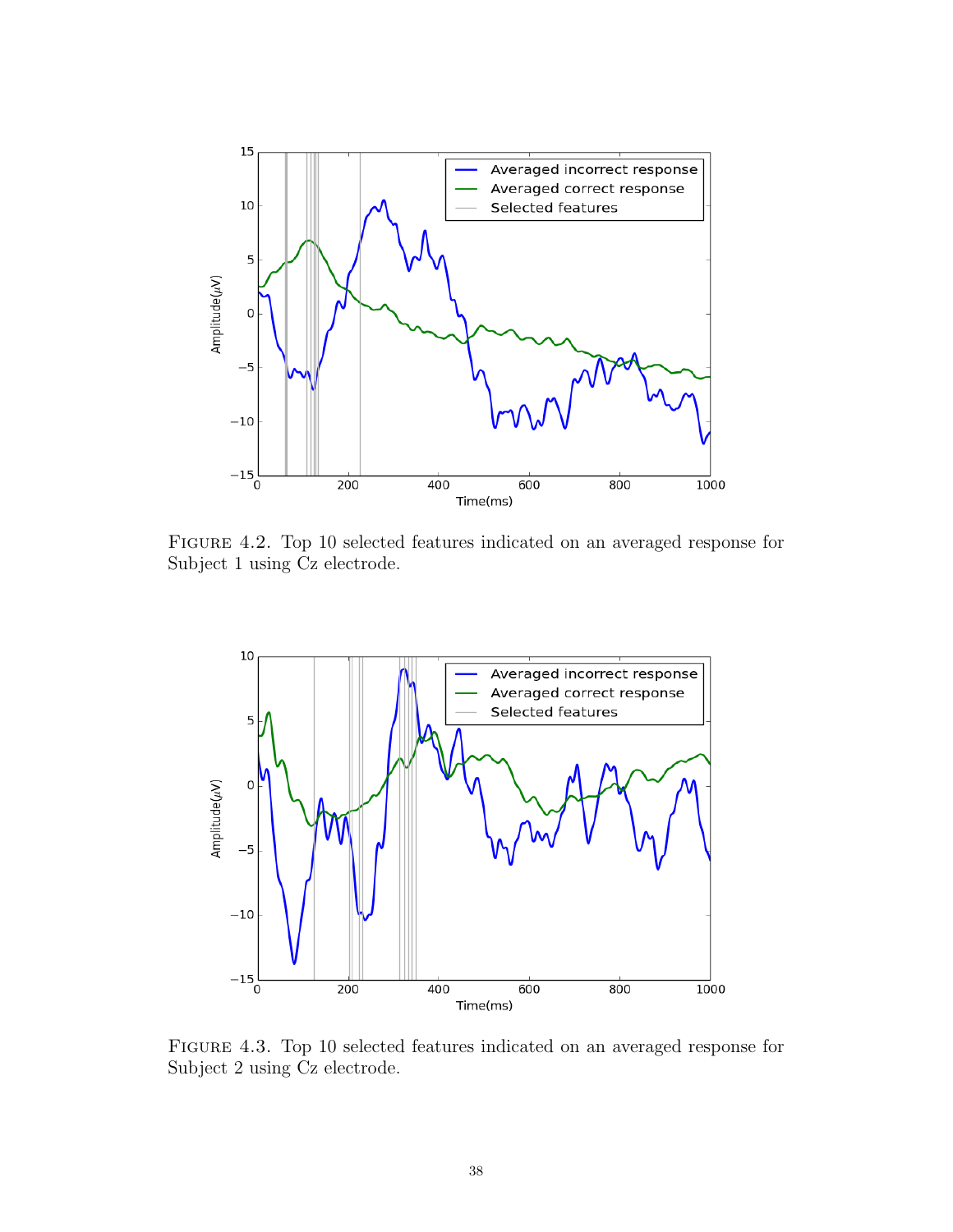

Figure 4.4. Top 10 selected features indicated on an averaged response for Subject 3 using Cz electrode.

Figure 4.2 indicates that RFE picked up features closer to the occurrence of ERN, i.e., in the range of 50-150 ms for Subject 1. For Subject 2, 1 of the top 10 features was selected by RFE which was close to the ERN occurrence. Four of them were placed in the range of 200- 250 ms while the remaining features were picked from the location related to the positivity following the ERN. For Subject 3, none of the features were selected from the time range of the occurrence of ERN. 7 of the 10 features were picked from 250-350 ms which was the positivity following the ERN while 3 features were picked from a later time range as shown in Figure 4.4.

The same process was repeated using 100 and 500 features. Feature selection was performed using RFE and the classifiers were applied on the ERN data. We could not obtain results for QDA due to a runtime error in computation of the determinant of the covariance matrix for 100 and 500 features. The results obtained using the top 100 and top 500 features were reported in Tables 4.9 and 4.10, respectively.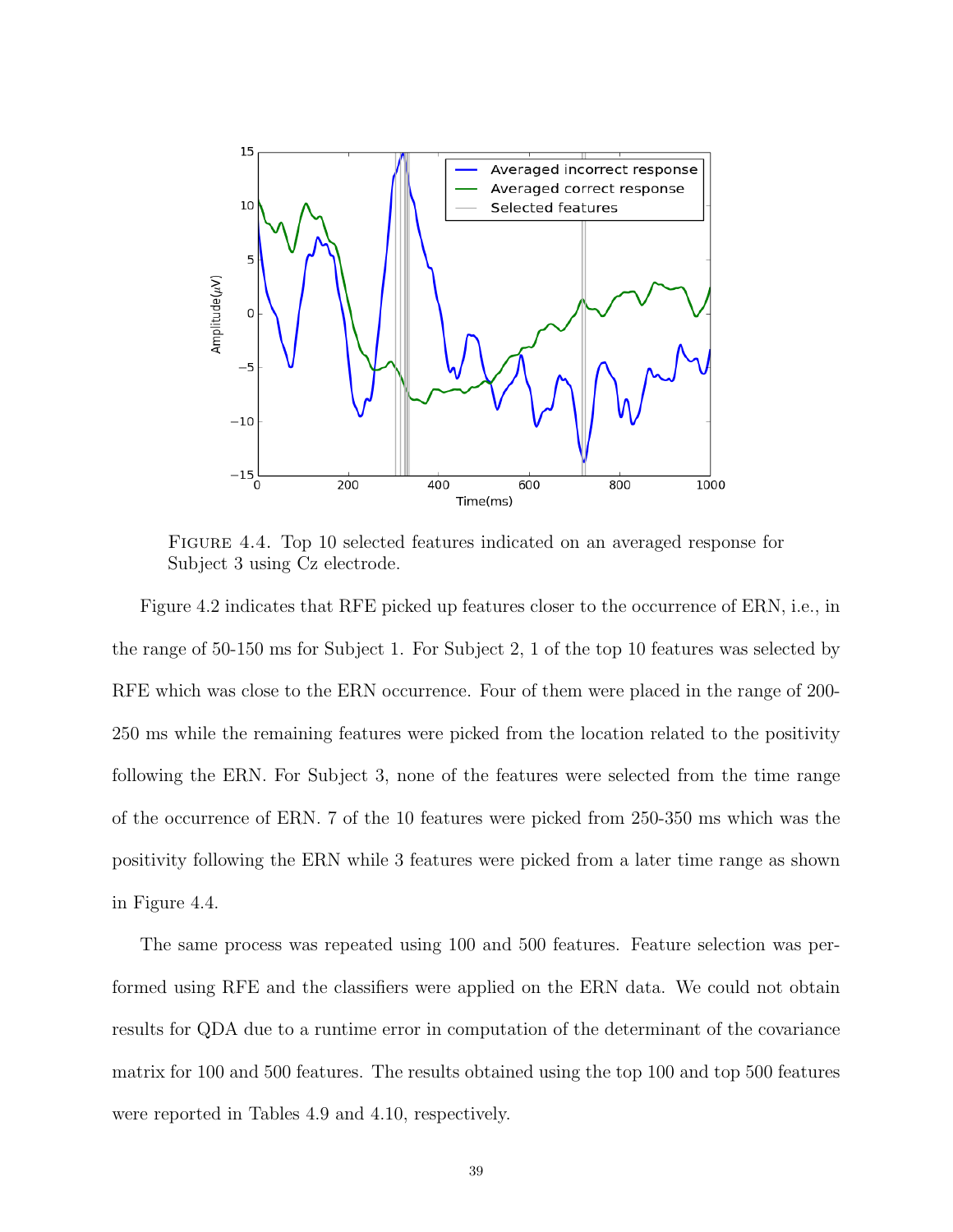| Dataset   |           | LDA            | NΝ                                   | <b>SVM</b>          |
|-----------|-----------|----------------|--------------------------------------|---------------------|
| Subject 1 | Сz        | 0.45(1/3)      | 0.64~(1/3)                           | 0.65(1/3)           |
|           | Fz        | 0.60(2/3)      | $0.\overline{62}$ $(1/\overline{3})$ | 0.61(1/3)           |
| Subject 2 | <b>Cz</b> | 0.60(8/11)     | 0.60~(3/11)                          | 0.52(2/11)          |
|           | Fz        | 0.58(7/11)     | 0.49(2/11)                           | 0.50(0/11)          |
| Subject 3 | Сz        | 0.62~(17/25)   | 0.66~(10/25)                         | 0.72(17/25)         |
|           | Fz        | 0.55<br>14/25` |                                      | 0.53<br>$\sqrt{25}$ |

Table 4.9. BSR for LDA, NN and SVM using top 100 ranked features by RFE

Table 4.10. BSR for LDA, NN and SVM using top 500 ranked features by RFE

| Dataset   |            | -LDA                     | - NN       | <b>SVM</b>    |
|-----------|------------|--------------------------|------------|---------------|
| Subject 1 | $C_{Z}$    | 0.44(1/3)                | 0.61(1/3)  | 0.64(1/3)     |
|           | Fz         | 0.41<br>(1/3)            | 0.53(1/3)  | (1/3)<br>0.60 |
| Subject 2 | $C_{Z}$    | $\mid 0.61 \; (7/11)$    | 0.54(3/11) | 0.59(3/11)    |
|           | ${\rm Fz}$ | 0.56(6/11)               | 0.49(1/11) | 0.48(0/11)    |
| Subject 3 | Cz.        | 0.57(14/25)              | 0.59(7/25) | 0.64~(11/25)  |
|           | Fz         | $\overline{0.57(14/25)}$ | 0.52(4/25) | 0.60(10/25)   |

As we increased the number of selected features, we did not observe a drastic improvement in performance. For Subject 1, LDA degraded in performance while NN and SVM gave a slight improvement in success rates indicating a compact feature set gives comparable results than using more number of features. Also, increasing the size of the feature set did not improve the accuracy of identifying the incorrect samples. A similar trend was observed for Subject 2 where using 100 features resulted in BSR less than or equal to those obtained while using top 10 features for all the algorithms. On using 500 features, accuracy improved to 61% which was the highest we achieved using LDA. For the third subject, we obtained slightly improved values for LDA, NN and SVM using 100 features and Cz electrode. For this feature set, SVM gave the highest accuracy of 72% using Cz with a 68% classification accuracy for successfully predicting samples with incorrect labels. The success rate did not improve on increasing the selected features to 500 but Cz gave higher BSR compared to Fz for all the algorithms using 500 features.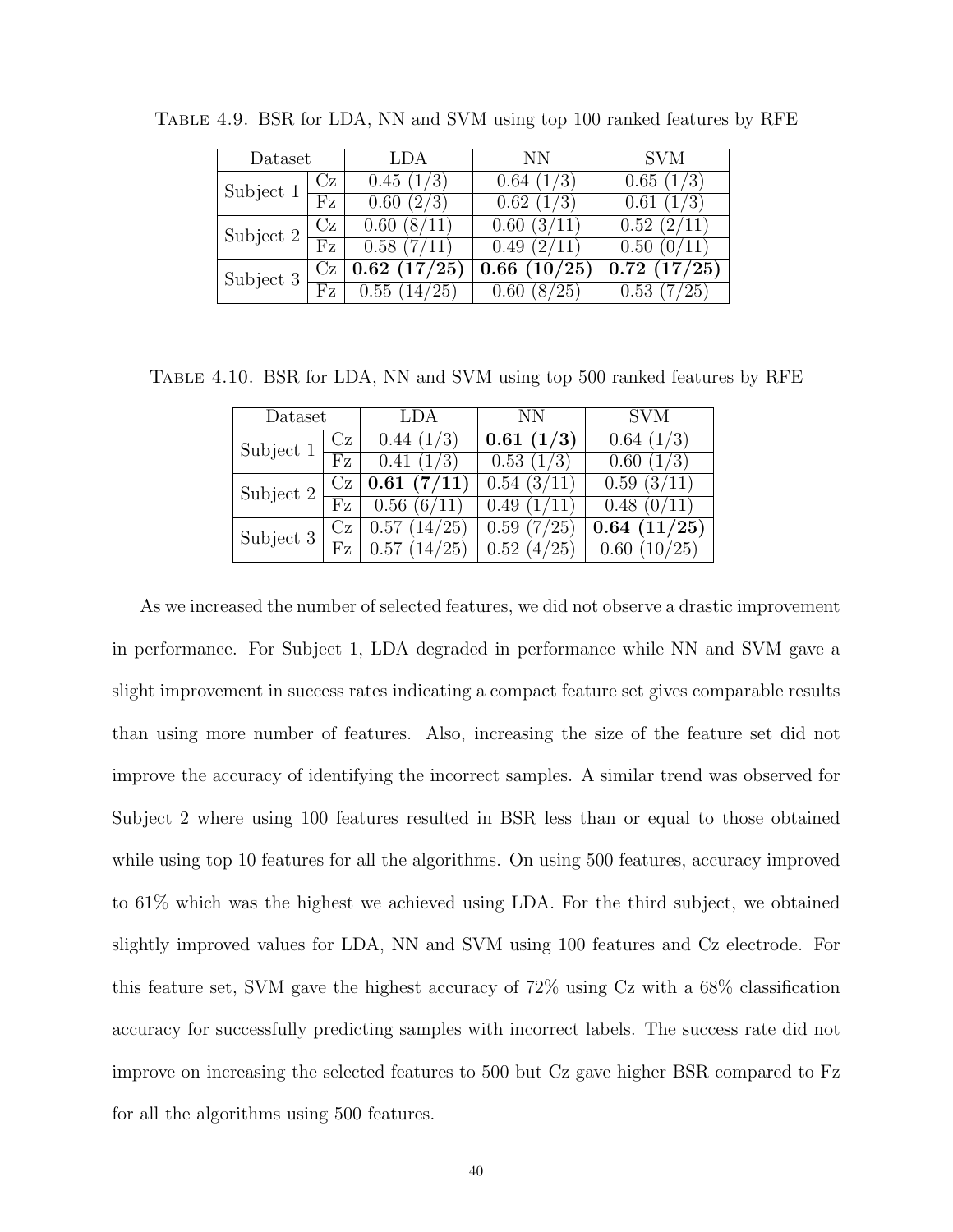To analyze the features selected and their relevance in detecting ERN, we plotted the top 100 features on an averaged data response for Subject 3 using Fz electrode as shown in Figure 4.5. On manual inspection of the indices of the selected features, it was observed that almost 60% of the features were placed in the time range of 200 - 400 ms. The trend of feature selection is similar to Figure 4.4 where RFE picked up the some features near the region of the positivity after the ERN and the remaining ones from the time range of 650-750 ms.



Figure 4.5. Top 100 selected features indicated on an averaged response for Subject 3 using Cz electrode.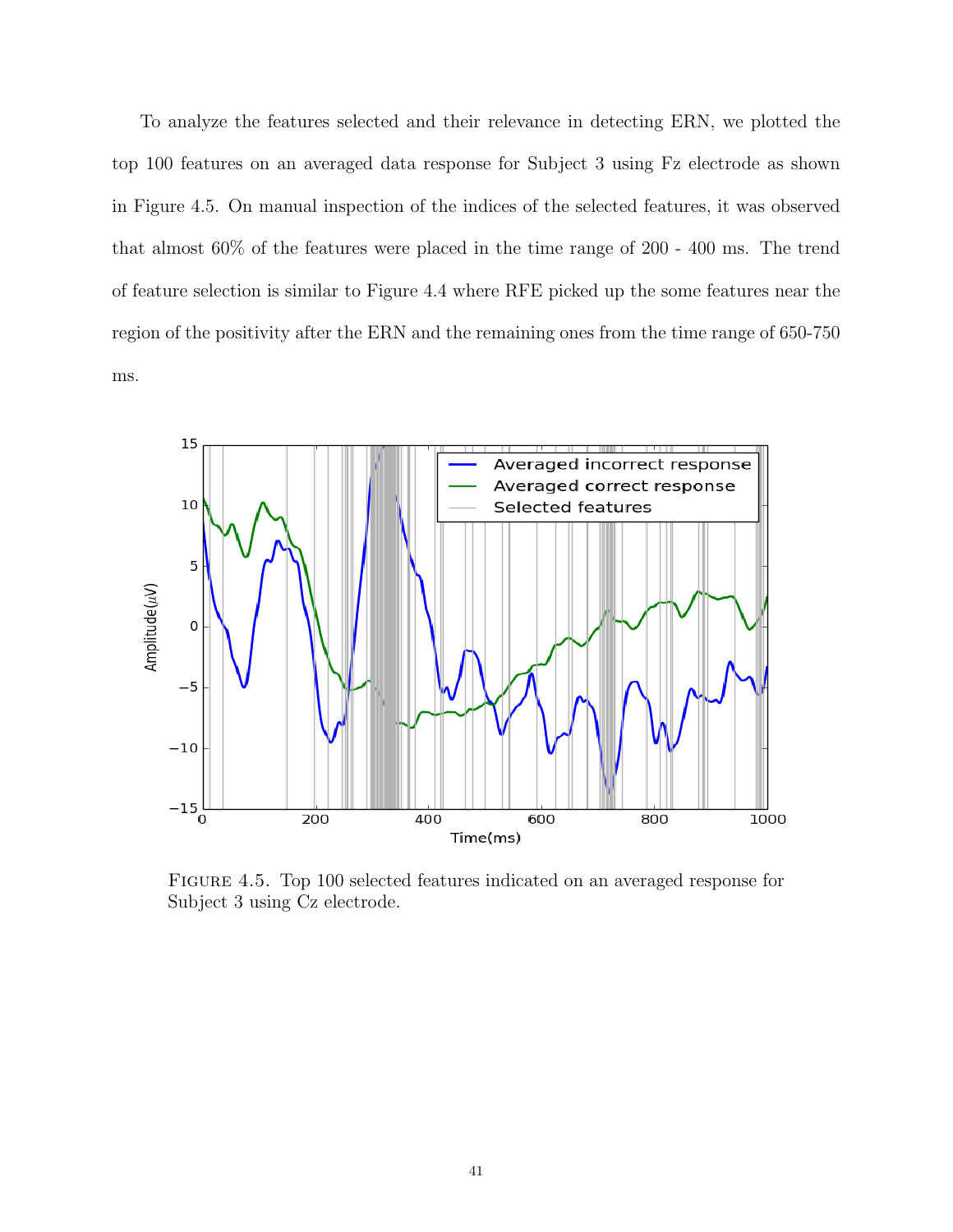#### CHAPTER 5

### **CONCLUSIONS**

This chapter compiles the results obtained throughout this experiment and discusses the best possible combination of data collection electrode and classification algorithm suitable for the subjects considered. Importance of feature selection and the need to provide statistical evidence is highlighted. We also discuss the possibilities of future application of this work and mention some more approaches to explore which were beyond the scope of this work.

#### 5.1. Summary

The goal of this thesis was to identify different classification algorithms to be applied on ERN data, to explore the effectiveness of feature selection and to use the optimal features to further improve the classification accuracy. We managed to achieve success rates greater than 60% for the three subjects by varying a combination of factors such as choice of participants, selection of electrode, type of classification algorithm used and evaluation of hyperparameters. Another notable outcome of the experiments was that feature selection not only helped to reduced the dimension of the data but also gave us good success rates.

Our initial analysis from Table 4.1 supported by the evidence provided by the t-test suggested the need to smooth the data. After performing the smoothing operation, we obtained improved results as mentioned in Table 4.2 indicating that smoothing helps alleviate noise and improve the accuracy. Without using any feature selection, we achieved the highest success rates of 72% for Subject 1 using NN, 67% for Subject 2 using NN and 67% for Subject 3 using NN as well as SVMs. Thus, we can conclude that neural nets tuned to work with an optimized number of hidden units gave us the best results. Also, we can conclude that using the data from Cz gave better results than using Fz without any kind of feature selection.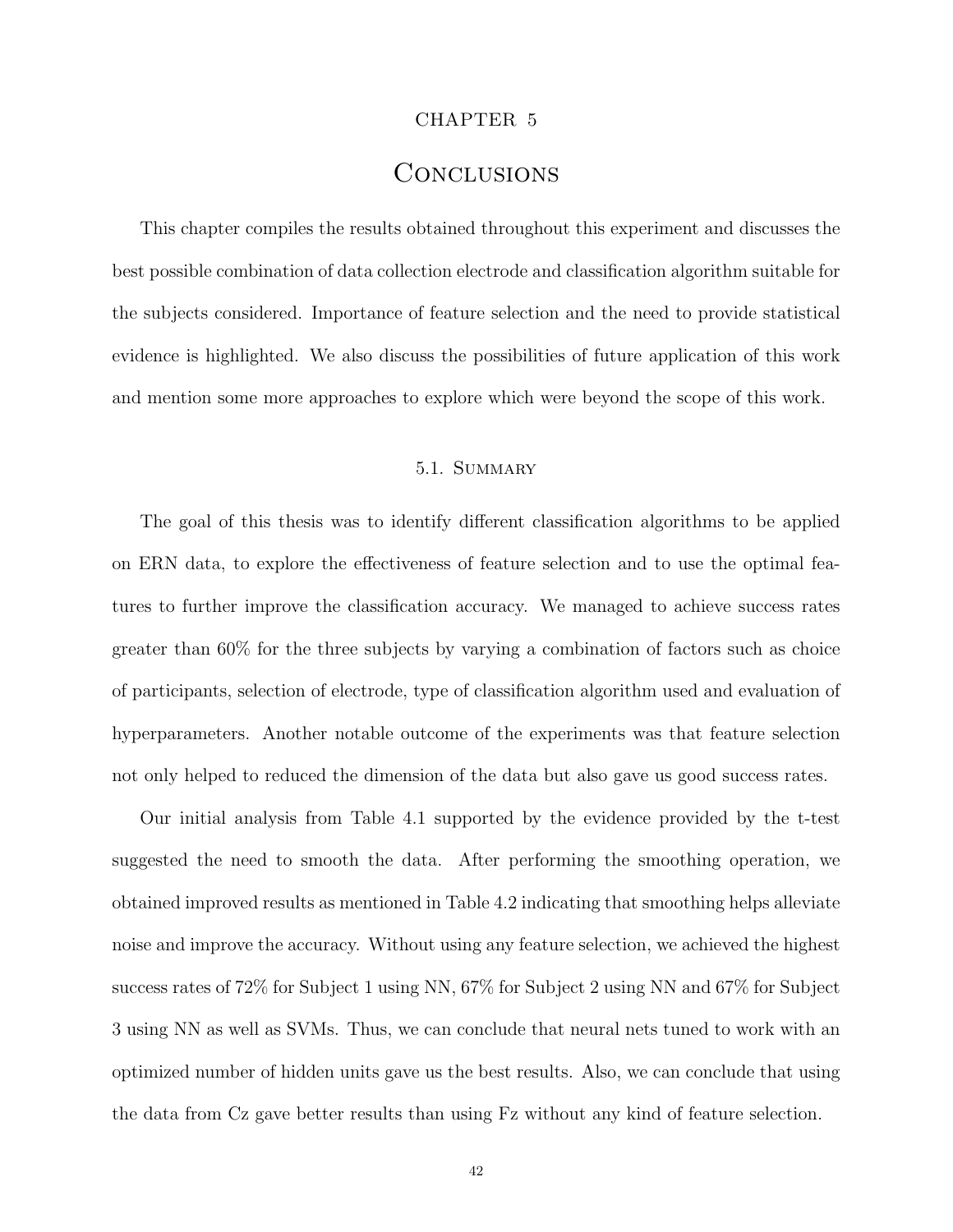When we extracted the top 10 ranked features by RFE and used the reduced dimension data, an increase in classification accuracy was observed. For Subject 1, it was LDA which gave us a success rate of 64%. For Subject 2, SVM was the best candidate with 67% BSR but it could not detect more than half of the samples which were labeled incorrect. LDA and QDA could identify 6 out of 11 incorrect samples but their overall success rate was low. Subject 3 gave the best success rate of 66% with a NN implementation having 3 hidden units. SVM came close to matching the accuracy of neural net at 64%. A simple inspection of the feature set given by RFE revealed a few features which were very close to the point of occurrence of ERN. But in some cases, RFE returned a feature set which when used, resulted in very poor success rates too. Thus, the choice of feature selection algorithm is important as well. In all of the above experiments, we again observed superior accuracies using the Cz electrode. Thus, we can successfully conclude from the experiments that the use of the Cz electrode gives better success rates for classification of ERN data. Also, to conduct tests of statistical significance, data sets A and B should be combined and multiple repetitions using different combinations of the training and testing set should be considered.

Finally, we selected more features and sought to test these algorithms for their performance. In almost all the cases, except for Subject 1 for LDA, use of Cz gave us superior BSR compared to using Fz, implying that using Cz electrode gives better results when the task is to detect the presence of ERN. Also, the performance degraded severely in some cases (e.g., LDA for Subject 1 for 500 features) while it improved, too (e.g., SVM for Subject 3 using Cz for 100 features). This can be attributed to the fact that features closer to the occurrence of ERN were picked up by the feature selection algorithm.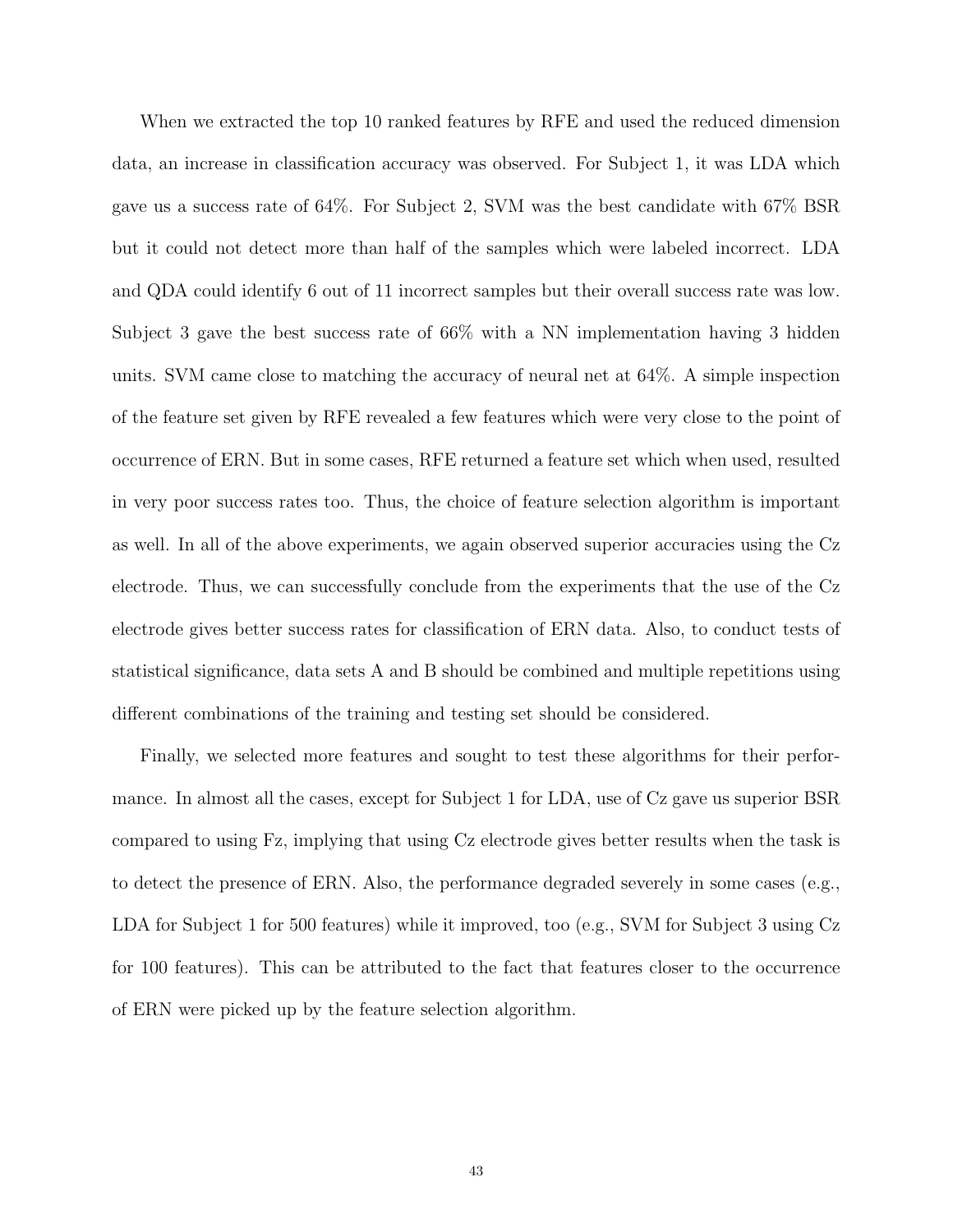#### 5.2. Future work

This work is essentially an attempt to identify the occurrence of ERN in stimulus based tasks and has a lot of scope for improvement in the future. Firstly, more subjects can be used to train the algorithms and a generalized trend among the subjects can be studied. This work used data recorded from able bodied subjects ranging from 20 to 28 year old. This range can be expanded to consider a higher age group or people with disabilities.

Different smoothing techniques or filters could be explored and their impact on ERN detection could be studied. Also, down sampling the data or selecting a time window around 200 ms which is likely to contain ERN information could be used instead of the entire time window.

We could not apply tests of statistical significance since the same partition of data sets A and B were used for training and testing purposes respectively. These data sets can be combined and then random partitioning can be performed to generate new training and testing sets which can be tested for statistical significance.

The two electrodes, Cz and Fz, were considered individually for all the analyses. The effects of considering both these electrodes together can be explored. We used four state of the art classification techniques in this study which can be expanded to include other algorithms such as K-nearest neighbors classifier, decision trees and random forests. Also the scope of feature selection in this work was limited to RFE which can be expanded to include others such as L1-based feature selection and forward feature selection.

Finally, these experiments were conducted in an offline setting and it is difficult to predict the performance in a real time setting. One of the potential applications is to detect errors caused by a BCI interface. This classification work can serve as an initial stage to identify ERN and this information can be fed back to the system to improve its performance.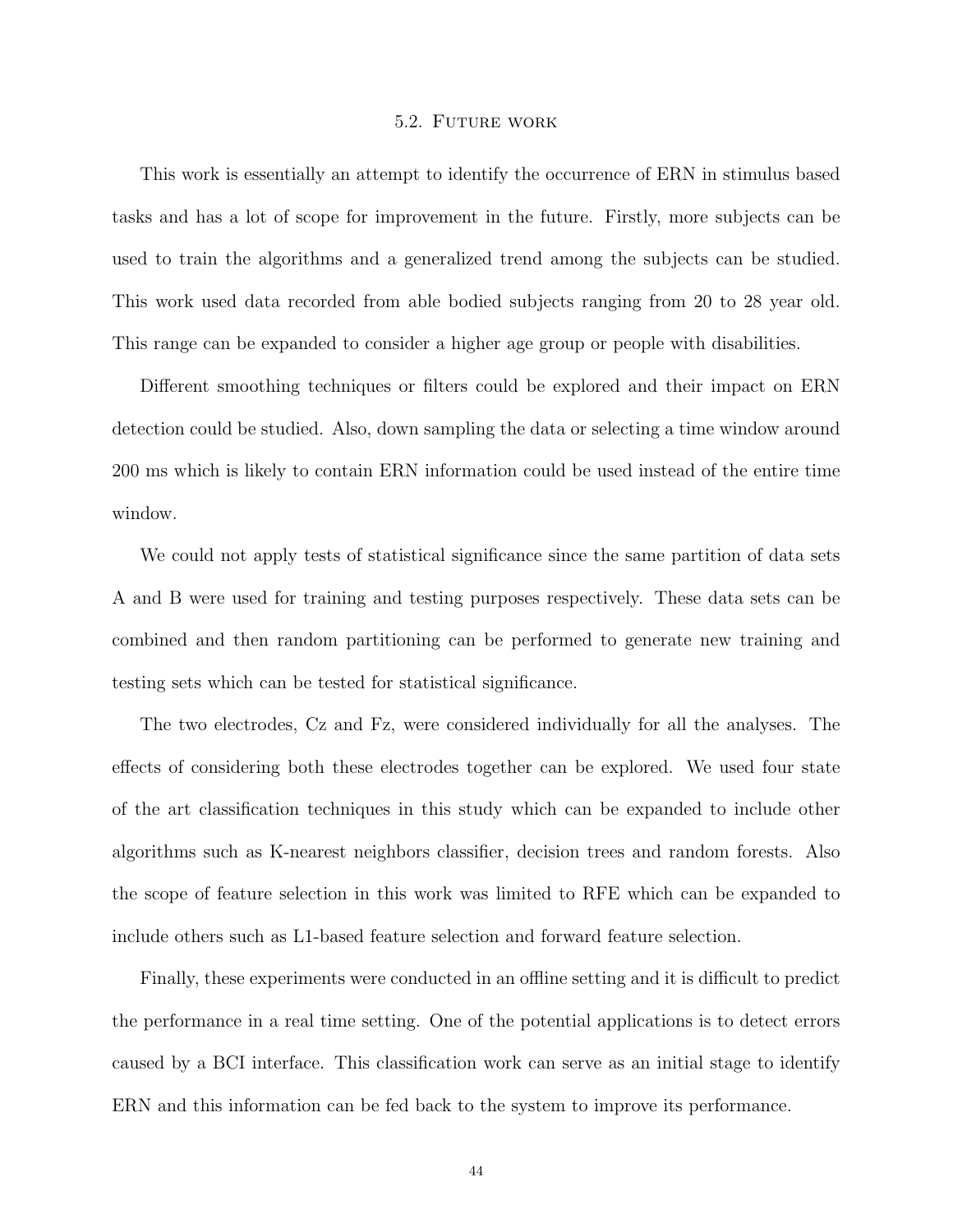#### **BIBLIOGRAPHY**

- [1] K. L. Kilgore, P. H. Peckham, M. W. Keith, G. B. Thorpe, K. S. Wuolle, A. M. Bryden, and R. L. Hart, "An implanted upper-extremity neuroprosthesis: Follow-up of five patients," The Journal of Bone & Joint Surgery, vol. 79, no. 4, pp. 533–41, 1997.
- [2] J. B. Ochoa, EEG Signal Classification for Brain Computer Interface Applications. PhD thesis, Ecole Polytechnique Federale De Lausanne, 2002.
- [3] M. Teplan, "Fundamentals of eeg measurement," Measurement Science Review, vol. 2, no. 2, pp. 1–11, 2002.
- [4] J. R. Wolpaw, N. Birbaumer, D. J. McFarland, G. Pfurtscheller, and T. M. Vaughan, "Brain-computer interfaces for communication and control," Clinical Neurophysiology, vol. 113, no. 6, pp. 767 – 791, 2002.
- [5] R. L. Wilson, "Ethical issues of brain computer interfaces," International Association for Computing and Philosophy, 2013.
- [6] B. Blankertz, Wadsworth BCI Dataset, 2004. https://www.bbci.de/competition/ iii/desc\_II.pdf.
- [7] B. Blankertz, G. Dornhege, M. Krauledat, K.-R. M¨uller, and G. Curio, "The noninvasive berlin braincomputer interface: Fast acquisition of effective performance in untrained subjects," NeuroImage, vol. 37, no. 2, pp.  $539 - 550$ , 2007.
- [8] B. Graimann, B. Allison, and G. Pfurtscheller, "Brain computer interfaces: A gentle introduction," The Frontiers Collection, pp. 1–27, 2010.
- [9] S. R. Benbadis, Introduction to sleep Electroencephalography. John Wiley and Sons, Inc., 2006.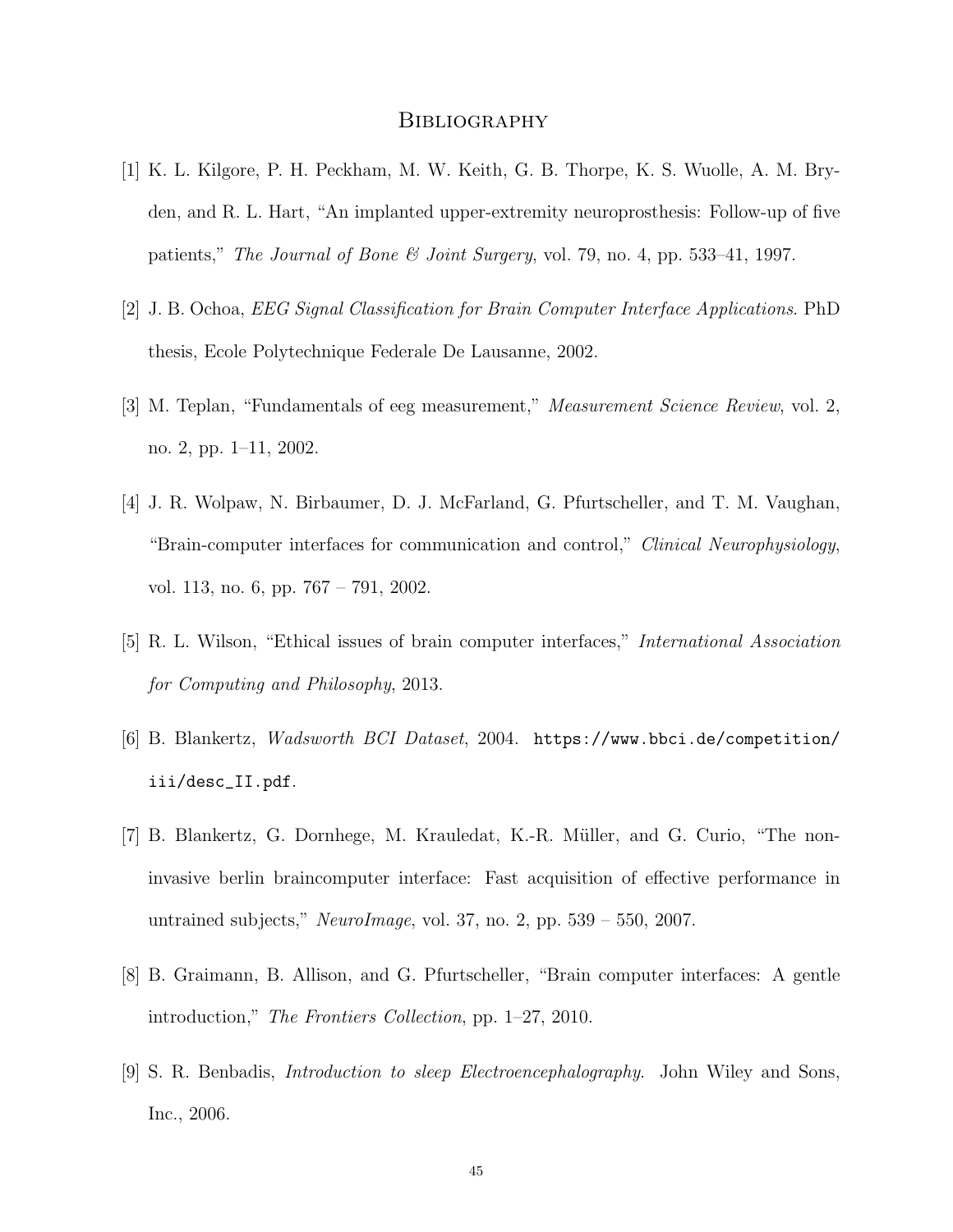- [10] R. Roche and P. Dockree, "Introduction to eeg methods and concepts: What is it? why use it? how to do it. advantages? limitations?," in *Proceedings of the Sixth Euro*pean Science Foundation ERNI-HSF meeting on 'Combining Brain Imaging Techniques', pp. 18–25, 2011.
- [11] P. Ferrez and J. del R.Millan, "Error-related eeg potentials generated during simulated brain computer interaction," Biomedical Engineering, IEEE Transactions on, vol. 55, no. 3, pp. 923–929, 2008.
- [12] F. P.W. and del R.Millan J., "The error-related negativity as a state and trait measure: Motivation, personality, and erps in response to errors," *Biomedical Engineering, IEEE* Transactions on, vol. 55, no. 3, pp. 923–929, 2008.
- [13] M. Falkenstein, J. Hohnsbein, J. Hoormann, and L. Blanke, "Effects of crossmodal divided attention on late {ERP} components. ii. error processing in choice reaction tasks," Electroencephalography and Clinical Neurophysiology, vol. 78, no. 6, pp. 447 – 455, 1991.
- [14] P. L. Davies, S. J. Segalowitz, and W. J. Gavin, "Development of response-monitoring erps in 7- to 25-year-olds," *Developmental Neuropsychology*, vol. 25, no. 3, pp.  $355 -$ 376, 2004.
- [15] E. S. Kappenman and S. J. Luck, Oxford Handbook of Event-Related Potential Components. New York: Oxford University Press, 2012.
- [16] W. J. Gehring, B. Goss, M. G. H. Coles, D. E. Meyer, and E. Donchin, "A neural system for error detection and compensation," Psychological Science, vol. 4, no. 6, pp. 385–390, 1993.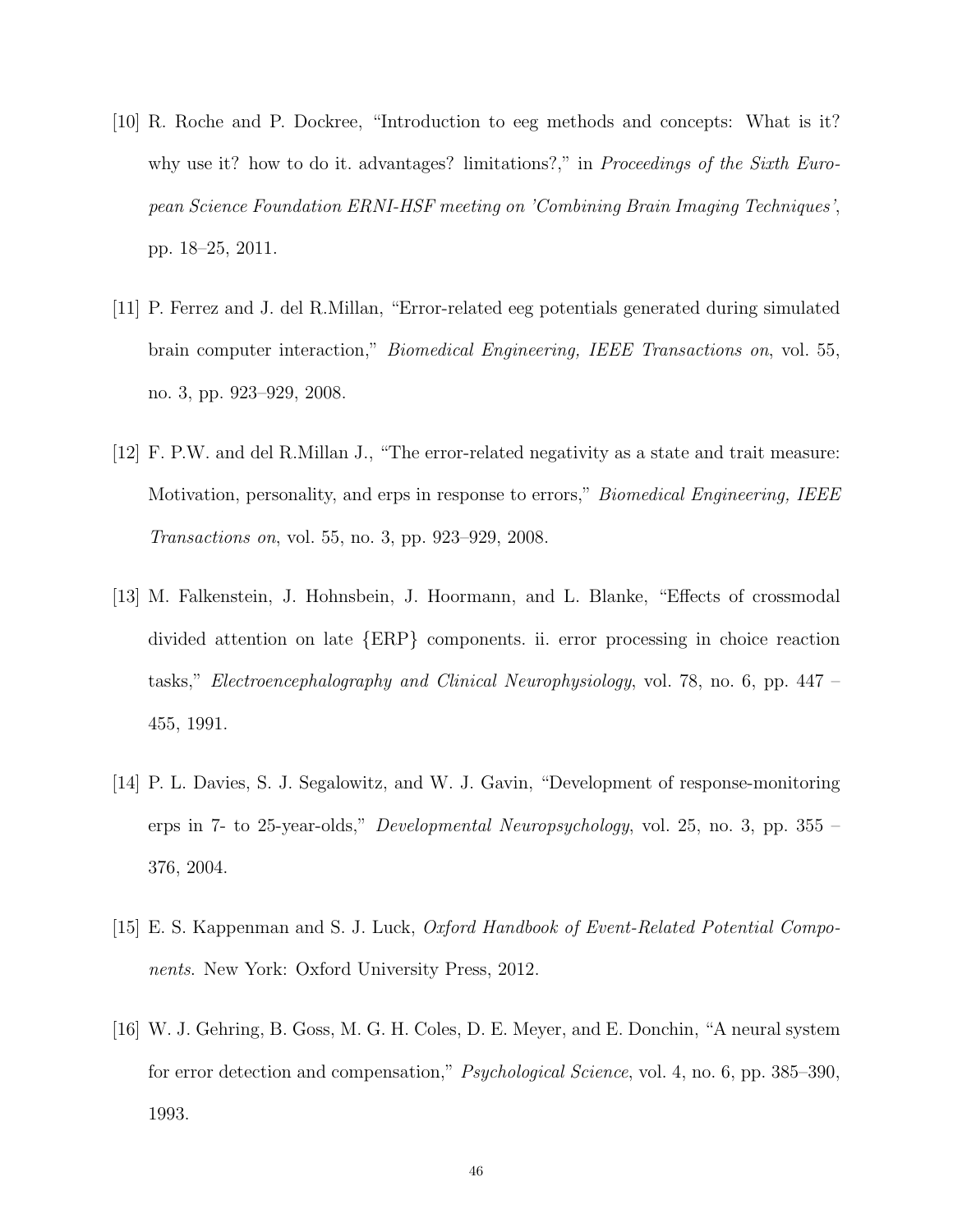- [17] N. Sander, K. R. Ridderinkhof, J. Blom, G. P. Band, and A. Kok, "Error-related brain potentials are differentially related to awareness of response errors: Evidence from an antisaccade task," Psychophysiology, vol. 38, no. 5, pp. 752–760, 2001.
- [18] M. Ullsperger and M. Falkenstein, "Erp correlates of erroneous performance," in Errors, Conflicts, and the Brain: Current Opinions on Performance Monitoring, MPI special issue in human cognitive and brain sciences, pp. 5–14, Max Planck Institute for Human Cognitive and Brain Sciences, 2004.
- [19] B. A. Eriksen and C. W. Eriksen, "Effects of noise letters upon the identification of a target letter in a nonsearch task," *Perception*  $\&$  *Psychophysics*, vol. 16, no. 1, pp. 143– 149, 1974.
- [20] M. Liotti, M. G. Woldorff, R. P. III, and H. S. Mayberg, "An {ERP} study of the temporal course of the stroop color-word interference effect," Neuropsychologia, vol. 38, no. 5, pp. 701 – 711, 2000.
- [21] F. Vidal, T. Hasbroucq, J. Grapperon, and M. Bonnet, "Is the 'error negativity' specific to errors?," Biological Psychology, vol. 51, no. 2-3, pp. 109–128, 2000.
- [22] P. Jaeyoung, K. Kee-Eung, and J. Sungho, "A pomdp approach to p300-based braincomputer interfaces," in Proceedings of the 15th International Conference on Intelligent User Interfaces, IUI '10, (New York, NY, USA), pp. 1–10, ACM, 2010.
- [23] E. Donchin, K. M. Spencer, and R. Wijesinghe, "The mental prosthesis: Assessing the speed of a p300-based brain-computer interface," IEEE Transactions on Rehabilitation Engineering, vol. 8, pp. 174–179, 2000.
- [24] S. Samuel and R. Daniel, "The late positive complex," Annals of the New York Academy of Sciences, vol. 425, no. 1, pp. 1–23, 1984.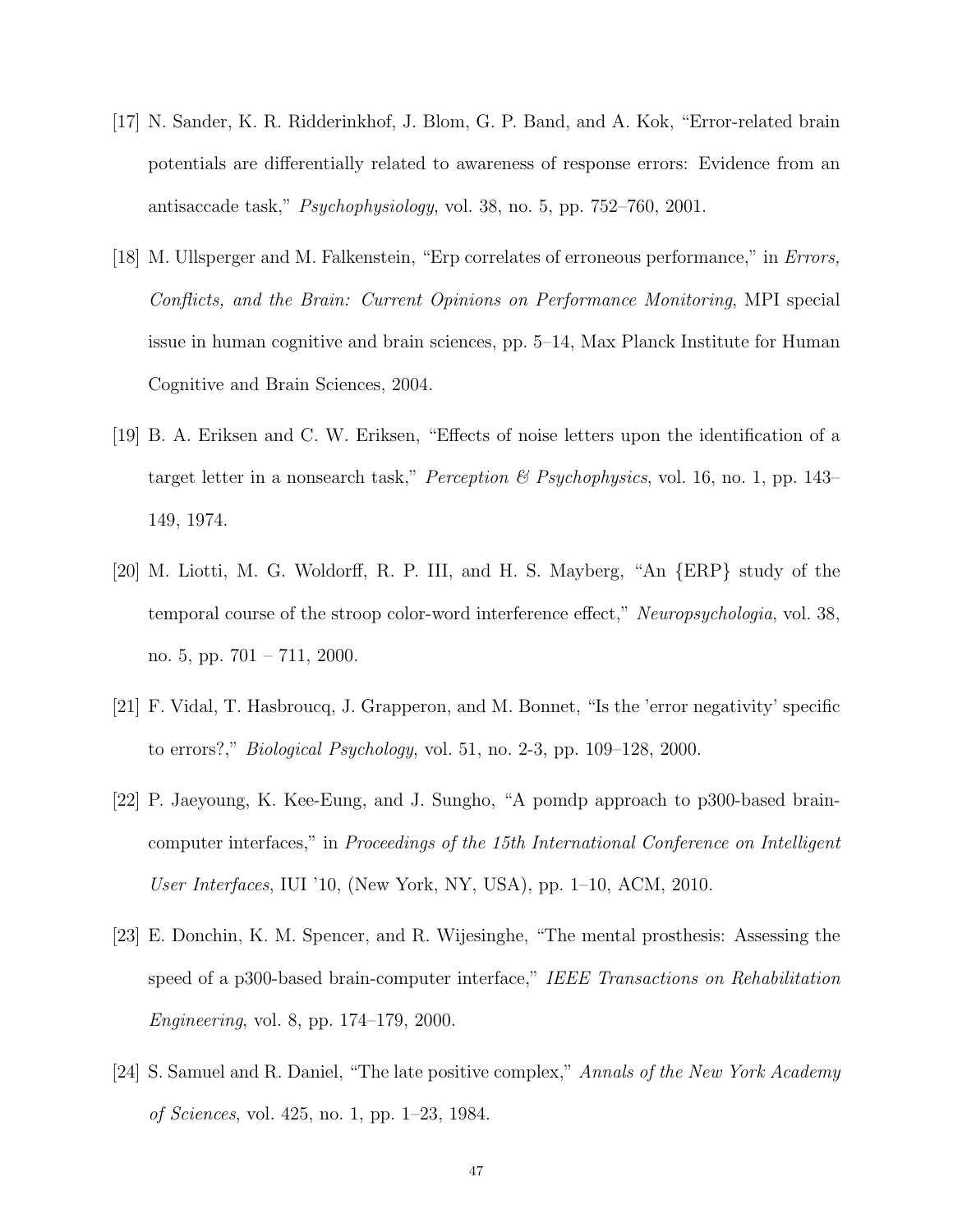- [25] M. G. Coles, M. K. Scheffers, and C. B. Holroyd, "Why is there an ern/ne on correct trials? response representations, stimulus-related components, and the theory of errorprocessing," Biological Psychology, vol. 56, no. 3, pp. 173 – 189, 2001.
- [26] M. M. Botvinick, T. S. Braver, D. M. Barch, C. S. Carter, and J. D. Cohen, "Conflict monitoring and cognitive control," *Psychological Review*, vol. 108, pp. 624–652, 2001.
- [27] C. B. Holroyd and M. G. H. Coles, "The neural basis of human error processing: Reinforcement learning, dopamine, and the error-related negativity," Psychological Review, vol. 109, pp. 679–709, 2002.
- [28] C. B. Holroyd, N. Yeung, J. D. Cohen, M. G. H. Coles, C. B. Holroyd, N. Yeung, and D. O. Psychology, "A mechanism for error detection in speeded response time tasks," Journal of Experimental Psychology: General, vol. 134, pp. 163–191, 2005.
- [29] P. Luu, D. M. Tucker, D. Derryberry, M. Reed, and C. Poulsen, "Electrophysiological responses to errors and feedback in the process of action regulation," Psychological Science, vol. 14, pp. 47–53, 2003.
- [30] W. J. Gehring, J. Himle, and L. G. Nisenson, "Action-monitoring dysfunction in obsessive-compulsive disorder," Psychological Science, vol. 11, no. 1, pp. 1–6, 2000.
- [31] A. Reddy, J. Shobha, M. Naidu, R. Pilli, and U. Pingali, "A computerized stroop test for the evaluation of psychotropic drugs in healthy participants," Indian Journal of Psychological Medicine, vol. 35, no. 2, pp. 180–189, 2013.
- [32] J. J. Stickel, "Data smoothing and numerical differentiation by a regularization method," Computers and Chemical Engineering, vol. 34, no. 4, pp. 467 – 475, 2010.
- [33] A. Coolen, "A beginner's guide to the mathematics of neural networks," in Concepts for Neural Networks (L. Landau and J. Taylor, eds.), Perspectives in Neural Computing, pp. 13–70, Springer London, 1998.